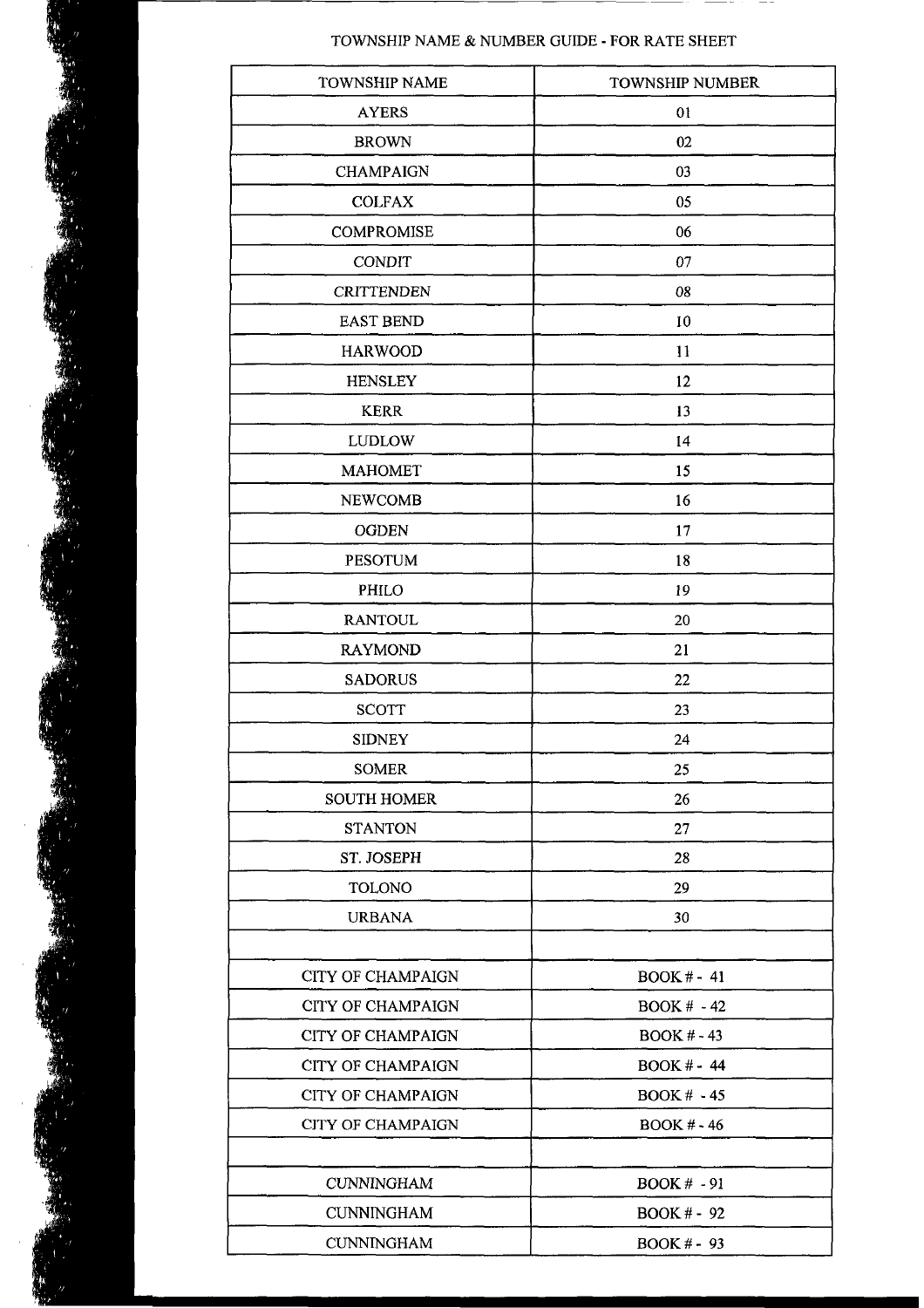$\sim$ 

 $\sim 10^{-11}$ 

| TWP | TAX CODE |      |     | LEVYING BODIES          |                             |      |      |       |      | TOTAL RATE |
|-----|----------|------|-----|-------------------------|-----------------------------|------|------|-------|------|------------|
| 01  |          | 101  |     |                         | 201 301 354 402 601 602 603 |      |      | 808   |      | 8.0218     |
| 01  |          |      |     | 101 201 301 354 402 503 |                             | -601 | 602  | -603  | -808 | 8.3949     |
| 61  |          |      |     |                         | 101 201 301 354 408 601 602 |      | -603 | - 808 |      | 8.0977     |
| 01  |          | 101. | 201 |                         | 301 354 401 601 602         |      | 603  | 80B   |      | 7.9768     |
| 01  |          | 101. |     |                         | 201 301 354 401 501         | 601  | 602  | -603  | 808  | 7.9768     |

| <b>NUMBER</b> | RATE   | <b>NAME</b>              |
|---------------|--------|--------------------------|
| 101           | .7981  | COUNTY                   |
| 201           | .0839  | FOREST PRESERVE          |
| 301           | .4847  | COMM COLL 505            |
| 354           | 5.0772 | UNIT SCHOOL 8            |
| 401           | .3050  | ALLERTON FIRE            |
| 402           | .3500  | <b>BROADLANDS FIRE</b>   |
| 408           | .4259  | HOMER FIRE               |
| 501           | .0000  | <b>ALLERTON CORP</b>     |
| 503           | .3731  | BROADLANDS CORP          |
| 601           | .4082  | <b>AYERS TWP</b>         |
| 502           | -6013  | <b>AYERS RD &amp; BR</b> |
| 603           | .1670  | <b>AYERS PERM ROAD</b>   |
| 808           | .0514  | AY-RAY-SH M-A            |
|               |        |                          |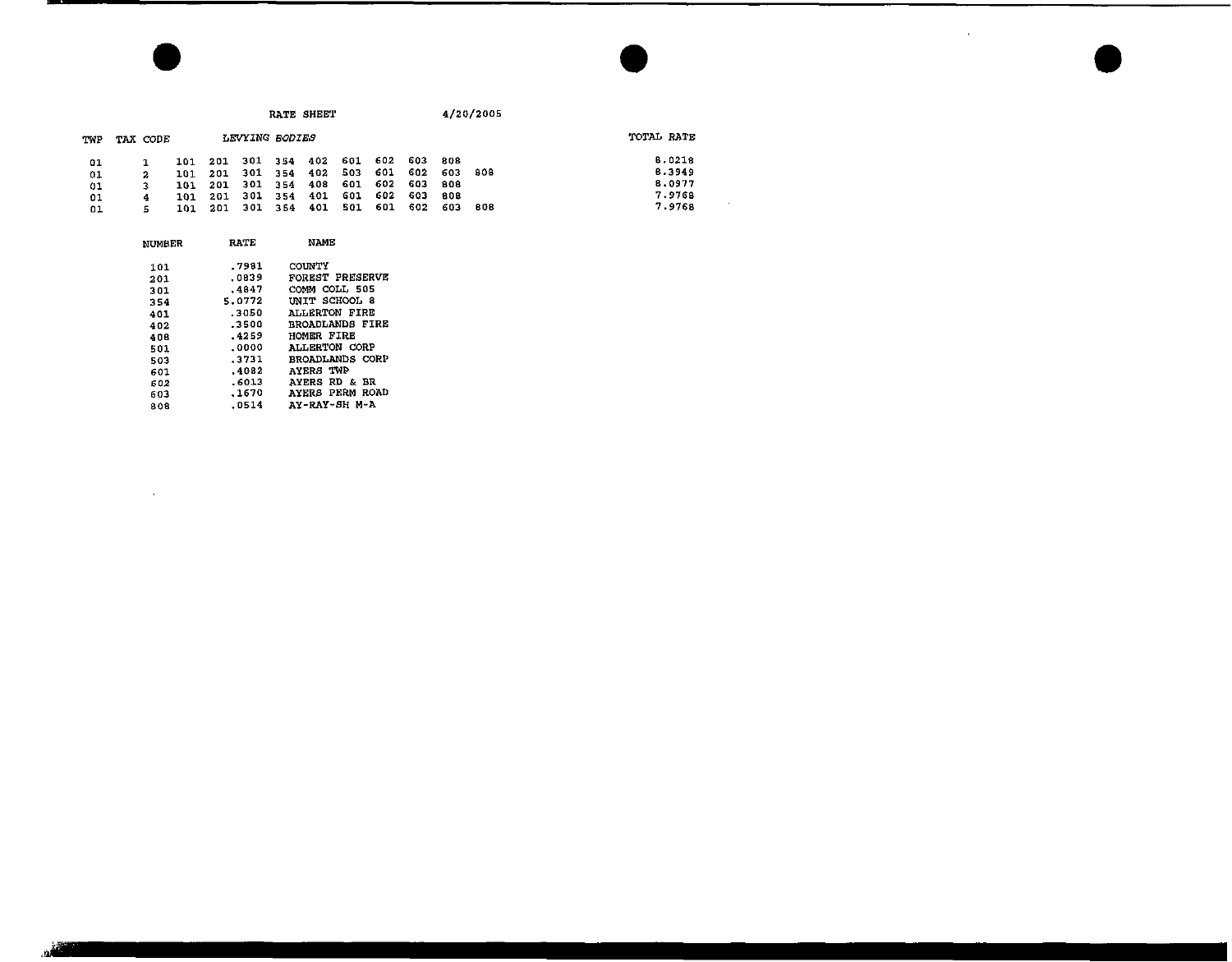|     |          |     |     |                | RATE SHEET |     |     |     |     |      | 4/20/2005 |     |            |
|-----|----------|-----|-----|----------------|------------|-----|-----|-----|-----|------|-----------|-----|------------|
| TWP | TAX CODE |     |     | LEVYING BODIES |            |     |     |     |     |      |           |     | TOTAL RATE |
| 02  |          | 101 | 201 | 301            | 356        | 417 | 607 | 608 | 609 | 946  |           |     | 7.9187     |
| 02  | 2        | 101 | 201 | 301            | 34 L       | 417 | 607 | 608 | 609 |      |           |     | 7.7947     |
| 02  | 3        | 101 | 201 | 301            | 341        | 417 | 509 | 607 | 608 | -609 |           |     | 8.1327     |
| 02  | 4        | 101 | 201 | 301            | 356        | 417 | 510 | 607 | 608 |      | 609 946   |     | 8.2420     |
| 02  | 53       | 101 | 201 | 301            | 341        | 417 | 509 | 607 | 608 | 609  |           | 509 | 8.1327     |

 $\sim 100$  km s  $^{-1}$ 

| NUMBER | RATE   | NAME                       |  |  |  |  |
|--------|--------|----------------------------|--|--|--|--|
| 101    | .7981  | COUNTY                     |  |  |  |  |
| 201    | .0839  | FOREST PRESERVE            |  |  |  |  |
| 301    | .4647  | COMM COLL 505              |  |  |  |  |
| 341    | 5.3454 | UNIT SCHOOL 1C             |  |  |  |  |
| 356    | 5.2944 | UNIT SCHOOL 5F             |  |  |  |  |
| 417    | .1459  | SANG VALLY FIRE            |  |  |  |  |
| 509    | .3380  | <b>FISHER CORP</b>         |  |  |  |  |
| 510    | .3233  | FOOSLAND CORP              |  |  |  |  |
| 607    | .3959  | BROWN TWP                  |  |  |  |  |
| 608    | .3738  | <b>BROWN</b><br>RD &<br>BR |  |  |  |  |
| 609    | .1670  | BROWN PERM ROAD            |  |  |  |  |
| 946    | .1750  | MOYER DIST LIB             |  |  |  |  |

 $\sim 10^{11}$  km s  $^{-1}$ 

 $\mathcal{L}^{\text{max}}_{\text{max}}$  and  $\mathcal{L}^{\text{max}}_{\text{max}}$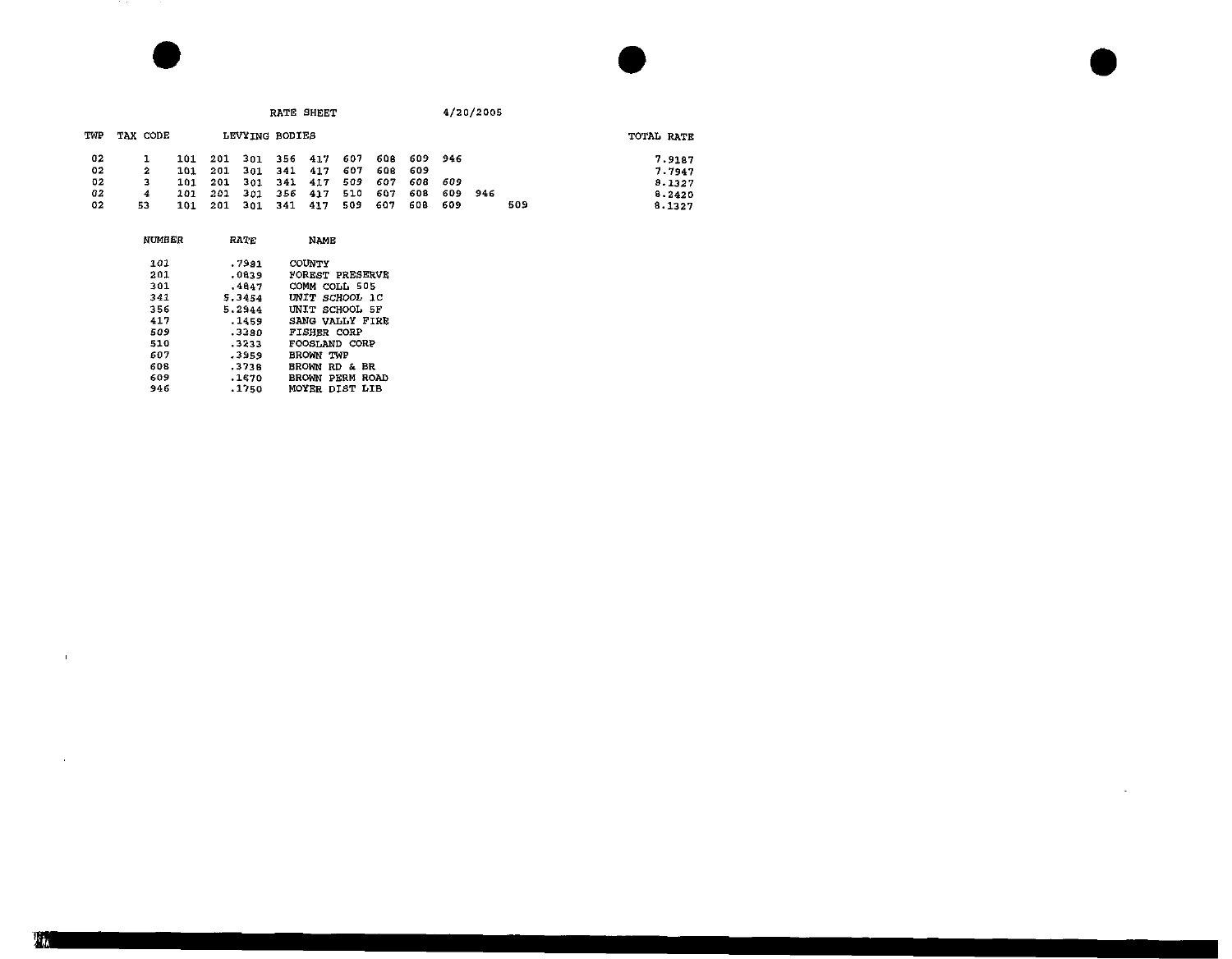**Commercial** Constitution

 $\sim$   $\sim$ 

 $\alpha$  and  $\beta$ 

|      | TWP             | TAX CODE                               |     | LEVYING BODIES |     |     |     |     |     |     |     |     |     |     | TOTAL RATE |
|------|-----------------|----------------------------------------|-----|----------------|-----|-----|-----|-----|-----|-----|-----|-----|-----|-----|------------|
|      |                 |                                        |     |                |     |     |     |     |     |     |     |     |     |     |            |
|      | 03              | Ć2.)<br>101                            | 201 | 301            | 345 | 613 | 614 | 615 |     |     |     |     |     |     | 5.5917     |
| Nove | $\overline{03}$ | 2A<br>101<br>DS.                       | 201 | 301            | 345 | 613 | 614 | 615 | 911 |     |     |     |     |     | 6,2699     |
|      | 03              | 2Б<br>101<br>$\checkmark$              | 201 | 301            | 345 | 422 | 613 | 614 | 615 | 901 |     |     |     |     | 5.7082     |
|      | 03              | D<br>101                               | 201 | 301            | 345 | 613 | 614 | 615 | 911 | 921 |     |     |     |     | 6.5376     |
|      | 03              | 101<br>4 V                             | 201 | 301            | 345 | 613 | 614 | 615 | 901 | 921 |     |     |     |     | 5.8594     |
|      | 03              | 4A)<br>101                             | 201 | 301            | 345 | 405 | 613 | 614 | 615 | 901 | 921 |     |     |     | 6.2289     |
|      | 03              | 101<br>سہ 6                            | 201 | 301            | 345 | 613 | 614 | 615 | 901 | 911 | 921 |     |     |     | 6.5376     |
|      | 03              | 101<br>$7 -$                           | 201 | 301            | 345 | 421 | 613 | 614 | 615 | 901 | 921 |     |     |     | 5.9865     |
|      | 03              | $7A - 101$                             | 201 | 301            | 345 | 421 | 613 | 614 | 615 | 901 | 911 | 921 |     |     | 6.6647     |
|      | 03              | 101<br>$\mathbf{s}$ $\sim$             | 201 | 301            | 345 | 613 | 614 | 615 | 921 |     |     |     |     |     | 5.8594     |
|      | 03              | $0A - 101$                             | 201 | 301            | 345 | 422 | 613 | 614 | 615 | 901 | 921 |     |     |     | 5.9759     |
|      | 03              | 101<br>سو                              | 201 | 301            | 345 | 525 | 613 | 614 | 615 | 901 | 941 |     |     |     | 6.3300     |
|      | 03              | $\widehat{\text{SA}}$ $\supset$<br>101 | 201 | 301            | 345 | 525 | 613 | 614 | 615 | 941 |     |     |     |     | 6.3300     |
|      | 03              | 101<br>$11 -$                          | 201 | 301            | 345 | 613 | 614 | 615 | 901 |     |     |     |     |     | 5.5917     |
|      | 03              | 101<br>13                              | 201 | 301            | 345 | 416 | 613 | 614 | 615 |     |     |     |     |     | 5.5917     |
|      | 03              | O<br>101                               | 201 | 301            | 345 | 410 | 613 | 614 | 615 |     |     |     |     |     | 5.6685     |
|      | 03              | 15<br>101                              | 201 | 301            | 345 | 410 | 613 | 614 | 615 | 901 |     |     |     |     | 5.6685     |
| Nome | 75              | 75<br>15A<br>101                       | 201 | 301            | 345 | 410 | 613 | 614 | 615 | 901 | 911 |     |     |     | 6.3467     |
|      | 63              | $16 -$<br>101                          | 201 | 301            | 345 | 410 | 613 | 614 | 615 | 901 | 921 |     |     |     | 5.9362     |
|      | 03              | $18 -$<br>101                          | 201 | 301            | 345 | 525 | 613 | 614 | 615 | 901 | 921 | 941 |     |     | 6.5977     |
|      | 03              | $19-$<br>101                           | 201 | 301            | 345 | 424 | 613 | 614 | 615 |     |     |     |     |     | 5,8019     |
|      | 03              | $20 -$<br>101                          | 201 | 301            | 344 | 424 | 613 | 614 | 615 |     |     |     |     |     | 6.6628     |
|      | 03              | $\frac{21}{22}$<br>101                 | 201 | 301            | 345 | 424 | 613 | 614 | 615 | 901 | 921 |     |     |     | 6.0696     |
|      | 03              | 101                                    | 201 | 301            | 345 | 424 | 613 | 614 | 615 | 901 |     |     |     |     | 5.8019     |
|      | O3              | (58)<br>101                            | 201 | 301            | 345 | 525 | 613 | 614 | 615 | 901 | 921 | 941 |     | 525 | 6.5977     |
|      | 03              | $59 -$<br>101                          | 201 | 301            | 345 | 525 | 613 | 614 | 615 | 901 | 941 |     | 525 |     | 6.3300     |
|      | 03              | (Sar<br>101                            | 201 | 301            | 345 | 525 | 613 | 614 | 615 | 941 |     | 525 |     |     | 6.3300     |
|      | 03              | 63<br>101                              | 201 | 301            | 345 | 613 | 614 | 615 | 901 |     |     |     |     |     | 5.5917     |
|      | 03              | 64<br>101                              | 201 | 301            | 345 | 613 | 614 | 615 | 901 | 921 |     |     |     |     | 5.8594     |
|      |                 |                                        |     |                |     |     |     |     |     |     |     |     |     |     |            |

| NUMBER | <b>RATE</b> | NAME                      |
|--------|-------------|---------------------------|
| 101    | .7981       | COUNTY                    |
| 201    | .0839       | FOREST PRESERVE           |
| 301    | .4847       | COMM COLL 505             |
| 344    | 4.7680      | UNIT SCHOOL 3             |
| $-45$  | 3.9271      | UNIT SCHOOL 4             |
| 405    | .3695       | <b>E PRAIRIE FIRE</b>     |
| 410    | .0768       | LINCLNSHR FIRE            |
| 416    | .0000       | <b>ROLL ACRE FIRE</b>     |
| 421    | .1271       | WINDSOR PK FIRE           |
| 422    | .1165       | CHERRY HIL FIRE           |
| 424    | .2102       | <b>SCOTT FIRE</b>         |
| 525    | .6062       | SAVOY CORP                |
| 613    | .0441       | CHAMPAIGN TWP             |
| \$14   | .1036       | CHAMP RD & BR             |
| 515    | .1502       | <b>PERM ROAD</b><br>CHAMP |
| 901    | .0000       | U - C SANITARY            |
| 911    | .6782       | <b>CHAMPAIGN PARK</b>     |
| 921    | .2677       | <b>MASS TRANSIT</b>       |
| 941    | .1321       | TOLONO PUBL LIB           |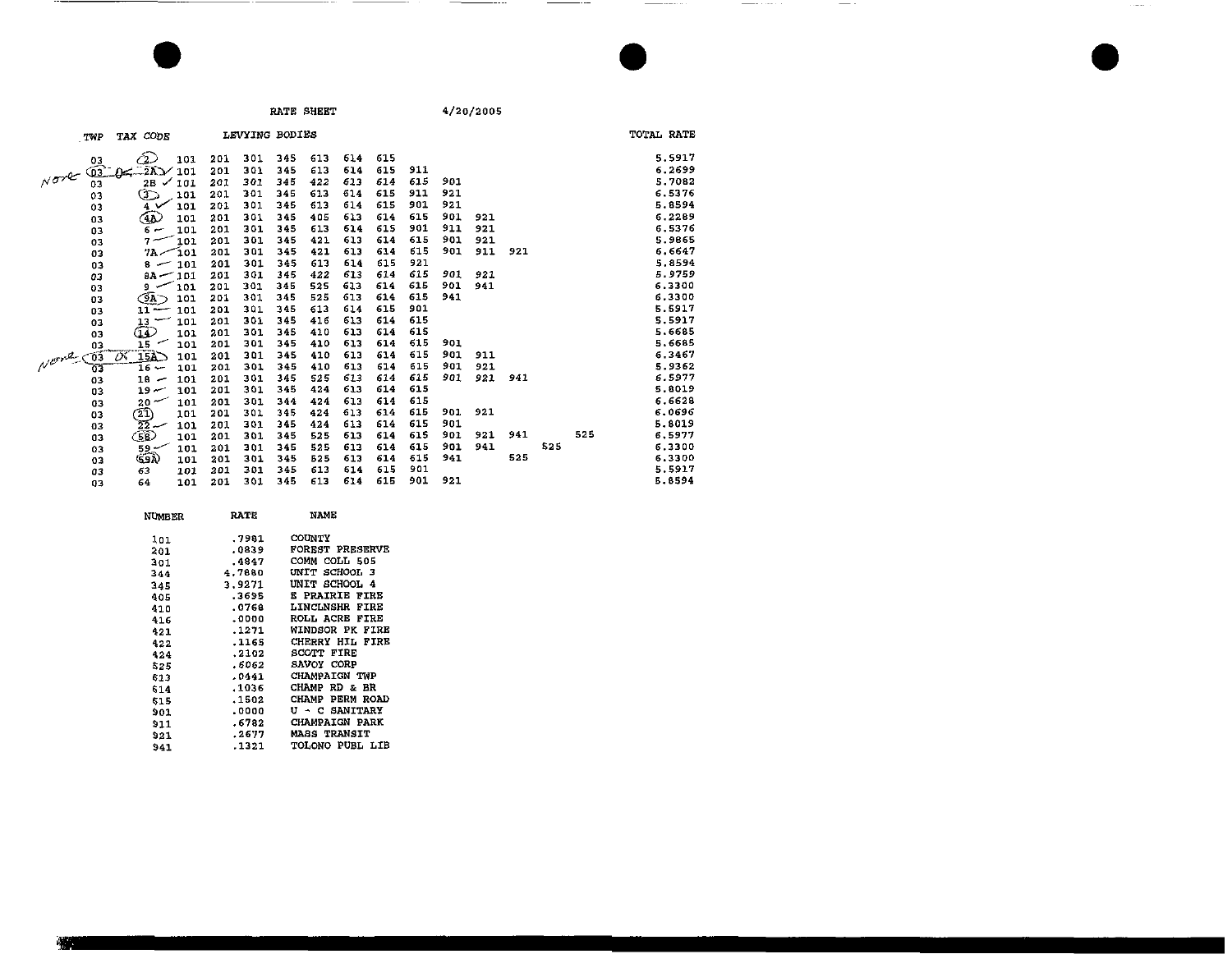$\sim$ 

 $\mathcal{L}$ 

| TWP | TAX CODE                                                                       |  | LEVYING BODIES |  |  | TOTAL RATE |
|-----|--------------------------------------------------------------------------------|--|----------------|--|--|------------|
| 05  | 1 101 201 301 348 425 624 625 626 806<br>2 101 201 301 348 409 624 625 626 806 |  |                |  |  | 8.0623     |
| 05  |                                                                                |  |                |  |  | 8.2822     |
| 05  | 3 101 201 301 349 424 624 625 626 806                                          |  |                |  |  | 6.0987     |
| 05  | $4^{\prime\prime}$ 101 201 301 349 409 624 625 626 806                         |  |                |  |  | 6.4512     |
| 05  | 5 7 101 201 301 348 424 624 625 626 806                                        |  |                |  |  | 7.9297     |

| NUMBER | <b>RATE</b> | NAME                   |
|--------|-------------|------------------------|
| 101    | .7981       | COUNTY                 |
| 201    | .0839       | <b>FOREST PRESERVE</b> |
| 301    | $-4847$     | COMM COLL 505          |
| 348    | 5.1272      | UNIT SCHOOL 7          |
| 349    | 3.2962      | UNIT SCHOOL 25P        |
| 409    | .5627       | <b>IVESDALE FIRE</b>   |
| 424    | .2102       | SCOTT FIRE             |
| 425    | .3428       | SADORUS FIRE           |
| 624    | . 4500      | COLFAX TWP             |
| 625    | .5500       | вR<br>COLFAX RD &      |
| 626    | $-1670$     | COLFAX PERM RD         |
| 806    | .0586       | CLFX-SADRS M-A         |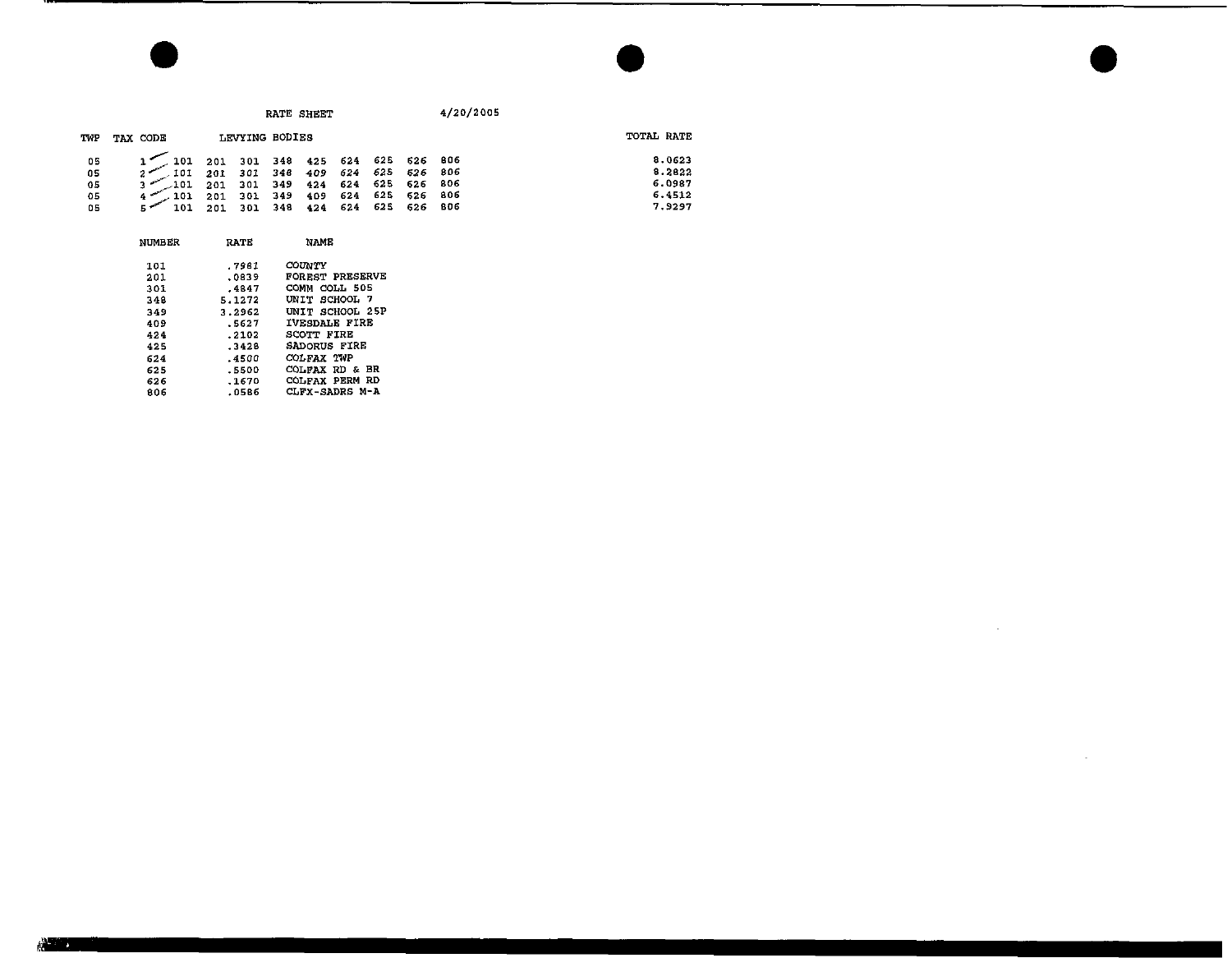RATE SHEET

4/20/2005

 $\frac{1}{2} \left( \frac{1}{2} \right) \left( \frac{1}{2} \right) \left( \frac{1}{2} \right) \left( \frac{1}{2} \right) \left( \frac{1}{2} \right) \left( \frac{1}{2} \right) \left( \frac{1}{2} \right) \left( \frac{1}{2} \right) \left( \frac{1}{2} \right) \left( \frac{1}{2} \right) \left( \frac{1}{2} \right) \left( \frac{1}{2} \right) \left( \frac{1}{2} \right) \left( \frac{1}{2} \right) \left( \frac{1}{2} \right) \left( \frac{1}{2} \right) \left( \frac$ 

 $\sim$  100  $\sim$ 

------

| TWP                              | TAX CODE                                            | LEVYING BODIES                                                                                                                                                                                                                                   |  |  |  | TOTAL RATE                           |
|----------------------------------|-----------------------------------------------------|--------------------------------------------------------------------------------------------------------------------------------------------------------------------------------------------------------------------------------------------------|--|--|--|--------------------------------------|
| 06<br>06<br>0 <sub>5</sub><br>06 |                                                     | $2$ $101$ $201$ $301$ $316$ $331$ $407$ $630$ $631$ $632$ $804$<br>$3$ $101$ $201$ $301$ $315$ $331$ $407$ $630$ $631$ $632$ $804$<br>$4$ 101 201 301 315 331 407 511 630 631 632 804<br>$5 - 101$ 201 302 315 332 413 630 631 632 804 $\bullet$ |  |  |  | 8.2330<br>7.9836<br>8.6197<br>8.8117 |
| 06<br>06                         | $10$ $\sim$ 101 201 302 316 332 413 630 631 632 804 | $6$ $\sim$ 101 201 302 315 332 407 630 631 632 804                                                                                                                                                                                               |  |  |  | 8.8852<br>9.0611                     |

-- -

| NUMBER | KAI 5  | <b>NATIL</b>           |
|--------|--------|------------------------|
| 101    | .7931  | <b>COUNTY</b>          |
| 201    | .0839  | <b>FOREST PRESERVE</b> |
| 301    | .4847  | COMM COLL 505          |
| 302    | .6113  | COMM COLL 507          |
| 315    | 2.7846 | SCHOOL DIST 188        |
| 316    | 3.0340 | SCHOOL DIST 192        |
| 331    | 2,4501 | HIGH SCHOOL 193        |
| 332    | 3.2251 | HIGH SCHOOL 225        |
| 407    | .3211  | <b>GIFFORD FIRE</b>    |
| 413    | .2476  | OGDN/ROYAL FIRE        |
| 511    | .6361  | GIFFORD CORP           |
| 630    | .4562  | COMPROMISE TWP         |
| 631    | .4014  | COMPR RD & BR          |
| 632.   | .1670  | COMPR PERM RD          |
| 804    | .0365  | COM HWD KER M-A        |
|        |        |                        |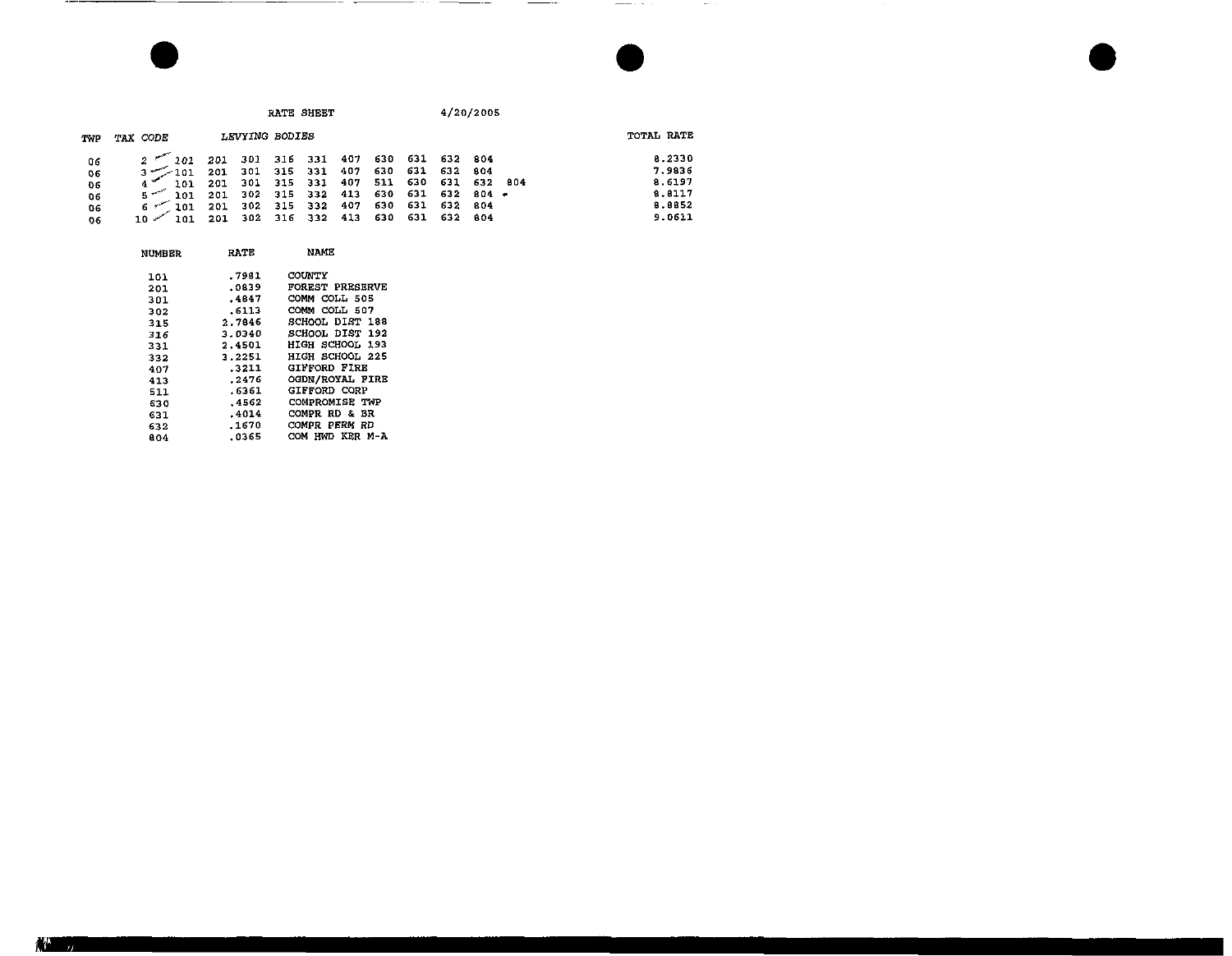| RATI |
|------|

NUMBER RATE NAME

 $RE$  SHEET  $4/20/2005$ 

 $\frac{1}{2} \left( \frac{1}{2} \right) \left( \frac{1}{2} \right) \left( \frac{1}{2} \right) \left( \frac{1}{2} \right) \left( \frac{1}{2} \right) \left( \frac{1}{2} \right) \left( \frac{1}{2} \right) \left( \frac{1}{2} \right) \left( \frac{1}{2} \right) \left( \frac{1}{2} \right) \left( \frac{1}{2} \right) \left( \frac{1}{2} \right) \left( \frac{1}{2} \right) \left( \frac{1}{2} \right) \left( \frac{1}{2} \right) \left( \frac{1}{2} \right) \left( \frac$ 

 $\frac{1}{2}$  . The set of  $\mathcal{A}$ 

| TWP | TAX CODE  |     | LEVYING BODIES |     |     |     |         |     |     |      |     | TOTAL RATE |
|-----|-----------|-----|----------------|-----|-----|-----|---------|-----|-----|------|-----|------------|
| 07  | 101       | 201 | 301            | 341 | 417 | 636 | 637     | 638 | 802 |      |     | 7.7097     |
| 07  | 101       | 201 | 301            | 341 | 417 | 509 | 636     | 637 | 638 | -802 |     | 8.0477     |
| 07  | 101       | 201 | 301            | 341 | 420 | 636 | 637     | 638 | 802 |      |     | 7.8841     |
| 07  | 101       | 201 | 301            | 311 | 331 | 420 | 636 637 |     | 638 | -302 |     | 7.9364     |
| 07  | 101       | 201 | 301            | 211 | 331 | 417 | 636 637 |     | 638 | 802  |     | 7.7620     |
| 07  | 101       | 201 | 301            | 312 | 331 | 420 | 636     | 637 | 638 | 802  |     | B.2623     |
| 07  | 101       | 201 | 301            | 312 | 331 | 417 | 636     | 637 | 638 | 802  |     | 8.0879     |
| 07  | 52<br>101 | 201 | 301            | 341 | 417 | 509 | 636     | 637 | 638 | 802  | 509 | 8.0477     |

| .7981   | COUNTY                  |
|---------|-------------------------|
| .0839   | FOREST PRESERVE         |
| $-4847$ | COMM COLL 505           |
| 2.9476  | SCHOOL DIST 130         |
| 3.2735  | SCHOOL DIST 137         |
| 2.4501  | HIGH SCHOOL 193         |
| 5.3454  | UNIT SCHOOL 1C          |
| .1459   | SANG VALLY FIRE         |
| .3203   | THOMASBORO FIRE         |
| .3380   | <b>FISHER CORP</b>      |
| .2509   | CONDIT TWP              |
| .3977   | CONDIT RD & BR          |
| .1670   | PERM<br>CONDIT<br>RD    |
| .0361   | EB HE NE<br>M - A<br>СN |
|         |                         |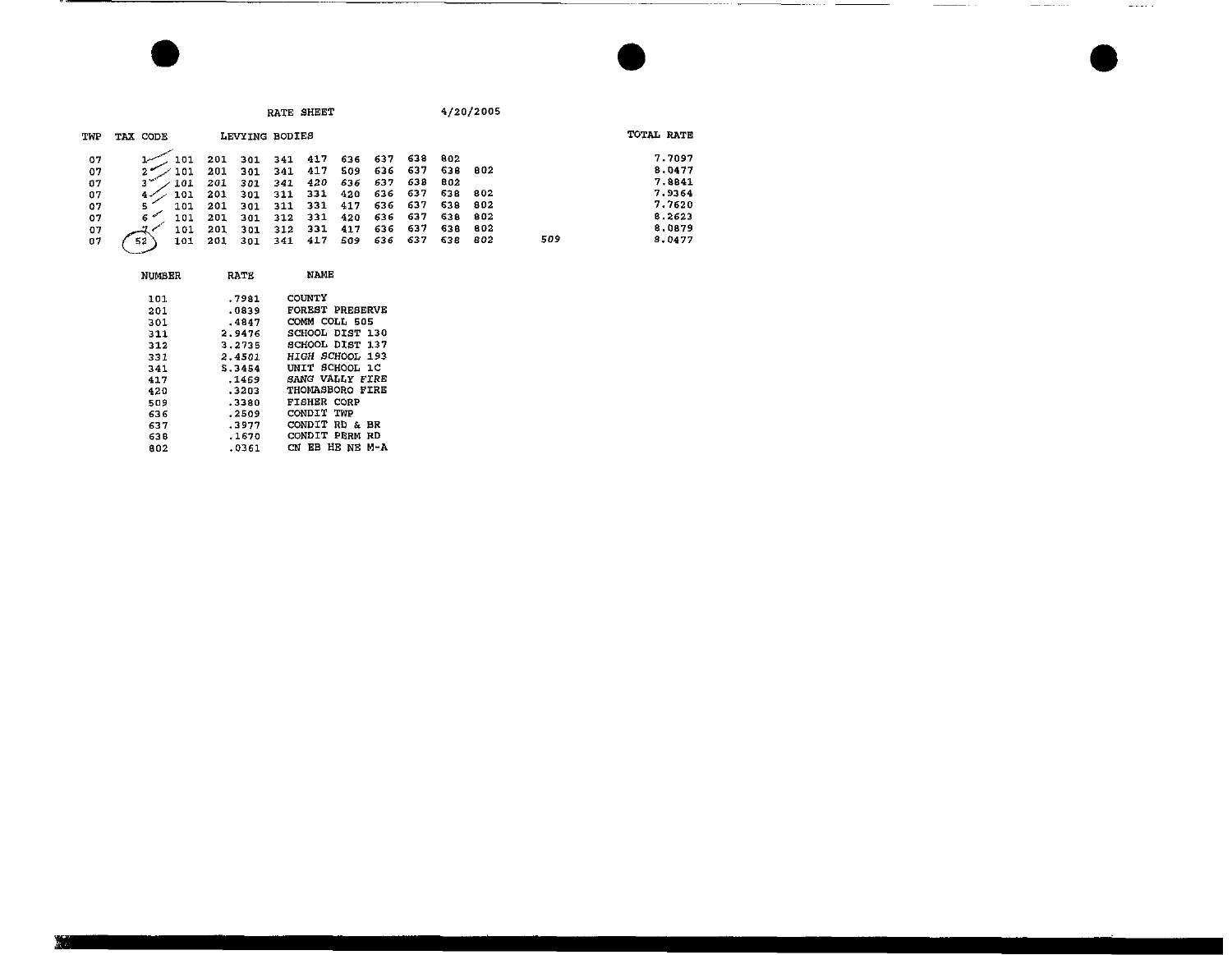|     |           |     |     | RATE SHEET     |     |     |     |     |     | 4/20/2005 |            |
|-----|-----------|-----|-----|----------------|-----|-----|-----|-----|-----|-----------|------------|
| TWP | TAX CODE  |     |     | LEVYING BODIES |     |     |     |     |     |           | TOTAL RATE |
| 0B  | 101       | 201 | 301 | 348            | 426 | 642 | 643 | 644 | 807 |           | 7.9745     |
| 08  | 101       | 201 | 301 | 348            | 414 | 642 | 643 | 644 | 807 |           | 7.9993     |
| O8  | 101       | 201 | 301 | 348            | 415 | 642 | 643 | 644 | 807 |           | 7.9602     |
| 08  | 101       | 201 | 301 | 353            | 415 | 642 | 643 | 644 | 807 | 943       | 7.6705     |
| o s | 101<br>5, | 201 | 301 | 353            | 402 | 642 | 643 | 644 | 807 | 943       | 7.7596     |
| 08  | 101       | 201 | 301 | 353            | 414 | 642 | 643 | 644 | 807 | 943       | 7.7096     |
| 08  | 101<br>コン | 201 | 301 | 353            | 642 | 643 | 644 | 807 | 943 |           | 7.4096     |

| NUMBER | RATE   | NAME                     |
|--------|--------|--------------------------|
| 101    | .7981  | COUNTY                   |
| 201    | .0839  | FOREST PRESERVE          |
| 301    | .4847  | COMM COLL 505            |
| 348    | 5.1272 | UNIT SCHOOL 7            |
| 353    | 4.6574 | UNIT SCHL 302D           |
| 402    | .3500  | <b>BROADLANDS FIRE</b>   |
| 414    | .3000  | PESOTUM FIRE             |
| 415    | .2609  | PHILO FIRE               |
| 426    | .2752  | TOLONO FIRE              |
| 642    | .6024  | <b>CRITTENDEN TWP</b>    |
| 643    | .4118  | <b>CRITT RD &amp; BR</b> |
| 644    | .1670  | CRITT PERM ROAD          |
| 807    | .0242  | CRITT-PESOT M-A          |
| 943    | .1801  | CAMARGO LIB DIS          |

 $\overline{\phantom{0}}$ 

-----

 $- - -$ 

--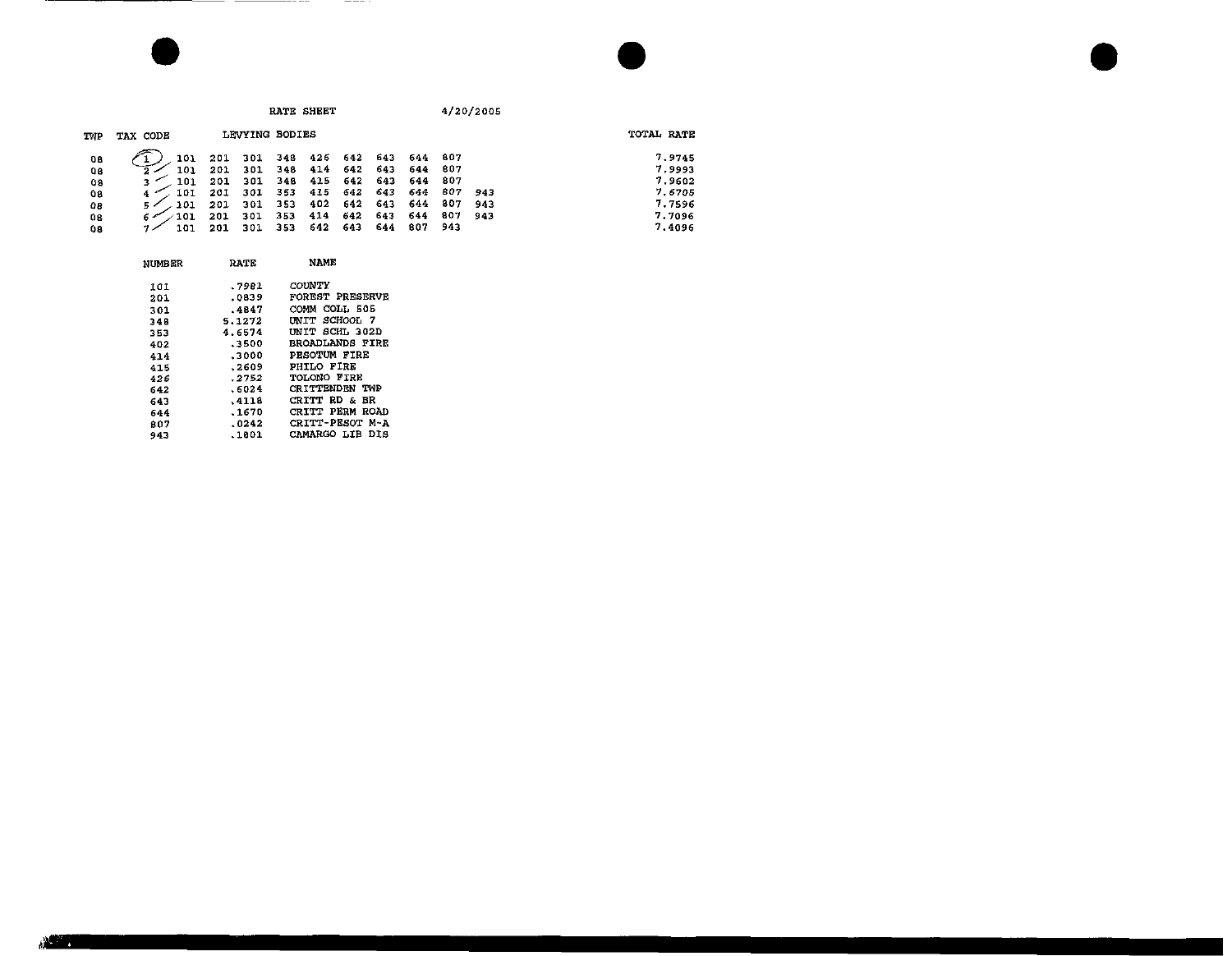|                                  |                                         |                                        |                                 | RATE SHEET                                 |                                        |                                        |                                            |                                   |                                  | 4/20/2005                |     |                                                          |  |
|----------------------------------|-----------------------------------------|----------------------------------------|---------------------------------|--------------------------------------------|----------------------------------------|----------------------------------------|--------------------------------------------|-----------------------------------|----------------------------------|--------------------------|-----|----------------------------------------------------------|--|
| TWP                              | TAX CODE                                |                                        |                                 | LEVYING BODIES                             |                                        |                                        |                                            |                                   |                                  |                          |     | TOTAL RATE                                               |  |
| 10<br>10<br>10<br>10<br>10<br>10 | 101<br>101<br>101<br>101<br>- 52<br>101 | 201<br>201<br>301<br>201<br>201<br>201 | 301<br>341<br>301<br>301<br>301 | 301 341<br>341<br>417<br>312<br>356<br>341 | 417<br>417<br>653<br>331<br>417<br>417 | 653<br>509<br>654<br>417<br>653<br>509 | 654 655<br>653<br>655<br>653<br>654<br>653 | - 654<br>802<br>654<br>655<br>654 | -802<br>655<br>655<br>802<br>655 | 802<br>802<br>946<br>802 | 509 | 7.8214<br>8.1594<br>7.7375<br>8.1996<br>7.9454<br>8.1594 |  |

 $\sim$ 

| NUMBER     | RATE             | NAME                                       |
|------------|------------------|--------------------------------------------|
| 101<br>201 | .7981<br>.0839   | COUNTY<br>FOREST PRESERVE                  |
| 301        | .4847            | COMM COLL 505                              |
| 312<br>331 | 3.2735<br>2.4501 | SCHOOL DIST 137<br>193<br>HIGH SCHOOL      |
| 341        | 5.3454           | າດ<br>INIT SCHOOL                          |
| 356<br>417 | 5.2944<br>.1459  | - 5 F<br>INIT SCHOOL<br>SANG VALLY FIRE    |
| 509        | .3380            | <b>FISHER CORP</b>                         |
| 653        | .3544<br>.4059   | <b>EAST BEND TWP</b><br>BEND RD & BR<br>F. |
| 654<br>655 | .1670            | RD<br><b>BEND PERM</b><br>E                |
| 802        | .0361            | M-A<br>HE NE<br>EВ<br>CN<br>DIST LIB       |
| 946        | .1750            | MOYER                                      |

<u> ----------</u>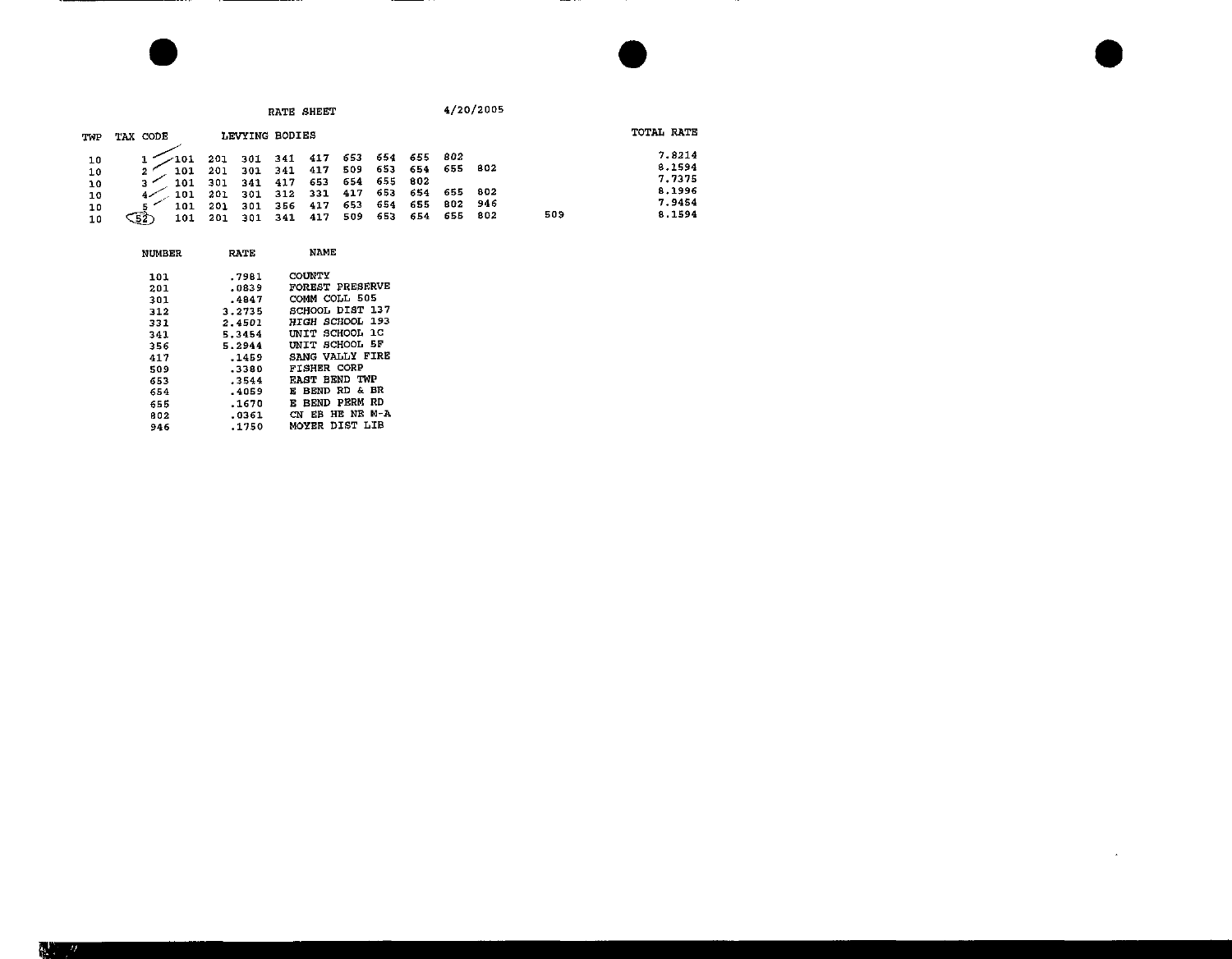RATE SHEET

4/20/2005

 $\mathbf{v}$ 

| TWP | TAX CODE             |     | LEVYING BODIES |      |     |     |      |         |      |      |      | TOTAL RATE |  |
|-----|----------------------|-----|----------------|------|-----|-----|------|---------|------|------|------|------------|--|
|     |                      | 201 | 301            | 355  | 411 | 659 | 660  | 661 804 |      |      |      | 8.3211     |  |
| 11  | 101                  | 201 | 301            | 355  | 407 | 659 | 660  | 661     | -804 |      |      | 8.3109     |  |
| 11  | 101                  | 201 | 301            | 313  | 331 | 659 | -660 | 661     | -804 |      |      | 7.9573     |  |
| 11  | 101                  | 201 | 301            | 313  | 331 | 411 | 659  | 660     | 661  | -804 |      | 8.2886     |  |
| 11  | 101                  | 201 | 301            | 315  | 331 | 407 | 659  | 660     | 661  | -804 |      | 8,1819     |  |
| 11  | 101                  | 201 | 302            | -315 | 332 | 407 | 659  | 660     | 661. | 804  |      | 9.0835     |  |
| 11  | $\mathcal{L}$<br>101 | 201 | 302            | 315  | 332 | 411 | 659  | 660     | 661  | 804  |      | 9.0937     |  |
| 11  | 101                  | 201 | 301            | 313  | 331 | 407 | 659  | 660     | 661  | 804  |      | 8.2784     |  |
| 11  | 101<br>9.            | 201 | 301            | 315  | 331 | 407 | 511  | 659     | 660  | 661  | -804 | 8.8180     |  |

| <b>NUMBER</b> | RATE   | NAME                          |
|---------------|--------|-------------------------------|
| 101           | .7981  | <b>COUNTY</b>                 |
| 201           | .0839  | <b>FOREST PRESERVE</b>        |
| 301           | .4847  | COMM COLL 505                 |
| 302           | .6113  | COMM COLL 507                 |
| 313           | 2.8811 | SCHOOL DIST 142               |
| 315           | 2.7846 | SCHOOL DIST 188               |
| 331           | 2.4501 | HIGH SCHOOL 193               |
| 332           | 3.2251 | HIGH SCHOOL 225               |
| 355           | 5.3637 | UNIT SCHOOL 10F               |
| 407           | .3211  | <b>GIFFORD FIRE</b>           |
| 411           | .3313  | LUDLOW FIRE                   |
| 511           | .6361  | GIFFORD CORP                  |
| 659           | .2998  | HARWOOD<br>TMP                |
| 660           | .7561  | <b>HARWOOD RD &amp;</b><br>BR |
| 661           | .1670  | PERM<br>RD<br><b>HARWOOD</b>  |
| 804           | .0365  | KER M-A<br>сом<br>HWD         |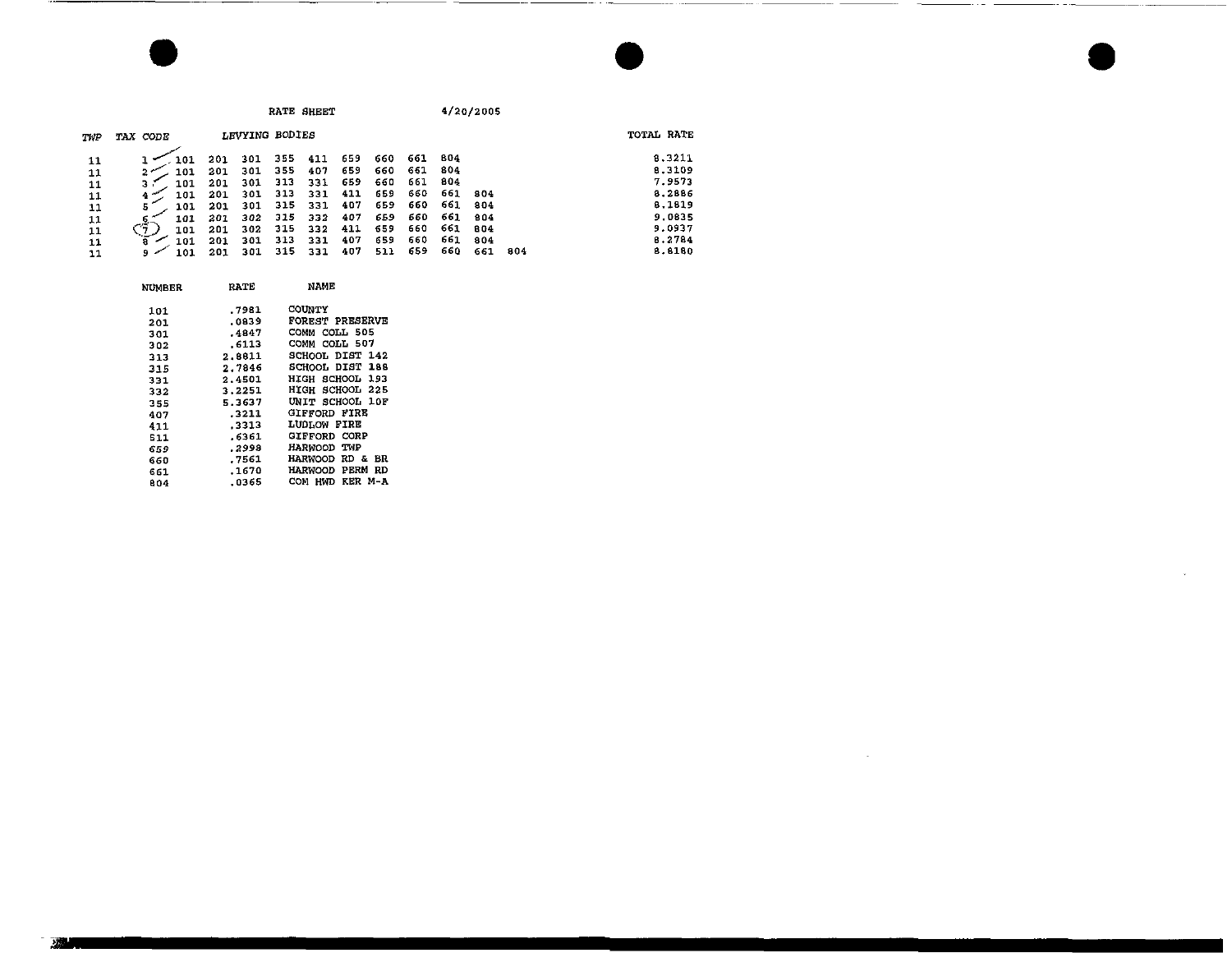**RATE SHEET** 

4/20/2005

| TWP | TAX CODE              |     | LEVYING BODIES |     |     |     |     |     |     |     |     |     | TOTAL RATE |
|-----|-----------------------|-----|----------------|-----|-----|-----|-----|-----|-----|-----|-----|-----|------------|
| 12  | 2 <sub>o</sub><br>101 | 201 | 301            | 345 | 665 | 666 | 667 | 802 |     |     |     |     | 6.0628     |
| 12  | 101<br>2A             | 201 | 301            | 345 | 405 | 665 | 666 | 667 | 802 |     |     |     | 6.4323     |
| 12  | 101                   | 201 | 301            | 345 | 420 | 665 | 666 | 667 | 802 |     |     |     | 6.3831     |
| 12  | ٩<br>-101             | 201 | 301            | 345 | 405 | 665 | 666 | 667 | 802 | 901 | 921 |     | 6.7000     |
| 12  | 101<br>6А             | 201 | 301            | 345 | 405 | 665 | 666 | 667 | 802 | 921 |     |     | 6.7000     |
| 12  | $7 -$<br>D-101        | 201 | 301            | 344 | 404 | 665 | 666 | 667 | 802 |     |     |     | 7.2270     |
| 12  | -101<br>8             | 201 | 301            | 345 | 405 | 665 | 666 | 667 | 802 | 901 | 911 | 921 | 7.3782     |
| 12  | 101                   | 201 | 301            | 345 | 404 | 665 | 666 | 667 | 802 |     |     |     | 6.3661     |
| 12  | 101                   | 201 | 301            | 345 | 665 | 666 | 667 | 802 | 901 | 921 |     |     | 6.3305     |
| 12  | 湿<br>101              | 201 | 301            | 345 | 424 | 665 | 666 | 667 | 802 |     |     |     | 6.2730     |
| 12  | 101                   | 201 | 301            | 344 | 417 | 665 | 666 | 667 | 802 |     |     |     | 7.0696     |
| 12  | Œ<br>101              | 201 | 301            | 344 | 404 | 516 | 665 | 666 | 667 | 802 |     |     | 8.1151     |
| 12  | (50 )<br>101          | 201 | 301            | 344 | 404 | 516 | 665 | 666 | 667 | 802 |     | 516 | 8.1151     |

| <b>NUMBER</b> | RATE   | NAME                          |
|---------------|--------|-------------------------------|
| 101           | .7981  | COUNTY                        |
| 201           | .0839  | FOREST PRESERVE               |
| 301           | -4847  | COLL 505<br>COMM              |
| 344           | 4.7880 | SCHOOL 3<br>INIT              |
| 345           | 3.9271 | UNIT SCHOOL 4                 |
| 404           | .3033  | <b>CORNBELT FIRE</b>          |
| 405           | .3695  | <b>E PRAIRIE FIRE</b>         |
| 417           | .1459  | <b>SANG VALLY FIRE</b>        |
| 420           | .3203  | THOMASBORO FIRE               |
| 424           | .2102  | SCOTT FIRE                    |
| 516           | . 8881 | MAHOMET CORP                  |
| 665           | . 1835 | HENSLEY<br>TWP                |
| 666           | .3860  | <b>HENSLEY RD &amp;</b><br>BR |
| 667           | .1634  | <b>HENSLEY PERM RD</b>        |
| 802           | .0361  | HR NE M-A<br>CN EB            |
| 901           | .0000  | <b>U - C SANITARY</b>         |
| 911           | .6782  | <b>CHAMPAIGN PARK</b>         |
| 921           | .2677  | <b>MASS TRANSIT</b>           |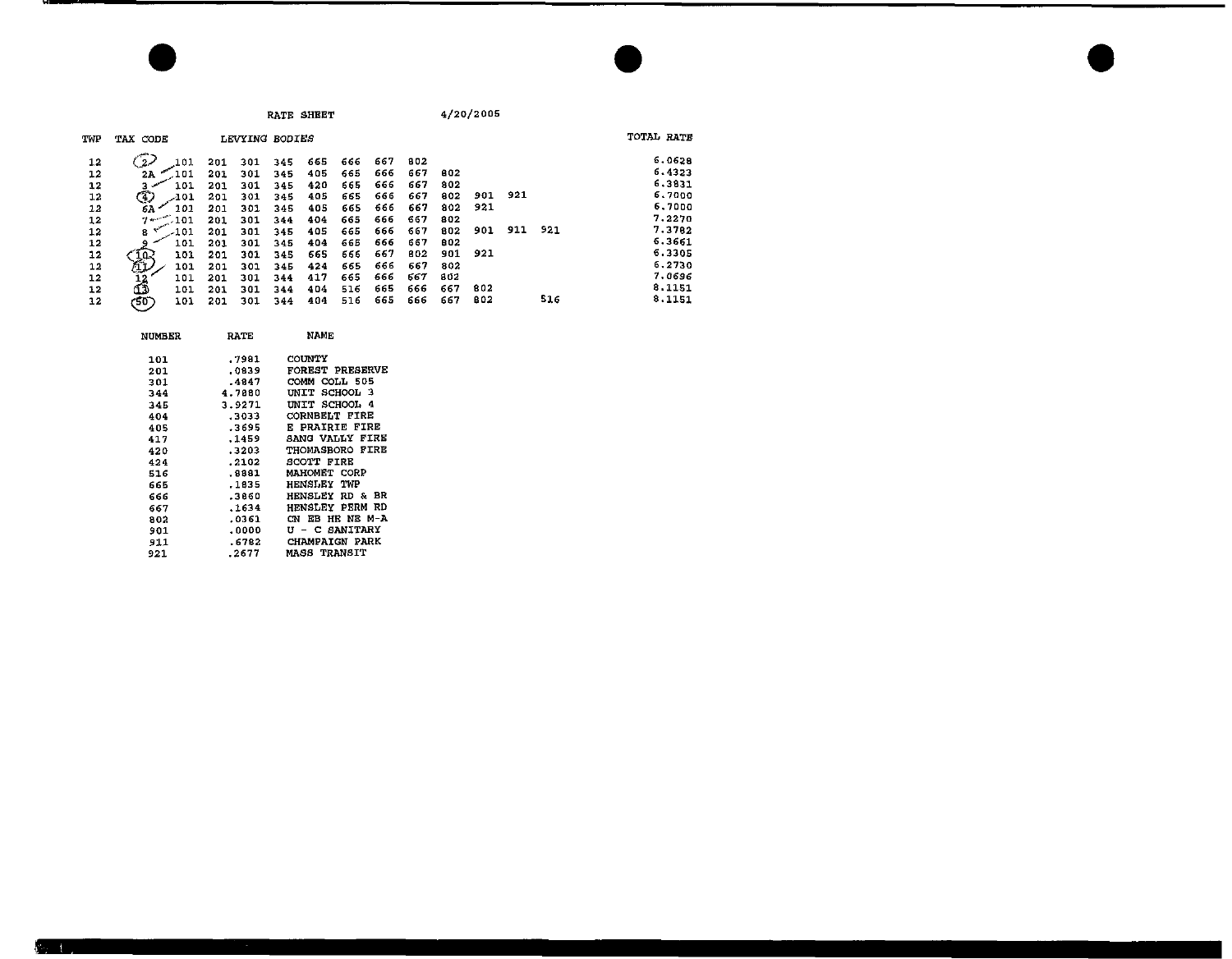|                                                     |                                             |                                                                                                                                  | RATE SHEET |  |  | 4/20/2005 |                                      |
|-----------------------------------------------------|---------------------------------------------|----------------------------------------------------------------------------------------------------------------------------------|------------|--|--|-----------|--------------------------------------|
| TWP                                                 | TAX CODE                                    | LEVYING BODIES                                                                                                                   |            |  |  |           | TOTAL RATE                           |
| 13<br>$\begin{array}{c} 13 \\ 13 \\ 13 \end{array}$ | $2$ 101 201 302 315 332 407 671 672 673 804 | 101 201 302 320 332 407 671 672 673 804<br>$\sim$ 101 201 301 355 407 671 672 673 804<br>101 201 301 315 331 407 671 672 673 804 |            |  |  |           | 8.9813<br>9.6521<br>8.2087<br>8.0797 |

 $\frac{1}{2} \left( \frac{1}{2} \right) \left( \frac{1}{2} \right) \left( \frac{1}{2} \right) \left( \frac{1}{2} \right) \left( \frac{1}{2} \right) \left( \frac{1}{2} \right) \left( \frac{1}{2} \right) \left( \frac{1}{2} \right) \left( \frac{1}{2} \right) \left( \frac{1}{2} \right) \left( \frac{1}{2} \right) \left( \frac{1}{2} \right) \left( \frac{1}{2} \right) \left( \frac{1}{2} \right) \left( \frac{1}{2} \right) \left( \frac{1}{2} \right) \left( \frac$ 

 $\sim 10^{11}$  mass  $\sim 10^{11}$ 

 $\sim$ 

 $\sim$   $\sim$ 

| <b>NUMBER</b> | <b>RATE</b> | NAME                   |
|---------------|-------------|------------------------|
| 101           | .7981       | <b>COUNTY</b>          |
| 201           | .0839       | <b>FOREST PRESERVE</b> |
| 301           | .4847       | COMM COLL 505          |
| 302           | .6113       | COMM COLL 507          |
| 315           | 2.7846      | SCHOOL DIST 188        |
| 320           | 3.4554      | SCHOOL DIST 61V        |
| 331           | 2.4501      | HIGH SCHOOL 193        |
| 332           | 3.2251      | HIGH SCHOOL 225        |
| 355           | 5.3637      | UNIT SCHOOL 10F        |
| 407           | .3211       | GIFFORD FIRE           |
| 671           | .4500       | KERR TWP               |
| 572           | .5037       | KERR<br>RD & BR        |
| 673           | .1670       | KERR PERM ROAD         |
| 804           | .0365       | м-а<br>COM<br>HWD KER  |

œт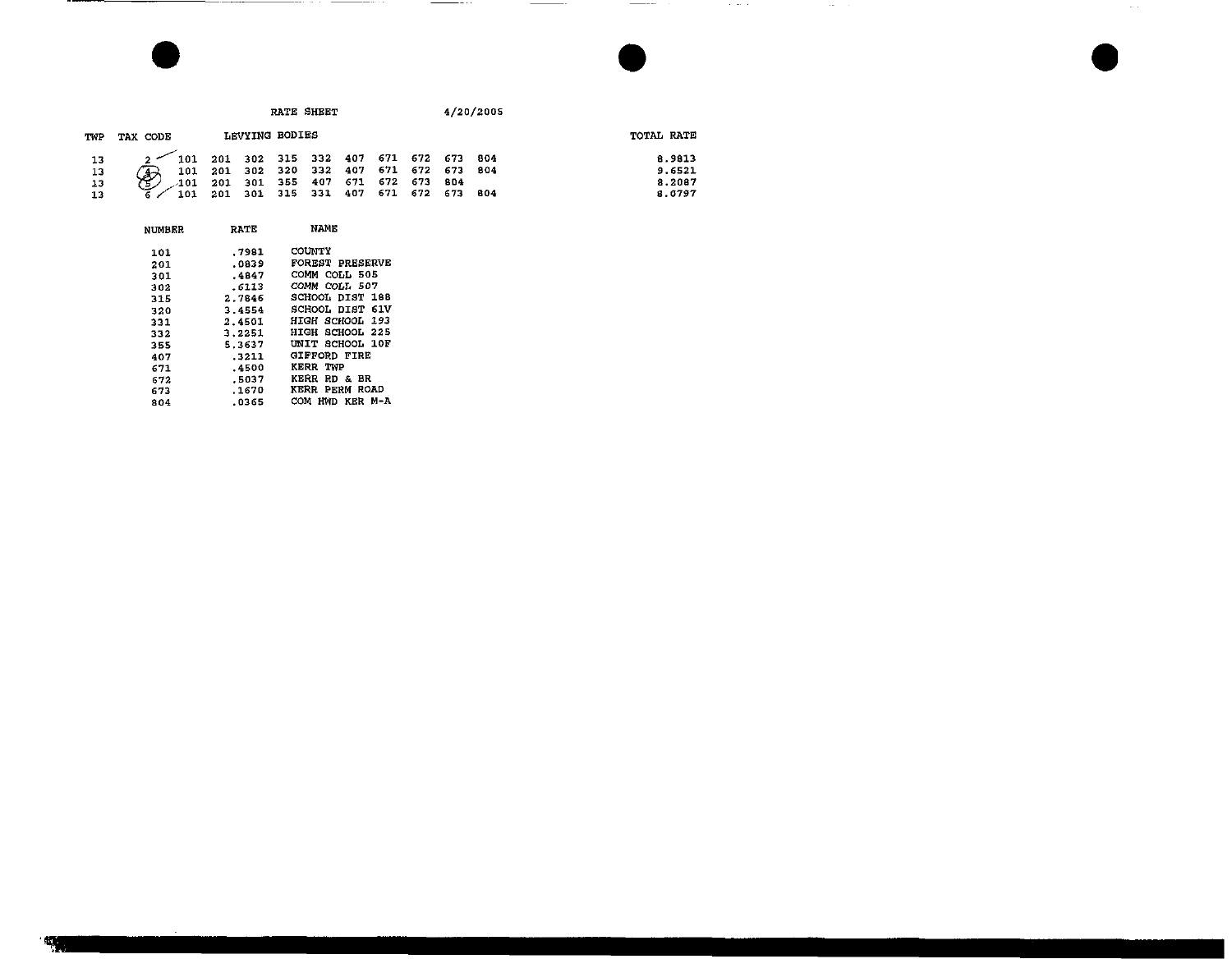| TVP | TAX CODE   |     | LEVYING BODIES |     |     |     |     |     |     |     |     |     | TOTAL RATE |
|-----|------------|-----|----------------|-----|-----|-----|-----|-----|-----|-----|-----|-----|------------|
| 14  |            | 301 | 355            | 411 | 677 | 678 | 679 | 803 | 961 |     |     |     | 7.6394     |
| 14  | 101<br>2   | 201 | 301            | 355 | 411 | 677 | 678 | 679 | 803 | 961 |     |     | 7.7233     |
| 14  | 101        | 201 | 301            | 312 | 331 | 677 | 678 | 679 | 803 | 961 |     |     | 7.7519     |
| 14  | 101<br>5,  | 201 | 301            | 312 | 331 | 520 | 677 | 678 | 679 | 803 | 912 | 961 | 9.2222     |
| 14  | 60<br>101  | 201 | 301            | 312 | 331 | 520 | 677 | 678 | 679 | 803 | 961 |     | 8.9981     |
| 14  | (ව)<br>101 | 301 | 313            | 331 | 411 | 677 | 67B | 679 | 803 | 961 |     |     | 7.6069     |
| 14  | 101<br>، و | 201 | 301            | 313 | 331 | 411 | 677 | 678 | 679 | 803 | 961 |     | 7.6908     |
| 14  | 101<br>10. | 201 | 301            | 313 | 331 | 411 | 515 | 677 | 678 | 679 | 803 | 961 | 7.9334     |
| 14  | 101        | 201 | 301            | 313 | 331 | 677 | 678 | 679 | 803 | 961 |     |     | 7.3595     |
| 14  | 101<br>60  | 201 | 301            | 312 | 331 | 520 | 677 | 678 | 679 | 803 | 912 | 961 | 9.2222     |

| NUMBER | RAIE   | NAME            |
|--------|--------|-----------------|
| 101    | .7981  | <b>COUNTY</b>   |
| 201    | .0839  | FOREST PRESERVE |
| 301    | .4847  | COMM COLL 505   |
| 312    | 3.2735 | SCHOOL DIST 137 |
| 313    | 2.8811 | SCHOOL DIST 142 |
| 331    | 2.4501 | HIGH SCHOOL 193 |
| 355.   | 5.3637 | UNIT SCHOOL 10F |
| 411    | .3313  | LUDLOW FIRE     |
| 515    | .2426  | LUDLOW CORP     |
| 520    | 1.2462 | RANTOUL CORP    |
| 677    | .1942  | LUDLOW TWP      |
| 678    | .2108  | LUDLOW RD & BR  |
| 679    | .1670  | LUDLOW PERM RD  |
| 803    | .0323  | RANTL-LUDL M-A  |
| 912    | .2241  | RANTOUL PARK    |
| 961    | .0573  | RANT/LUD CEM    |
|        |        |                 |

 $\sim 10^{-1}$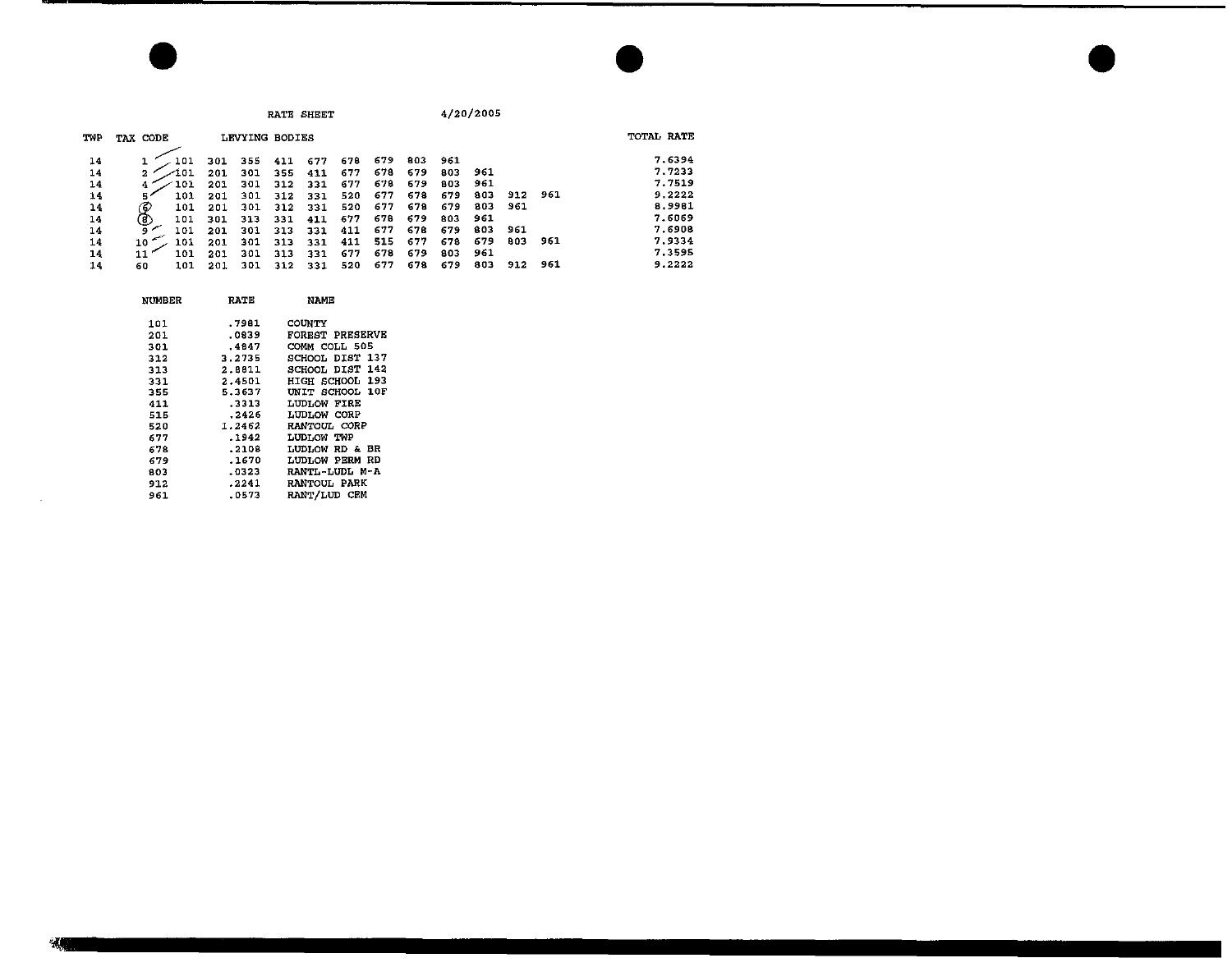|  | RATE SHEET |
|--|------------|
|--|------------|

 $\frac{1}{2}$  and  $\frac{1}{2}$  . In the  $\frac{1}{2}$ 

 $\mathcal{L}^{\mathcal{L}}$  . The set of  $\mathcal{L}^{\mathcal{L}}$ 

 $\mathcal{L}^{\mathcal{L}}$  and  $\mathcal{L}^{\mathcal{L}}$  and  $\mathcal{L}^{\mathcal{L}}$ 

| TWP                        | TAX CODE                                         |     | LEVYING BODIES                                                                                                                                                                  |  |  |  |     | TOTAL RATE |                                                |
|----------------------------|--------------------------------------------------|-----|---------------------------------------------------------------------------------------------------------------------------------------------------------------------------------|--|--|--|-----|------------|------------------------------------------------|
| 15<br>15<br>15<br>15<br>15 | $-101$<br>101<br>-101<br>ത<br>101<br>/5d<br>101. | 201 | 201 301 344 404 683 684 685 944<br>201 301 344 404 516 683 684 685 944<br>201 301 344 412 683 684 685 944<br>301 344 424 683 684 685 944<br>201 301 344 404 516 683 684 685 944 |  |  |  | 516 |            | 7.1551<br>8.0432<br>7.0814<br>7.0620<br>8.0432 |

--------

\_\_\_

| NUMBER | <b>RATE</b> | NAME                   |
|--------|-------------|------------------------|
| 101    | .7981       | COUNTY                 |
| 201    | .0039       | FOREST PRESERVE        |
| 301    | .4847       | COMM COLL 505          |
| 344    | 4.7880      | UNIT SCHOOL 3          |
| 404    | .3033       | CORNBELT FIRE          |
| 412    | .2296       | NO PIATT FIRE          |
| 424    | .2102       | SCOTT FIRE             |
| 516    | .8881       | MAHOMET CORP           |
| 683    | .1339       | MAHOMET TWP            |
| 684    | .1957       | MAHOMET RD & BR        |
| 685    | .1537       | MAHOMET PERM<br>RD     |
| 944    | .2138       | <b>MAHOMET PUB LIB</b> |

--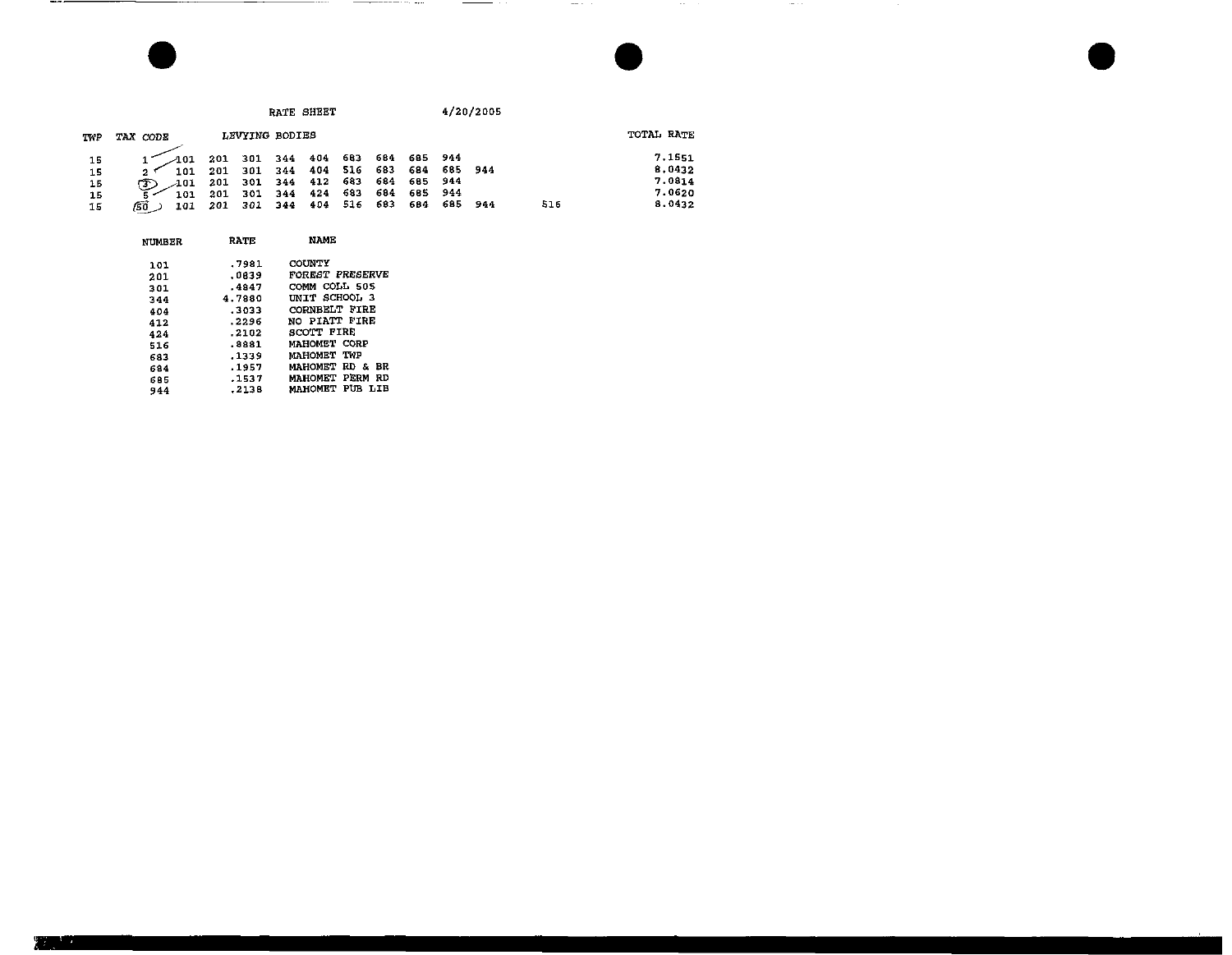|     |          |      |     |                |     | RATE SHEET |     |     |     |     | 4/20/2005 |     |            |        |
|-----|----------|------|-----|----------------|-----|------------|-----|-----|-----|-----|-----------|-----|------------|--------|
| TWP | TAX CODE |      |     | LEVYING BODIES |     |            |     |     |     |     |           |     | TOTAL RATE |        |
| 16  |          | 101  | 201 | 301            | 341 | 417        | 689 | 690 | 691 | 802 |           |     |            | 7.8080 |
| 16  | 2        | ⁄101 | 201 | 301            | 341 | 412        | 689 | 690 | 691 | 802 |           |     |            | 7.8917 |
| 16  |          | -101 | 201 | 301            | 344 | 404        | 689 | 690 | 691 | 802 |           |     |            | 7,4080 |
| 16  |          | 101  | 201 | 301            | 344 | 412        | 689 | 690 | 691 | 802 |           |     |            | 7.3343 |
| 16  | s        | 101  | 201 | 301            | 341 | 417        | 509 | 689 | 690 | 691 | 802       |     |            | 8.1460 |
| 16  |          | 101  | 201 | 301            | 344 | 417        | 689 | 690 | 691 | 802 |           |     |            | 7.2506 |
| 16  |          | 101  | 201 | 301            | 344 | 404        | 516 | 689 | 690 | 691 | 802       |     |            | 8.2961 |
| 16  | 曼        | 101  | 201 | 301            | 341 | 404        | 689 | 690 | 691 | 802 |           |     |            | 7.9654 |
| 16  | '55)     | 101  | 201 | 301            | 341 | 417        | 509 | 689 | 690 | 691 | 802       | 509 |            | 6.1460 |
|     |          |      |     |                |     |            |     |     |     |     |           |     |            |        |

 $\mathcal{L}(\mathcal{L})$  and  $\mathcal{L}(\mathcal{L})$  are the set of the set of  $\mathcal{L}(\mathcal{L})$ 

| <b>NUMBER</b> | <b>RATE</b> | NAME                   |
|---------------|-------------|------------------------|
| 101           | .7981       | COUNTY                 |
| 201           | .0839       | <b>FOREST PRESERVE</b> |
| 301           | .4847       | COMM COLL 505          |
| 341           | 5.3454      | UNIT SCHOOL 1C         |
| 344           | 4.7880      | UNIT SCHOOL 3          |
| 404           | .3033       | CORNEELT FIRE          |
| 412           | . 2295      | NO PIATT FIRE          |
| 417           | .1459       | SANG VALLY FIRE        |
| 509           | .3380       | <b>FISHER CORP</b>     |
| 516           | . 8881      | MAHOMET CORP           |
| 689           | .3600       | NEWCOMB TWP            |
| 690           | .3989       | NEWCOMB RD & BR        |
| 691           | .1550       | NEWCOMB PERM RD        |
| 802           | .0361       | CN EB HE NE M-A        |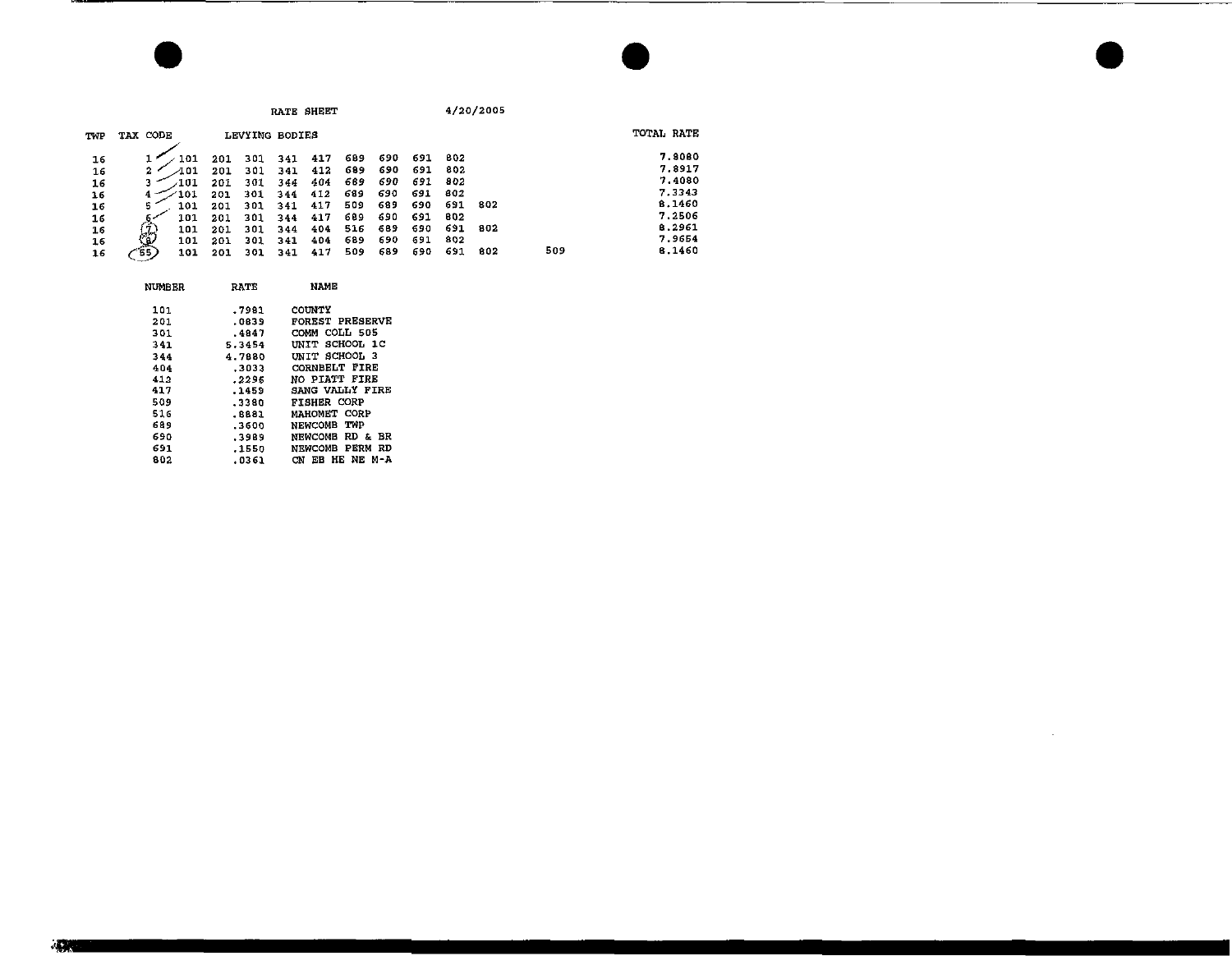**RATE SHEET** 

 $4/20/2005$ 

| TWP | TAX CODE        |     | LEVYING BODIES |         |                         |         |             |             |             |       |      | TOTAL RATE |
|-----|-----------------|-----|----------------|---------|-------------------------|---------|-------------|-------------|-------------|-------|------|------------|
| 17  | -201            | 201 | 301            |         | 314 333 419 695 696 697 |         |             |             |             | -805  |      | 7.0692     |
| 17  | 101             | 201 | 301            | 318     | - 333                   | $-4.13$ | 695 696 697 |             |             | 805   |      | 6.6313     |
| 17  | 101             | 201 | 301            | -318    | - 333                   | 419     |             | 695 696 697 |             | 805   |      | 6.5838     |
| 17  | $^{\prime}$ 101 | 201 | 301            | 318 333 |                         | 413     | 517         |             | 695 696 697 |       | -805 | 7.2570     |
| 17  | 101             | 201 | 301            | 316 333 |                         | 419     |             | 695 696 697 |             | - 805 |      | 7.2358     |
| 17  | 101 م           | 201 | 301            | 316 333 |                         | 413     | 522         | 695         | 696         | 697   | 805  | 7.3616     |
| 17  | $\angle$ 101    | 201 | 301            |         | 316 333                 | 413     |             | 695 696 697 |             | 805   |      | 7.2833     |
| 17  | 101             | 201 | 301            | 357 413 |                         |         | 695 696 697 |             | - 805       |       |      | 7.1260     |

| <b>NUMBER</b> | <b>RATE</b> | NAME                            |
|---------------|-------------|---------------------------------|
| 101           | .7981       | COUNTY                          |
| 201           | .0839       | FOREST PRESERVE                 |
| 301           | .4847       | COMM COLL 505                   |
| 314           | 2.8674      | SCHOOL DIST 169                 |
| 316           | 3.0340      | SCHOOL DIST 192                 |
| 318           | 2,3820      | SCHOOL DIST 212                 |
| 333           | 1.8336      | HIGH SCHOOL 305                 |
| 357           | 4.7103      | UNIT SCHOOL 76V                 |
| 413           | . 2476      | OGDN/ROYAL FIRE                 |
| 419           | .2001       | S JOE STAN FIRE                 |
| 517           | .6257       | CORP<br><b>OGDEN</b>            |
| 522           | .0783       | CORP<br><b>ROYAL</b>            |
| 695           | .3533       | TWP<br>OGDEN                    |
| 696           | .2408       | RD.<br><b>OGDEN</b><br>õ.<br>вк |
| 697           | .1670       | PERM<br><b>OGDEN</b><br>ROAD    |
| 80 S          | 0403ء       | OGDN-STNTN<br>м-А               |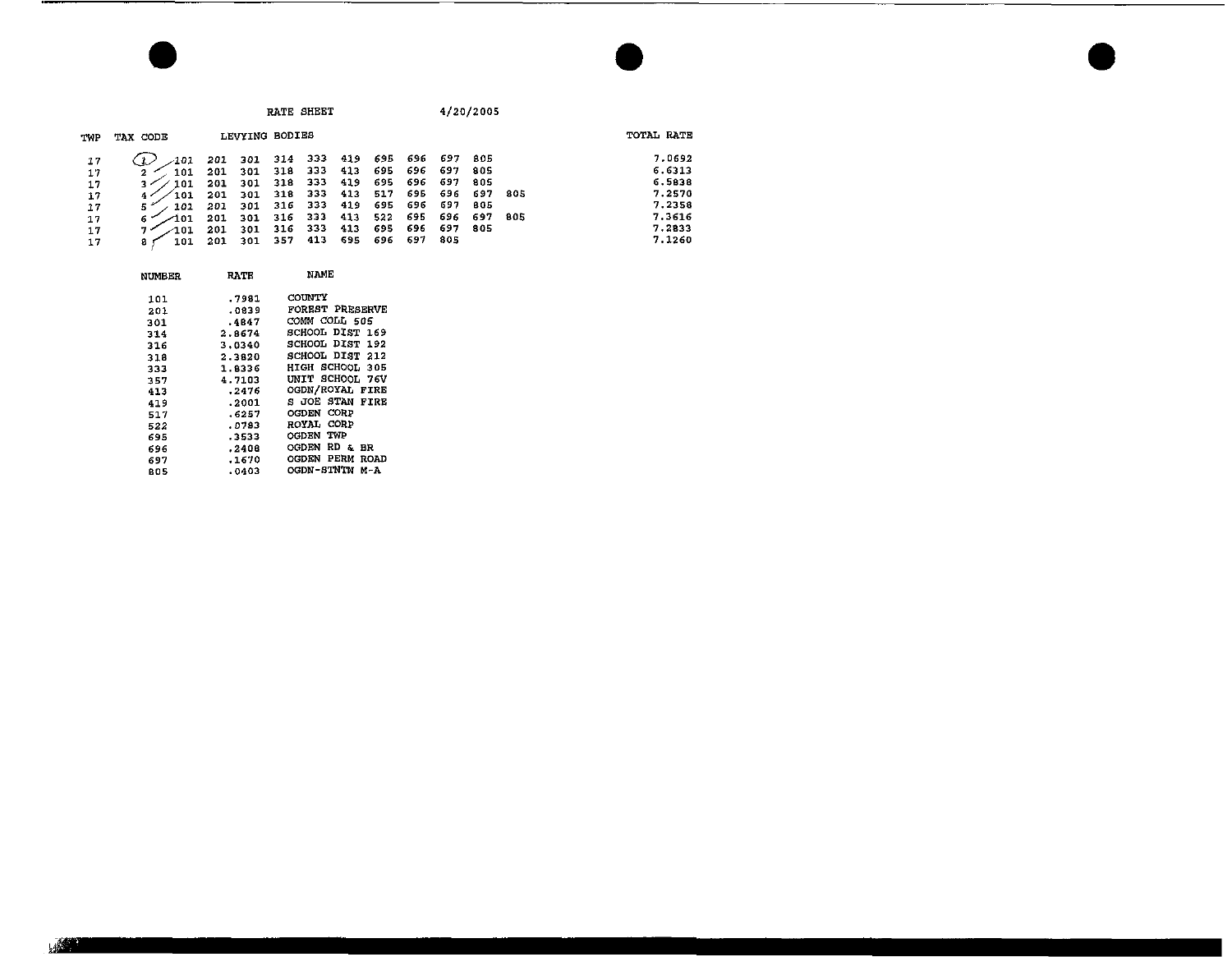|     |          |     |     |                | RATE SHEET |     |     |     |     | 4/20/2005 |            |
|-----|----------|-----|-----|----------------|------------|-----|-----|-----|-----|-----------|------------|
| TWP | TAX CODE |     |     | LEVYING BODIES |            |     |     |     |     |           | TOTAL RATE |
| 16  | 101      | 201 | 301 | 346            | 414        | 701 | 702 | 703 | 807 |           | 7.7361     |
| 18  | 101      | 201 | 301 | $-48$          | 414        | 518 | 701 | 702 | 703 | -807      | 8.0096     |
| 18  | 101      | 201 | 301 | 352            | 414        | 701 | 702 | 703 | 807 |           | 7.1279     |
| 18  | 101      | 201 | 301 | 353            | 414        | 701 | 702 | 703 | 807 | 943       | 7.4464     |
| 18  | 101<br>5 | 201 |     | 348            | 426        | 701 | 702 | 703 | 807 |           | 7.7113     |
| 18  | 1 ຕ1     |     |     | 348            | 425        | 701 | 702 | 703 | 807 |           | 7.7789     |

 $\Delta \phi$ 

| NUMBER. | RATE   | NAME                      |
|---------|--------|---------------------------|
| 101     | .7981  | COUNTY                    |
| 201     | .0839  | FOREST PRESERVE           |
| 301     | . 4847 | COMM COLL 505             |
| 348     | 5.1272 | UNIT SCHOOL 7             |
| 352     | 4.5190 | INIT SCHL 301D            |
| 353     | 4.6574 | INIT SCHL 302D            |
| 414     | .3000  | PESOTUM FIRE              |
| 425     | .3428  | SADORUS FIRE              |
| 426     | . 2752 | TOLONO FIRE               |
| 518     | .2735  | PESOTUM CORP              |
| 701     | .3333  | TWP<br>PESOTUM            |
| 702     | . 4177 | PESOTUM RD & BR           |
| 703     | .1670  | PESOTUM PERM<br>RD        |
| 807     | .0242  | <b>CRITT-PESOT</b><br>M-A |
| 943     | .1801  | CAMARGO LIB<br>DIS        |

 $\mathcal{A}$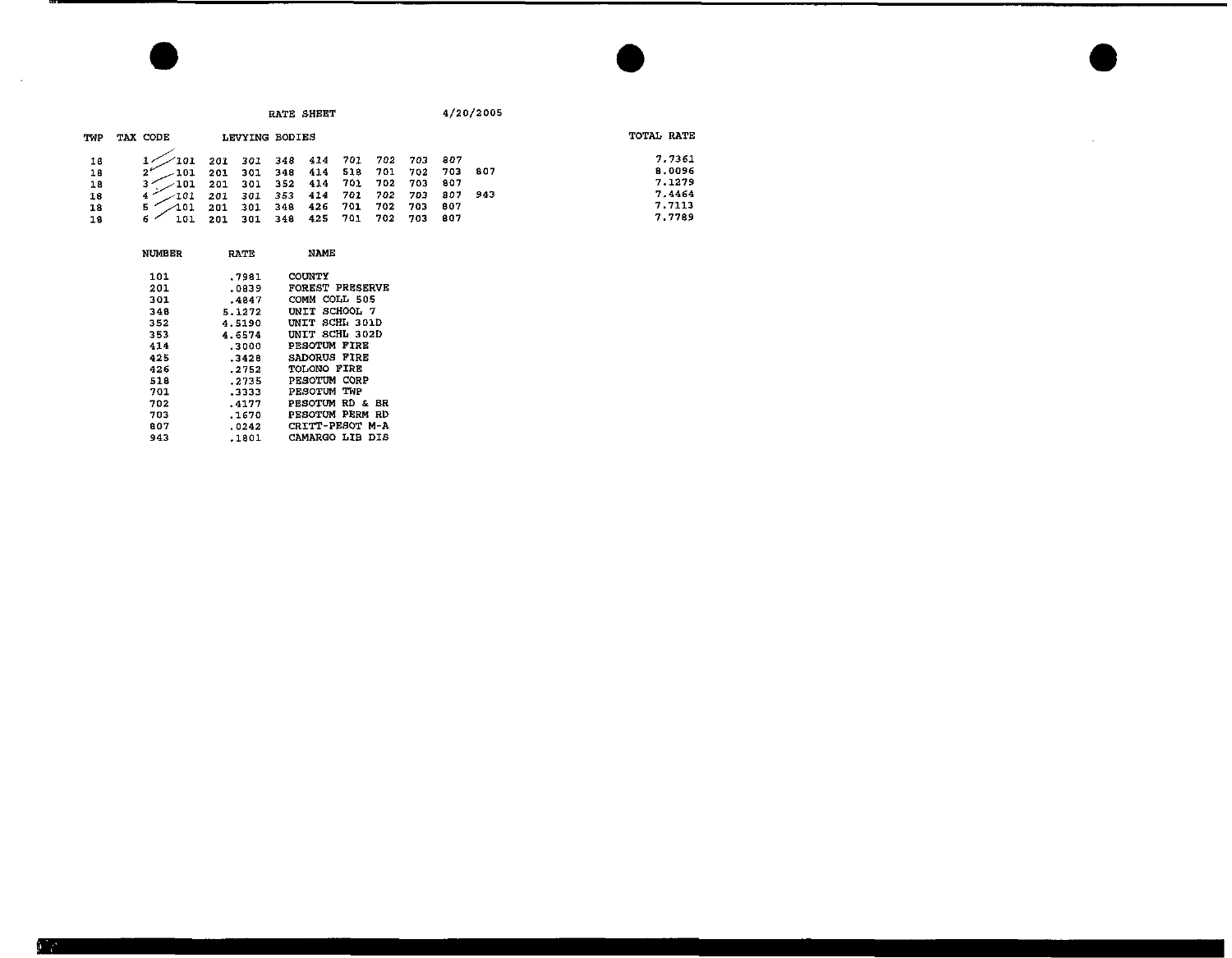

 $\sim$ 



 $\bar{z}$ 

## RATE SHEET 4/20/2005 TWP TAX CODE LEVYING BODIES TOTAL RATE 8.2295 19 1'101 201 301 348 415 707 708 709 942 19 2/ 01 201 301 348 415 519 707 708 709 942 19 3k01 201 301 348 426 707 708 709 942  $8.6559$ <br> $8.2438$

| <b>NUMBER</b> | RATE   | NAME                     |  |  |  |  |
|---------------|--------|--------------------------|--|--|--|--|
| 101           | .7981  | COUNTY                   |  |  |  |  |
| 201           | .0839  | <b>FOREST PRESERVE</b>   |  |  |  |  |
| 301           | .4847  | COMM COLL 505            |  |  |  |  |
| 348           | 5.1272 | UNIT SCHOOL 7            |  |  |  |  |
| 415           | .2609  | PHILO FIRE               |  |  |  |  |
| 426           | .2752  | TOLONO FIRE              |  |  |  |  |
| 519           | .4264  | PHILO CORP               |  |  |  |  |
| 707           | .2918  | PHILO TWP                |  |  |  |  |
| 708           | . 7351 | <b>PHILO RD &amp; BR</b> |  |  |  |  |
| 709           | .1629  | <b>PHILO PERM ROAD</b>   |  |  |  |  |
| 942           | .2849  | PHILO LIBRARY            |  |  |  |  |

 $\sim 10^{-1}$ 

×秘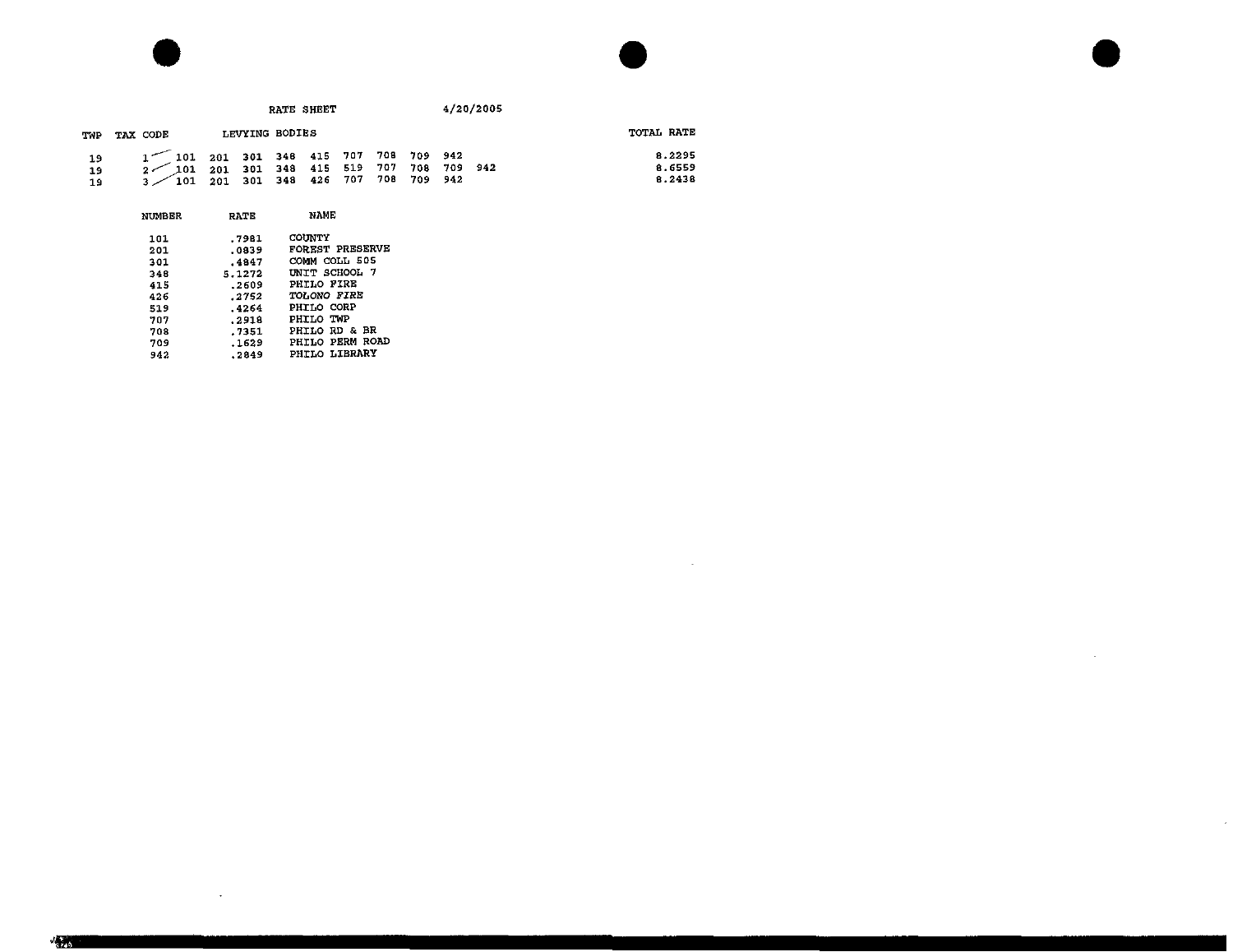|                                                                               |                                                                                                                            |                                                                                  |                                                                                  |                                                                                  | RATE SHEET                                                                       |                                                                                  |                                                                                  |                                                                                  |                                                                                  | 4/20/2005                                                                        |                                                             |                   |            |                                                                                                                      |
|-------------------------------------------------------------------------------|----------------------------------------------------------------------------------------------------------------------------|----------------------------------------------------------------------------------|----------------------------------------------------------------------------------|----------------------------------------------------------------------------------|----------------------------------------------------------------------------------|----------------------------------------------------------------------------------|----------------------------------------------------------------------------------|----------------------------------------------------------------------------------|----------------------------------------------------------------------------------|----------------------------------------------------------------------------------|-------------------------------------------------------------|-------------------|------------|----------------------------------------------------------------------------------------------------------------------|
| TWP                                                                           | TAX CODE                                                                                                                   |                                                                                  | LEVYING BODIES                                                                   |                                                                                  |                                                                                  |                                                                                  |                                                                                  |                                                                                  |                                                                                  |                                                                                  |                                                             |                   |            | TOTAL RATE                                                                                                           |
| 20<br>20<br>20<br>20<br>20<br>20<br>20<br>vone<br>-20<br>20<br>20<br>20<br>20 | -101<br>101<br>2<br>101<br>101<br>101<br>101<br>6<br>101<br>101<br>87<br>101<br>9<br>101<br>م 10<br>101<br>11<br>Œ,<br>101 | 201<br>201<br>201<br>201<br>201<br>201<br>201<br>201<br>201<br>201<br>201<br>201 | 301<br>301<br>301<br>301<br>301<br>301<br>301<br>301<br>301<br>301<br>301<br>301 | 311<br>311<br>312<br>312<br>312<br>316<br>315<br>311<br>311<br>312<br>315<br>311 | 331<br>331<br>331<br>331<br>331<br>331<br>331<br>331<br>331<br>331<br>331<br>331 | 420<br>420<br>713<br>520<br>520<br>420<br>713<br>520<br>713<br>420<br>407<br>520 | 713<br>527<br>714<br>713<br>713<br>713<br>714<br>713<br>714<br>713<br>713<br>713 | 714<br>713<br>715<br>714<br>714<br>714<br>715<br>714<br>715<br>714<br>714<br>714 | 715<br>714<br>803<br>715<br>715<br>715<br>803<br>715<br>803<br>715<br>715<br>715 | 803<br>715<br>961<br>803<br>803<br>803<br>961<br>803<br>961<br>803<br>803<br>803 | 961<br>803<br>961<br>912<br>961<br>912<br>961<br>961<br>961 | 961<br>961<br>961 |            | 7.6938<br>8.4127<br>7.6994<br>8.9456<br>9.1697<br>7.7802<br>7.2105<br>8.8438<br>7.3735<br>8.0197<br>7.5316<br>8.6197 |
| 20<br>20                                                                      | 101<br>$55 -$<br>(SP)<br>101                                                                                               | 201<br>201                                                                       | 301<br>301                                                                       | 312<br>311                                                                       | 331<br>331                                                                       | 520<br>520                                                                       | 713<br>713                                                                       | 714<br>714                                                                       | 715<br>715                                                                       | 803<br>803                                                                       | 912<br>912                                                  | 961<br>961        | 520<br>520 | 9.1697<br>8.8438                                                                                                     |

| NUMBER | <b>RATE</b> | NAME                          |  |  |  |  |
|--------|-------------|-------------------------------|--|--|--|--|
| 101    | .7981       | <b>COUNTY</b>                 |  |  |  |  |
| 201    | .0839       | FOREST PRESERVE               |  |  |  |  |
| 301    | .4847       | COMM COLL 505                 |  |  |  |  |
| 311    | 2.9476      | <b>SCHOOL DIST 130</b>        |  |  |  |  |
| 312    | 3.2735      | DIST 137<br>SCHOOL            |  |  |  |  |
| 315    | 2.7646      | SCHOOL DIST 188               |  |  |  |  |
| 316    | 3.0340      | SCHOOL DIST 192               |  |  |  |  |
| 331    | 2.4501      | 193<br>HIGH SCHOOL            |  |  |  |  |
| 407    | .3211       | <b>GIFFORD FIRE</b>           |  |  |  |  |
| 420    | .3203       | THOMASBORO FIRE               |  |  |  |  |
| 520    | 1 2462      | RANTOUL CORP                  |  |  |  |  |
| 527    | .7189       | THOMASBORO CORP               |  |  |  |  |
| 713    | .1414       | RANTOUL TWP                   |  |  |  |  |
| 714    | . 2111      | <b>RANTOUL RD &amp;</b><br>вR |  |  |  |  |
| 715    | .1670       | RD<br><b>RANTOUL PERM</b>     |  |  |  |  |
| 803    | .0323       | RANTL-LUDL M-A                |  |  |  |  |
| 912    | .2241       | <b>RANTOUL PARK</b>           |  |  |  |  |
| 961    | .0573       | <b>RANT/LUD</b><br>CEM        |  |  |  |  |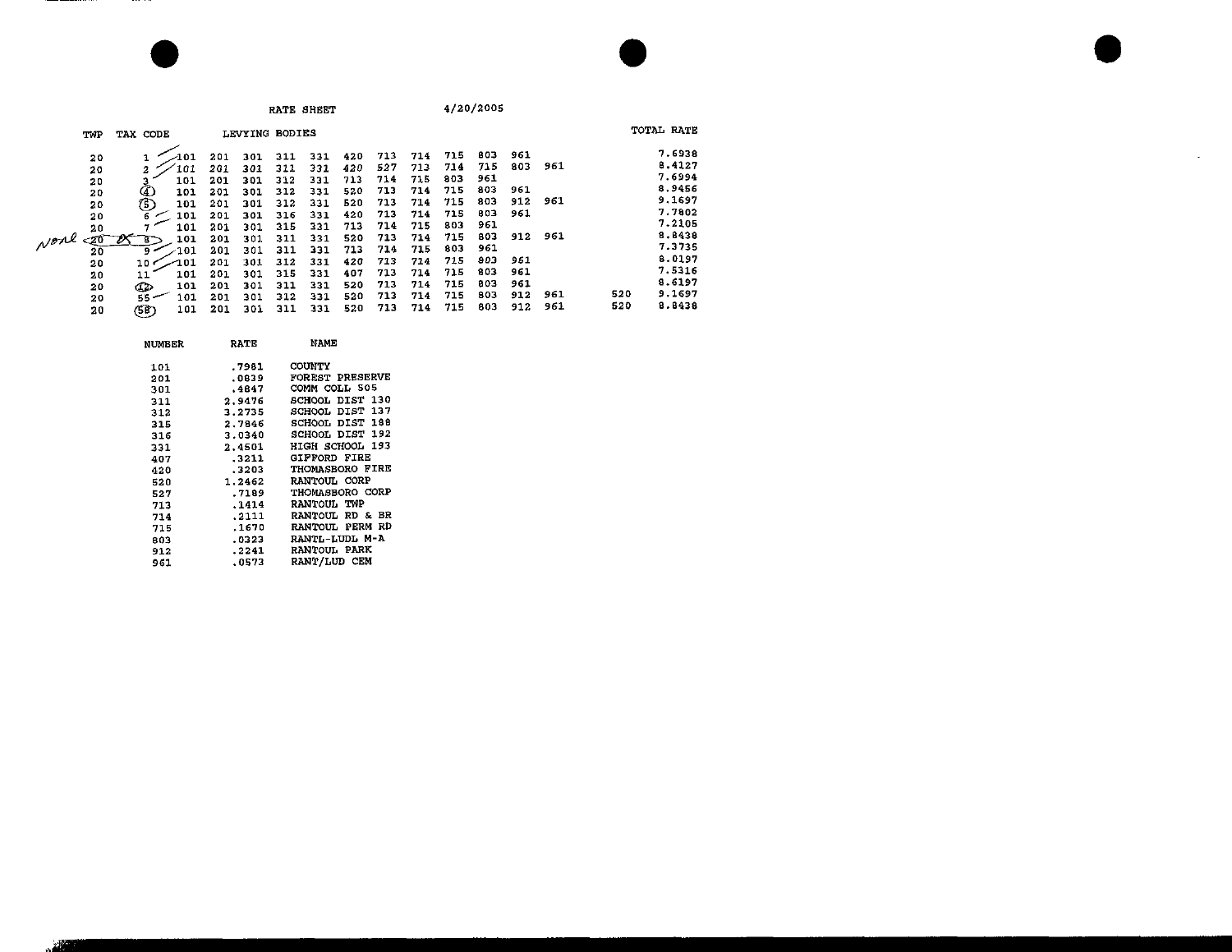|                                               |            | RATE SHEET                                                                                                                                                                                                                                                                                                                                                                                                                                                                                    | 4/20/2005 |                            |  |  |
|-----------------------------------------------|------------|-----------------------------------------------------------------------------------------------------------------------------------------------------------------------------------------------------------------------------------------------------------------------------------------------------------------------------------------------------------------------------------------------------------------------------------------------------------------------------------------------|-----------|----------------------------|--|--|
| TWP                                           | TAX CODE   | LEVYING BODIES                                                                                                                                                                                                                                                                                                                                                                                                                                                                                |           | TOTAL RATE                 |  |  |
| $\begin{array}{c} 21 \\ 21 \end{array}$<br>21 | $\sim$ 101 | $\begin{array}{cccccccc} \textcolor{red}{\textbf{-101}} & \textcolor{red}{201} & \textcolor{red}{301} & \textcolor{red}{354} & \textcolor{red}{402} & \textcolor{red}{719} & \textcolor{red}{720} & \textcolor{red}{721} & \textcolor{red}{808} \\ \textcolor{red}{\textbf{-101}} & \textcolor{red}{201} & \textcolor{red}{301} & \textcolor{red}{354} & \textcolor{red}{402} & \textcolor{red}{514} & \textcolor{red}{719} & \textcolor{red}{720} & \textcolor{red}{721} & \textcolor{red}{$ |           | 8.0252<br>8.9855<br>7.7855 |  |  |

 $\sim 10^7$ 

| NUMBER     | <b>RATE</b>      | NAME                                    |  |  |  |  |  |
|------------|------------------|-----------------------------------------|--|--|--|--|--|
| 101        | .7981<br>.0839   | COUNTY<br>FOREST PRESERVE               |  |  |  |  |  |
| 201<br>301 | .4847            | COMM COLL 505                           |  |  |  |  |  |
| 353<br>354 | 4.6574<br>5.0772 | INIT SCHL 302D<br>UNIT SCHOOL<br>- 8    |  |  |  |  |  |
| 402<br>514 | .3500<br>. 9603  | <b>BROADLANDS FIRE</b><br>LONGVIEW CORP |  |  |  |  |  |
| 719<br>720 | .5190<br>.4939   | RAYMOND TWP<br>RAYMOND RD & BR          |  |  |  |  |  |
| 721        | .1670            | RAYMOND PERM RD<br>AY-RAY-SH M-A        |  |  |  |  |  |
| 808<br>943 | .0514<br>.1801   | CAMARGO LIB DIS                         |  |  |  |  |  |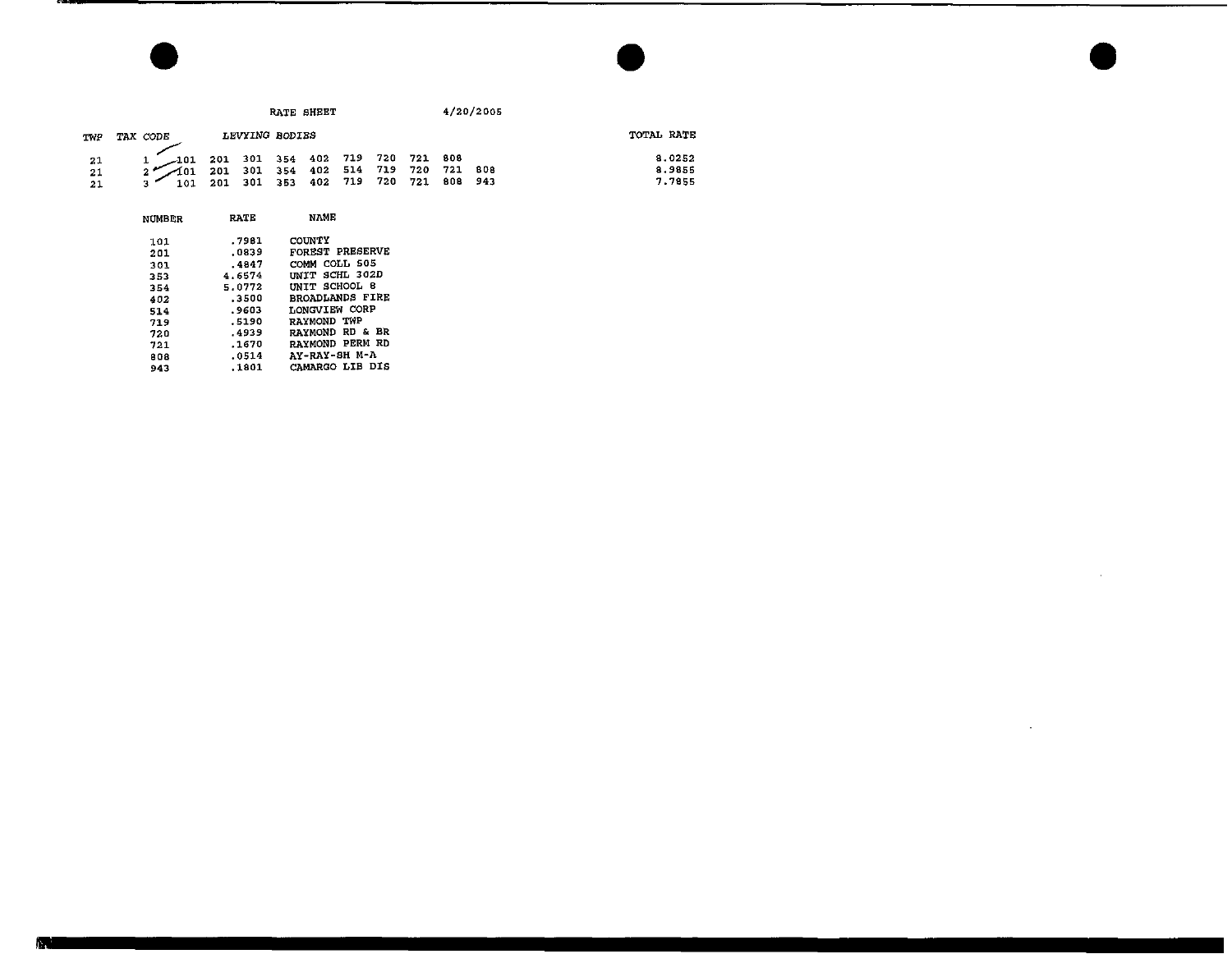**RATE SHEET** 

 $4/20/2005$ 

 $\sim$ 

 $\sim$ 

| TWP | TAX CODE            |      |     | LEVYING BODIES |     |     |     |     |     |     |     | TOTAL RATE |
|-----|---------------------|------|-----|----------------|-----|-----|-----|-----|-----|-----|-----|------------|
| 22  |                     | 201  | 301 | 348            | 425 | 725 | 726 | 727 | 806 |     |     | 8.1945     |
| 22  | 101<br>2 '          | 201  | 301 | 348            | 409 | 725 | 726 | 727 | 806 |     |     | 8.4144     |
| 22  | 3.<br>101           | 201  | 301 | 348            | 425 | 523 | 725 | 726 | 727 | 806 | 941 | 8.6898     |
| 22  | ЗΕ.<br>201          | -201 | 301 | 348            | 425 | 523 | 725 | 726 | 727 | 806 |     | 8.5577     |
| 22  | 101                 | 201  | 301 | 346            | 409 | 725 | 726 | 727 | 806 | 945 |     | 8.3969     |
| 22  | دئ<br>101           | 201  | 301 | 346            | 409 | 513 | 725 | 726 | 727 | 806 | 945 | 8.8983     |
| 22  | 6 -<br>101          | 201  | 301 | 350            | 409 | 725 | 726 | 727 | 806 |     |     | 7.8115     |
| 22  | $7 -$<br>101        | 201  | 301 | 352            | 425 | 725 | 726 | 727 | 806 |     |     | 7.5863     |
| 22  | $\mathbf{a}$<br>101 | 201  | 301 | 352            | 409 | 725 | 726 | 727 | 806 |     |     | 7.8062     |
| 22  | 101                 | 201  | 301 | 348            | 414 | 725 | 726 | 727 | 806 |     |     | 8.1517     |

| NUMBER | RATE   | NAME                   |
|--------|--------|------------------------|
| 101    | .7981  | <b>COUNTY</b>          |
| 201    | -0839  | <b>FOREST PRESERVE</b> |
| 301    | .4847  | COMM COLL 505          |
| 346    | 4.9188 | UNIT SCHOOL 5P         |
| 348    | 5.1272 | UNIT SCHOOL 7          |
| 350    | 4.5243 | UNIT SCHOOL 39P        |
| 352    | 4.5190 | UNIT SCHL 301D         |
| 409    | .5627  | <b>IVESDALE FIRE</b>   |
| 414    | ,3000  | PESOTUM FIRE           |
| 425    | .3428  | <b>SADORUS FIRE</b>    |
| 513    | .5014  | <b>IVESDALE CORP</b>   |
| 523    | .3632  | SADORUS CORP           |
| 725    | .4222  | SADORUS TWP            |
| 726    | ,7100  | SADORUS RD & BR        |
| 727    | .1670  | <b>SADORUS PERM RD</b> |
| 806    | .0586  | CLFX-SADRS M-A         |
| 941    | .1321  | TOLONO PUBL LIB        |
| 945    | .1909  | <b>BEMENT PUB LIBR</b> |
|        |        |                        |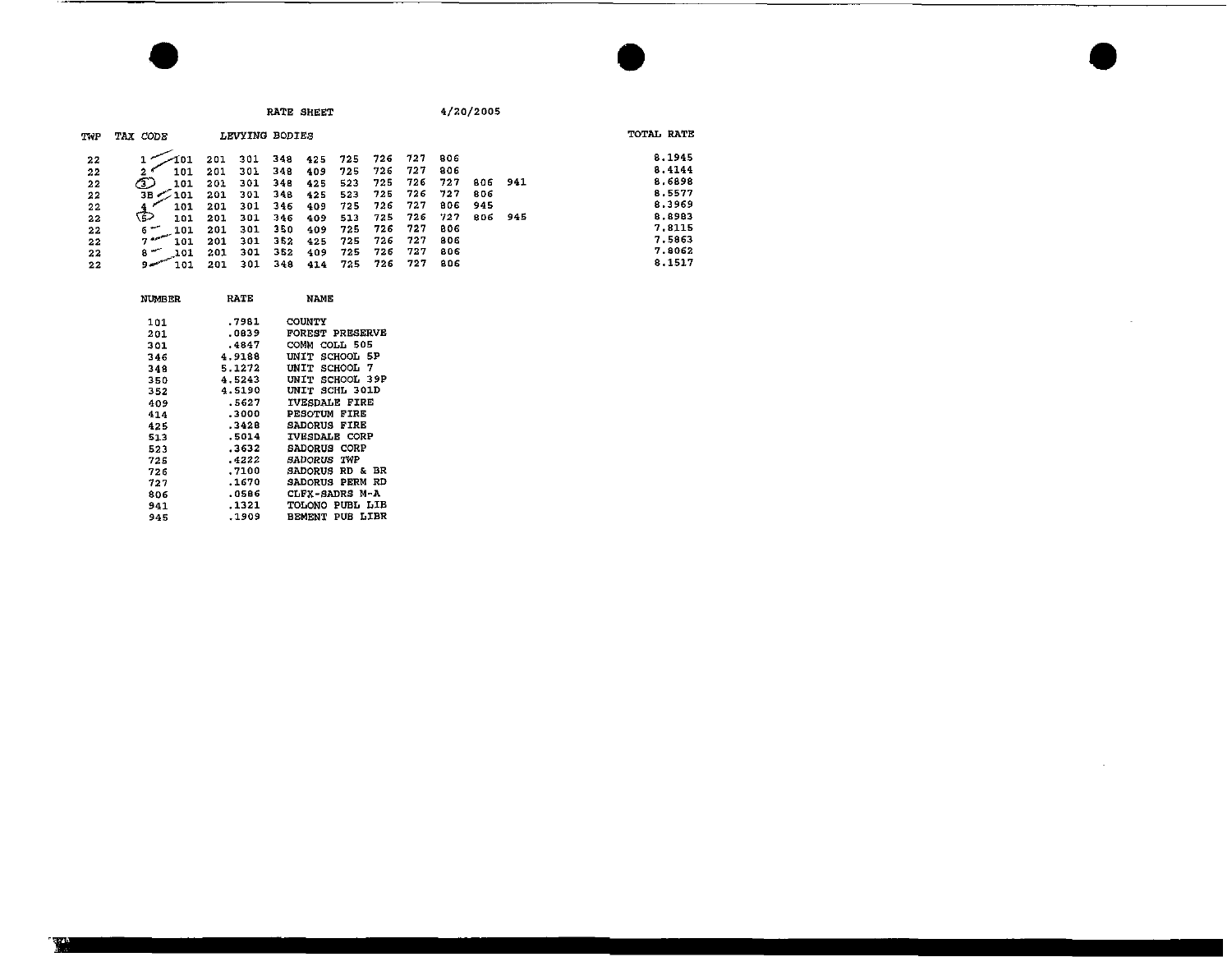| TWP                  | TAX CODE                                                                                                                                    |                                    | LEVYING BODIES              |  |  | TOTAL RATE       |
|----------------------|---------------------------------------------------------------------------------------------------------------------------------------------|------------------------------------|-----------------------------|--|--|------------------|
| 2 <sup>2</sup>       | $\begin{array}{ ccccccccccccccccccc }\hline &101&201&301&344&424&731&732&733\\ \hline 101&201&301&345&424&731&732&733\\ \hline \end{array}$ |                                    |                             |  |  | 7.2157<br>6.3548 |
| 2 <sub>3</sub><br>23 | - 101                                                                                                                                       | 201 301 349 424 731 732 733        |                             |  |  | 5.7239           |
| 2 <sup>3</sup><br>23 | $-101$<br>101                                                                                                                               | 201 301 344 404 731 732 733<br>201 | 301 345 424 502 731 732 733 |  |  | 7.3088<br>6.5933 |

| NUMBER | RATE   | NAME                    |  |  |  |  |
|--------|--------|-------------------------|--|--|--|--|
| 101    | .7981  | COUNTY                  |  |  |  |  |
| 201    | . 0839 | FOREST PRESERVE         |  |  |  |  |
| 301    | .4847  | COMM COLL 505           |  |  |  |  |
| 344    | 4.7880 | UNIT SCHOOL 3           |  |  |  |  |
| 345    | 3.9271 | UNIT SCHOOL 4           |  |  |  |  |
| 349    | 3.2962 | UNIT SCHOOL 25P         |  |  |  |  |
| 404    | . 3023 | <b>CORNBELT FIRE</b>    |  |  |  |  |
| 424    | .2102  | SCOTT FIRE              |  |  |  |  |
| 502    | .2385  | RONDVILLE CORP          |  |  |  |  |
| 731    | .4105  | SCOTT TWP               |  |  |  |  |
| 732    | .2733  | RD & BR<br><b>SCOTT</b> |  |  |  |  |
| 733    | .1670  | PERM<br>ROAD<br>SCOTT.  |  |  |  |  |

 $5 - 125$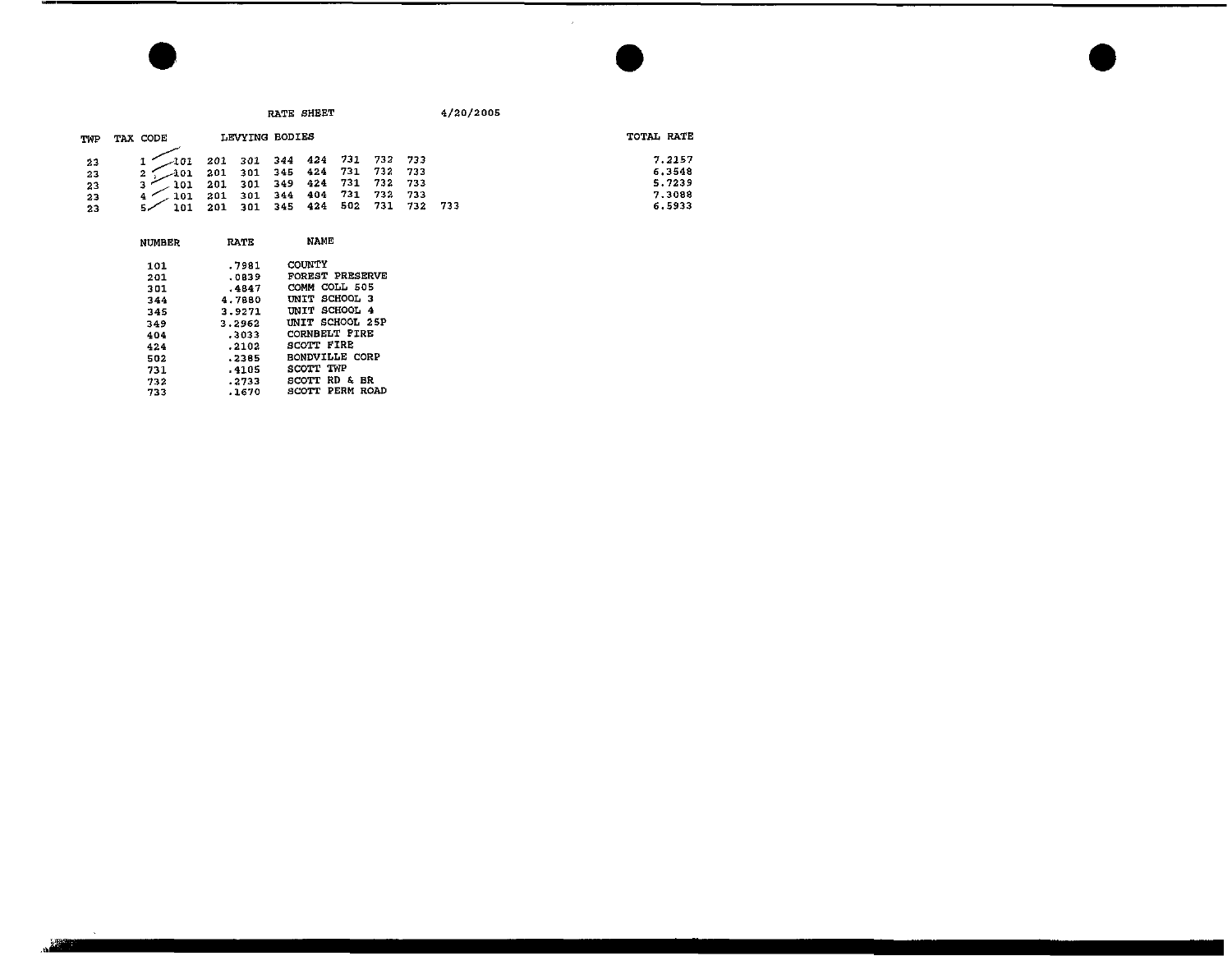|                |          |                                                                                                                                                                                                                                                                                                                                                                        | RATE SHEET | 4/20/2005 |                            |
|----------------|----------|------------------------------------------------------------------------------------------------------------------------------------------------------------------------------------------------------------------------------------------------------------------------------------------------------------------------------------------------------------------------|------------|-----------|----------------------------|
| TWP            | TAX CODE | LEVYING BODIES                                                                                                                                                                                                                                                                                                                                                         |            |           | TOTAL RATE                 |
| 24<br>24<br>24 |          | $\begin{array}{cccccccc} 1 & \hspace{1.5mm} \textbf{101} & \hspace{1.5mm} 201 & \hspace{1.5mm} 301 & \hspace{1.5mm} 348 & \hspace{1.5mm} 418 & \hspace{1.5mm} 737 & \hspace{1.5mm} 738 & \hspace{1.5mm} 739 & \hspace{1.5mm} 740 \\ 2 & \hspace{1.5mm} \begin{array}{cccccccc} 101 & \hspace{1.5mm} 201 & \hspace{1.5mm} 301 & \hspace{1.5mm} 348 & \hspace{1.5mm} 41$ |            |           | 7.7784<br>8.1727<br>7.7284 |

 $\sim 10^7$ 

| NUMBER | RATE    | NAME                      |
|--------|---------|---------------------------|
| 101    | .7981   | COUNTY                    |
| 201    | .0839   | <b>FOREST PRESERVE</b>    |
| 301    | $-4847$ | COMM COLL 505             |
| 348    | 5.1272  | UNIT SCHOOL 7             |
| 354    | 5.0772  | UNIT SCHOOL 8             |
| 418    | .3073   | SIDNEY FIRE               |
| 526    | .3943   | SIDNEY CORP               |
| 737    | .3557   | SIDNEY TWP                |
| 738    | .4174   | <b>SIDNEY RD &amp; BR</b> |
| 739    | .1670   | PERM RD<br>SIDNEY         |
| 740    | .0371   | SIDNEY CEMETERY           |

 $\sim 100$ 

-2022-00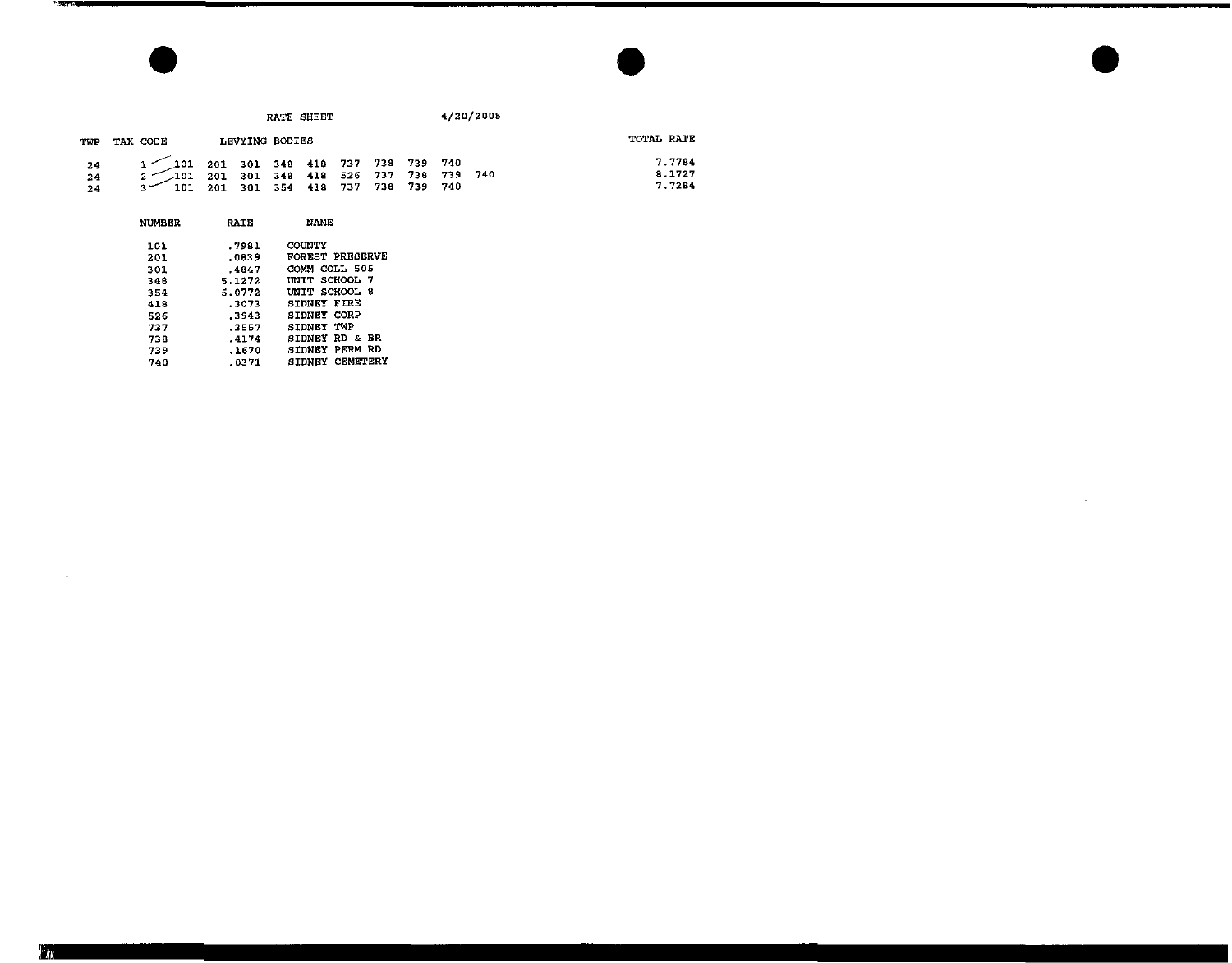**RATE SHBET** 

4/20/2005

 $\overline{\phantom{a}}$ 

÷.

| TWP | TAX CODE |     |     | LEVYING BODIES |     |     |     |     |     |     | TOTAL RATE |
|-----|----------|-----|-----|----------------|-----|-----|-----|-----|-----|-----|------------|
| 25  |          | 101 | 201 | 301            | 351 | 403 | 743 | 744 | 745 | 901 | 6.7979     |
| 25  | 1Ā.      | 101 | 201 | 301            | 345 | 405 | 743 | 744 | 745 |     | 6.2026     |
| 25  |          | 101 | 201 | 301            | 351 | 403 | 743 | 744 | 745 |     | 6.7979     |
| 25  | 2E       | 101 | 201 | 301            | 351 | 405 | 743 | 744 | 745 |     | 6.7513     |
| 25  | з        | 101 | 201 | 301            | 311 | 333 | 420 | 743 | 744 | 745 | 7.0075     |
| 25  | 4        | 101 | 201 | 301            | 314 | 333 | 403 | 743 | 744 | 745 | 7.0231     |
| 25  |          | 101 | 201 | 301            | 311 | 331 | 420 | 743 | 744 | 745 | 7.6240     |
| 25  | (6)      | 101 | 201 | 301            | 316 | 333 | 420 | 743 | 744 | 745 | 7.0939     |
| 25  |          | 101 | 201 | 301            | 345 | 420 | 743 | 744 | 745 |     | 6.1534     |
| 25  |          | 101 | 201 | 301            | 351 | 420 | 743 | 744 | 745 |     | 6.7021     |
| 25  | த        | 101 | 201 | 301            | 345 | 405 | 743 | 744 | 745 | 901 | 6.2026     |
| 25  | ∕ 10     | 101 | 201 | 301            | 314 | 333 | 419 | 743 | 744 | 745 | 6.8071     |
| 25  | Œ        | 101 | 201 | 301            | 351 | 405 | 743 | 744 | 745 | 901 | 6.7513     |
| 25  | 69       | 101 | 201 | 301            | 345 | 405 | 743 | 744 | 745 | 901 | 6.2026     |

| <b>NUMBER</b> | RATE   | NAME                       |
|---------------|--------|----------------------------|
| 101           | .7981  | COUNTY                     |
| 201           | .0839  | <b>FOREST PRESERVE</b>     |
| 301           | .4847  | COMM COLL 505              |
| 311           | 2.9476 | SCHOOL DIST 130            |
| 314           | 2.8674 | SCHOOL DIST 169            |
| 316           | 3.0340 | SCHOOL DIST 192            |
| 331           | 2.4501 | <b>HIGH SCHOOL 193</b>     |
| 333           | 1.8336 | SCHOOL 305<br>нтсн         |
| 345           | 3.9271 | INIT SCHOOL<br>4           |
| 351           | 4.4758 | UNIT SCHOOL 116            |
| 403           | .4161  | <b>CARROLL FIRE</b>        |
| 405           | .3695  | PRAIRIE FIRE<br>E.         |
| 419           | .2001  | FIRE<br>S JOE STAN         |
| 420           | .3203  | <b>THOMASBORO FIRE</b>     |
| 743           | .1389  | SOMER TWP                  |
| 744           | .2368  | RD & BR<br>SOMER           |
| 745           | .1636  | <b>PERM ROAD</b><br>SOMER  |
| 901           | 0000 ه | <b>SANITARY</b><br>U<br>-C |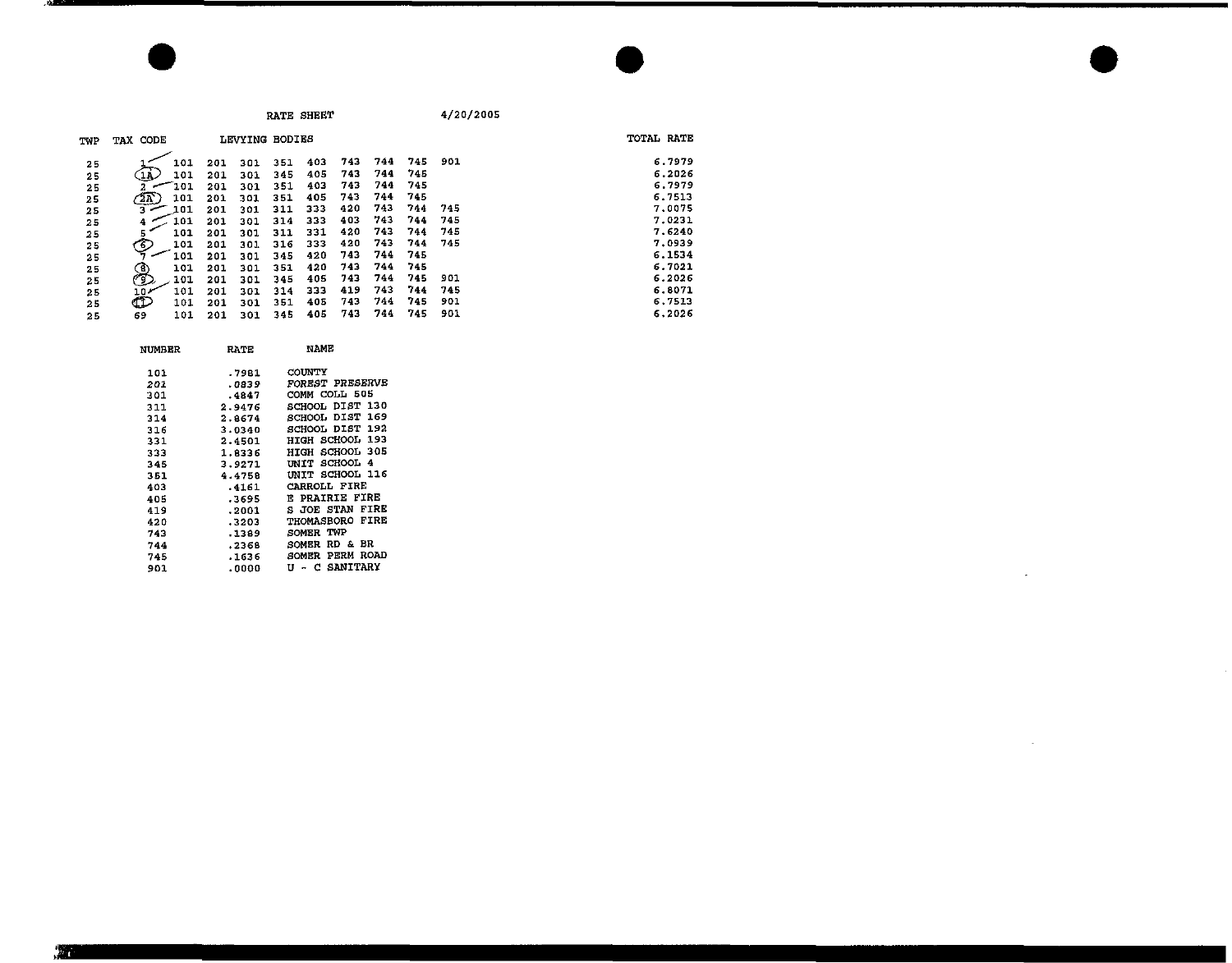|                 |           |                   |                | RATE SHEET      |     |       |     | 4/20/2005 |      |     |            |  |
|-----------------|-----------|-------------------|----------------|-----------------|-----|-------|-----|-----------|------|-----|------------|--|
| TWP             | TAX CODE  |                   | LEVYING BODIES |                 |     |       |     |           |      |     | TOTAL RATE |  |
|                 | 101       | 201               | 301 314 333    |                 | 408 | 749   | 750 | - 751     | 808  |     | 7.3740     |  |
| $\frac{26}{26}$ |           | 301<br>201        |                | 354 408 512 749 |     |       | 750 | 751       | -808 |     | 9.0563     |  |
| 26              | 101       | 301<br><b>201</b> | 354            | 408             | 749 | 750   | 751 | 808       |      |     | 7.7502     |  |
| 26              | 101       | 301<br>201        | 318            | 333             | 408 | 749   | 750 | 751       | 308  |     | 6.8886     |  |
| 26              | 101<br>50 | 301<br>201        | 354            | 40 B            | 512 | - 749 | 750 | 751       | 808  | 512 | 9.0563     |  |

| NUMBER | RATE   | NAME                       |
|--------|--------|----------------------------|
| 101    | .7981  | COUNTY                     |
| 201    | -0839  | <b>FOREST PRESERVE</b>     |
| 301    | .4847  | COMM COLL 505              |
| 314    | 2.8674 | SCHOOL DIST 169            |
| 318    | 2.3820 | SCHOOL DIST 212            |
| 333    | 1.8336 | HIGH SCHOOL 305            |
| 354    | 5.0772 | UNIT SCHOOL 8              |
| 408    | .4259  | HOMER FIRE                 |
| 512    | 1.3061 | HOMER CORP                 |
| 749    | .4432  | SOUTH HOMER TWP            |
| 750    | .2188  | <b>S HOMER RD &amp; BR</b> |
| 751    | .1670  | S HOMER PERM RD            |
| 808    | .0514  | AY-RAY-SH M-A              |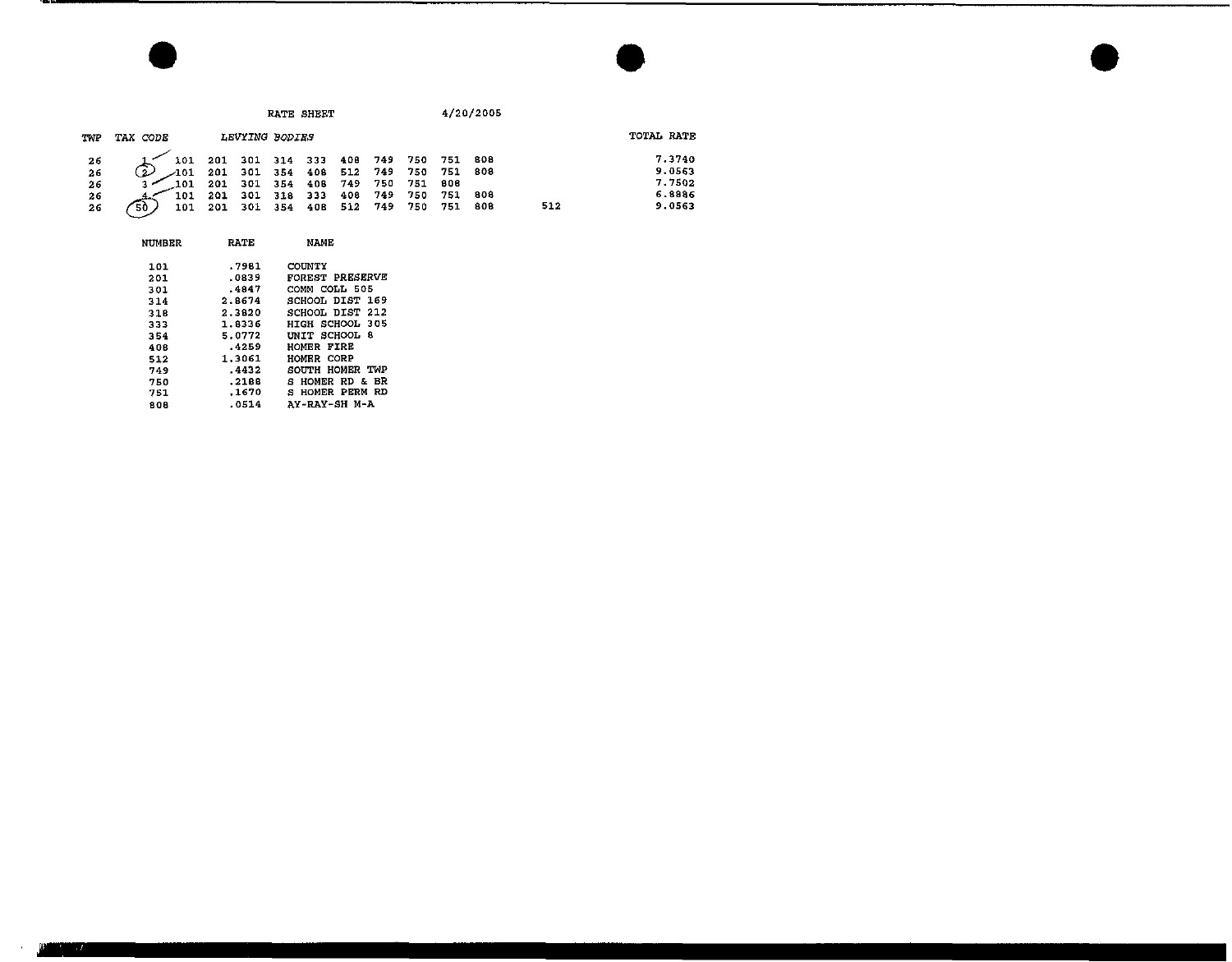|          |            |                                                                        | RATE SHEET                     |     |                            | 4/20/2005    |                  |
|----------|------------|------------------------------------------------------------------------|--------------------------------|-----|----------------------------|--------------|------------------|
| TWP      | TAX CODE   | LEVYING BODIES                                                         |                                |     |                            |              | TOTAL RATE       |
| 27<br>27 | 101<br>101 | 201 301 316 333 413 755 756 757 805<br>201 301 314 333 419 755 756 757 |                                |     |                            | -805         | 7.5206<br>7.3065 |
| 21<br>27 | 101        | 201<br>201                                                             | 301 316 333 419<br>301 316 333 | 420 | 755 756 757<br>755 756 757 | -805<br>-805 | 7.4731<br>7.5933 |

| <b>NUMERR</b> | <b>RATE</b> | NAME                       |
|---------------|-------------|----------------------------|
| 101           | .7981       | <b>COUNTY</b>              |
| 201           | .0839       | <b>FOREST PRESERVE</b>     |
| 301           | .4847       | COMM COLL 505              |
| 314           | 2.8674      | SCHOOL DIST 169            |
| 316           | 3.0340      | SCHOOL DIST 192            |
| 333           | 1.8336      | HIGH SCHOOL 305            |
| 413           | .2476       | <b>OGDN/ROYAL FIRE</b>     |
| 419           | .2001       | <b>S JOE STAN FIRE</b>     |
| 420           | .3203       | THOMASBORO FIRE            |
| 755           | .4500       | STANTON TWP                |
| 756           | .3814       | <b>STANTON RD &amp; BR</b> |
| 757           | .1670       | STANTON PERM RD            |
| 805           | .0403       | OGDN-STNTN M-A             |
|               |             |                            |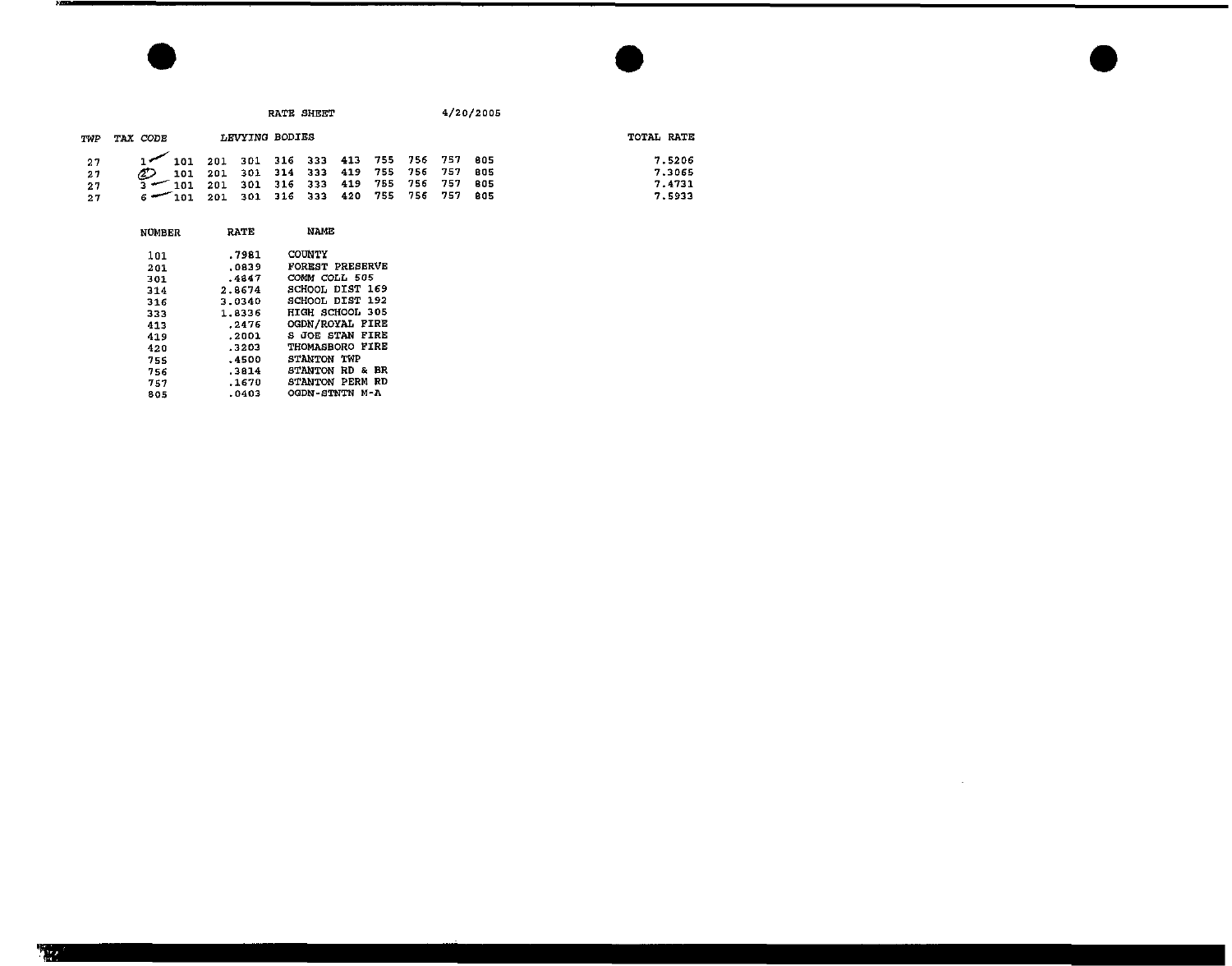| TWP | TAX CODE                                                                                                                                                            |     | LEVYING BODIES |     |         |         |                     |           |       | TOTAL RATE |
|-----|---------------------------------------------------------------------------------------------------------------------------------------------------------------------|-----|----------------|-----|---------|---------|---------------------|-----------|-------|------------|
| 28  |                                                                                                                                                                     |     |                |     |         |         |                     |           |       | 6.9065     |
| 28  | $\begin{array}{ccccccc} \sqrt{1}01 & 201 & 301 & 314 & 333 & 419 & 761 & 762 & 763 \\ \sqrt{1}01 & 201 & 301 & 314 & 333 & 419 & 524 & 761 & 762 & 763 \end{array}$ |     |                |     |         |         |                     |           | - 902 | 7.3649     |
| 28  | $3 < 101$ 201 301 314 333 419 524 761 762 763                                                                                                                       |     |                |     |         |         |                     |           |       | 7.3649     |
| 28  | CA J<br>101                                                                                                                                                         |     | 201 301 314    |     |         |         | 333 419 761 762 763 | - 902     |       | 6.9065     |
| 28  | 101<br>65                                                                                                                                                           | 201 | 301            | 314 | 333 419 | 524 761 | 762                 | $4.763 -$ | -902  | 7.3649     |

| NUMBER | RATE   | NAME                   |
|--------|--------|------------------------|
| 101    | .7981  | COUNTY                 |
| 201    | .0839  | FOREST PRESERVE        |
| 301    | .4847  | COMM COLL 505          |
| 314    | 2.8674 | SCHOOL DIST 169        |
| 333    | 1.8336 | HIGH SCHOOL 305        |
| 419    | .2001  | <b>S JOE STAN FIRE</b> |
| 524    | .4584  | ST JOE CORP            |
| 761    | .3114  | ST JOSEPH TWP          |
| 762    | .1725  | ST JOE RD & BR         |
| 763    | .1548  | <b>S JOE PERM ROAD</b> |
| 902    | .0000  | ST JOE SANITARY        |
|        |        |                        |

**START**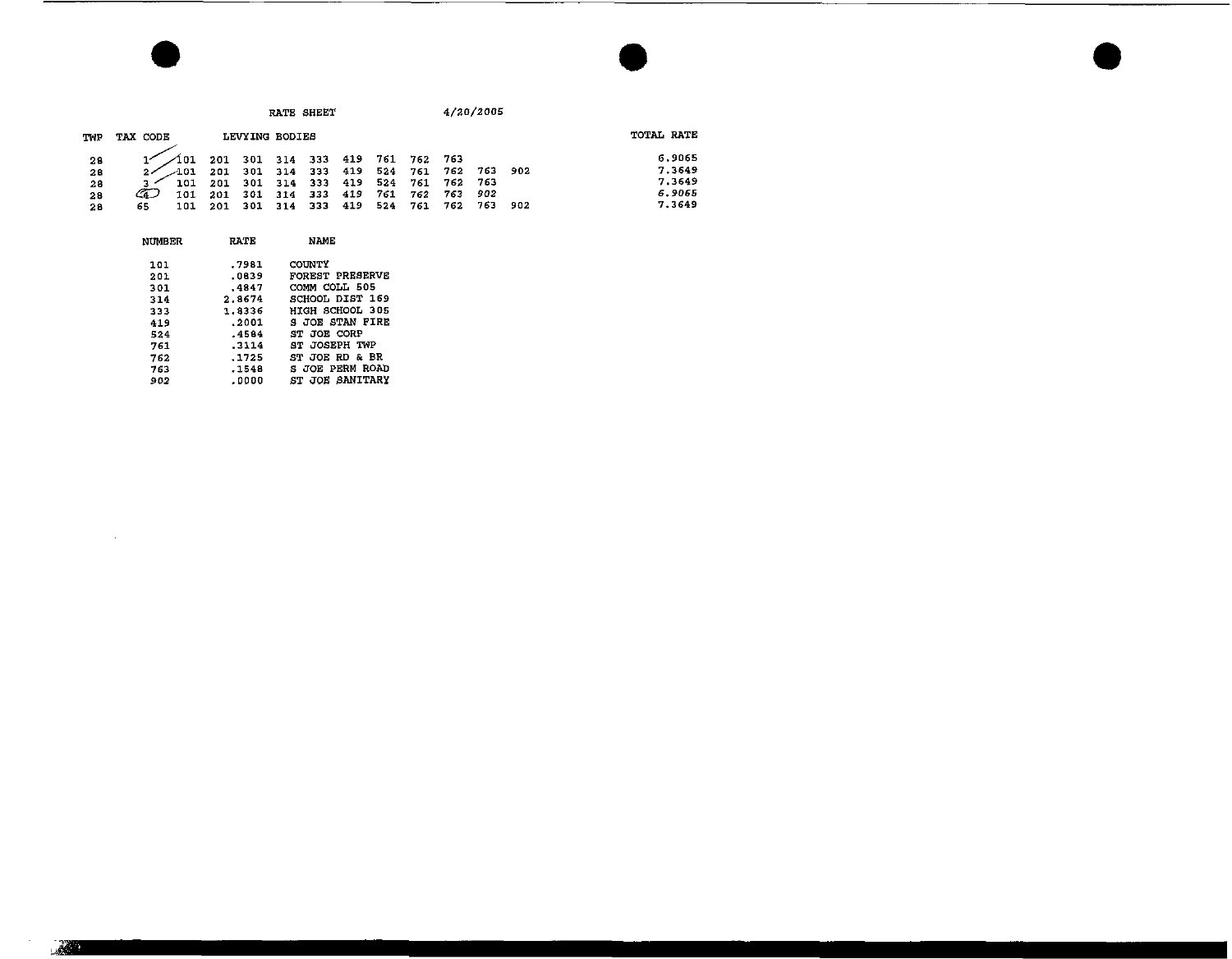|     | 975 |     | <b>TPG</b> | <b>TO6</b>                      | 69 L                                                           | 894                                      | L9 L                     | SZS        | SĐC        | τοε | <b>TOZ</b> | (55)<br>τoτ                 | 67                                                           |
|-----|-----|-----|------------|---------------------------------|----------------------------------------------------------------|------------------------------------------|--------------------------|------------|------------|-----|------------|-----------------------------|--------------------------------------------------------------|
|     | 825 |     | TÞ6        | 69 L                            | 89 L                                                           | L9L                                      | 829                      | 9 Z D      | 91 C       | τοε |            |                             | over<br>$\sqrt{22.62}$                                       |
| 875 |     | Tv6 | ET6        | 69 L                            | 89 L                                                           | L9L                                      | 829                      | 9 Z D      | 91 E       | τοε | τοτ        |                             | 67                                                           |
|     |     |     |            |                                 | T76                                                            | 69L                                      | 89 L                     | L9L        | 91 E       | τοε | τοτ        |                             | 67                                                           |
|     |     |     |            | TÞ6                             | 69 L                                                           | 89L                                      | L9L                      | 42 P       | <b>BPC</b> | τοε | 30 T       | المحصر                      | 67                                                           |
|     |     |     |            | TÞ 6                            | 69 L                                                           | 89 L                                     | LSL                      | もても        | SĐE        | τοε | τοε        | tot<br>я                    | 6ζ                                                           |
|     |     |     |            |                                 |                                                                | 894                                      | LSL                      | もても        | <b>SPE</b> | TOE | 30T        | 10 P                        | 67                                                           |
|     |     |     |            | TĐ 6                            | <b>TO6</b>                                                     | 694                                      | 89 L                     | L9L        | SÞE        | τοε | τοτ        | τοτ                         | 67                                                           |
|     |     |     |            |                                 | 69 L                                                           | 89 L                                     | L9L                      | <b>SZS</b> | SÞ€        | τοε | TOZ        | τοτ                         | 67                                                           |
|     |     |     |            |                                 |                                                                |                                          | 523                      | 524        | a∌€        | τοε | 30 T       | τοτ                         | 68                                                           |
|     |     |     |            |                                 |                                                                |                                          | 325                      | 9 Z D      | atc        | τoε | τοτ        | Œ<br>τοτ                    | 67                                                           |
|     |     |     |            |                                 |                                                                |                                          |                          |            | 31 E       | τοε | τοτ        | τοτ                         | 67                                                           |
|     |     |     |            |                                 |                                                                |                                          |                          |            | BĐE        | TOE | 70Z        | toŧ                         | 67                                                           |
|     |     |     |            |                                 | IÞ6                                                            | 69L                                      | 99 L                     | L9L        | <b>SPE</b> | тοε | τοτ        | T0 T                        | 67                                                           |
|     |     |     |            |                                 |                                                                |                                          |                          |            |            |     |            | HAX CODE                    | <b>GWT</b>                                                   |
|     |     |     |            |                                 |                                                                |                                          |                          |            |            |     |            |                             |                                                              |
|     |     |     | T16        | <b>T16</b><br>T♭6<br>Tv6<br>ET6 | TÞ6<br><b>TO6</b><br>69 L<br>69 L<br>69 L<br>IÞS.<br>4/20/2005 | 694<br>89 L<br><b>894</b><br>89 L<br>694 | L9L<br>L9L<br>L9L<br>99L | 82S<br>L9L | うても<br>うてを |     | TARHS STAR | <b>TOZ</b><br>PEAING BODIES | τοτ<br>ZI9)<br>كونج<br>τοτ<br>τοτ<br>OΤ<br><b>IOT</b><br>్రా |

| <b>SIT TEDA ONOTOL</b> | τεετ:             | TÞ6            |
|------------------------|-------------------|----------------|
| TOLONO PARK            | 2988.             | ET6            |
| ANVIINVS D - N         | nnoo'             | <b>TO6</b>     |
| логоло ъвни на         | 659T'             | 69L            |
| CNOTOL<br>з ан<br>ਮਸ   | <b>DEBI'</b>      | 89 L           |
| <b>JWI ONOTOT</b>      | ひとてと・             | 797            |
| TOLONO CORP            | <b>LOSP.</b>      | 525            |
| <b>GAOD YOVAR</b>      | <b>Z909'</b>      | szs            |
| SNOO RUSCORP           | <b>2595'</b>      | EZS.           |
| LOPONO RTKE            | <b>7947'</b>      | タとり            |
| янія конопек           | 926E.             | SZĐ            |
| SCOTT FIRE             | zotz.             | ラとラ            |
| L TOOHOS LINO          | <b>SL 2 T . S</b> | 81 C           |
| <b>D</b> TOOHDS IINN   | τι ες • ε         | SDE            |
| CONN COPT 202          | 1187.             | tot            |
| <b>LOKESI LKESEKAE</b> | <b>6680.</b>      | τοτ            |
| CONAJA                 | <b>1864'</b>      | τοτ            |
| <b>JWVN</b>            | atan              | <b>AA HMUM</b> |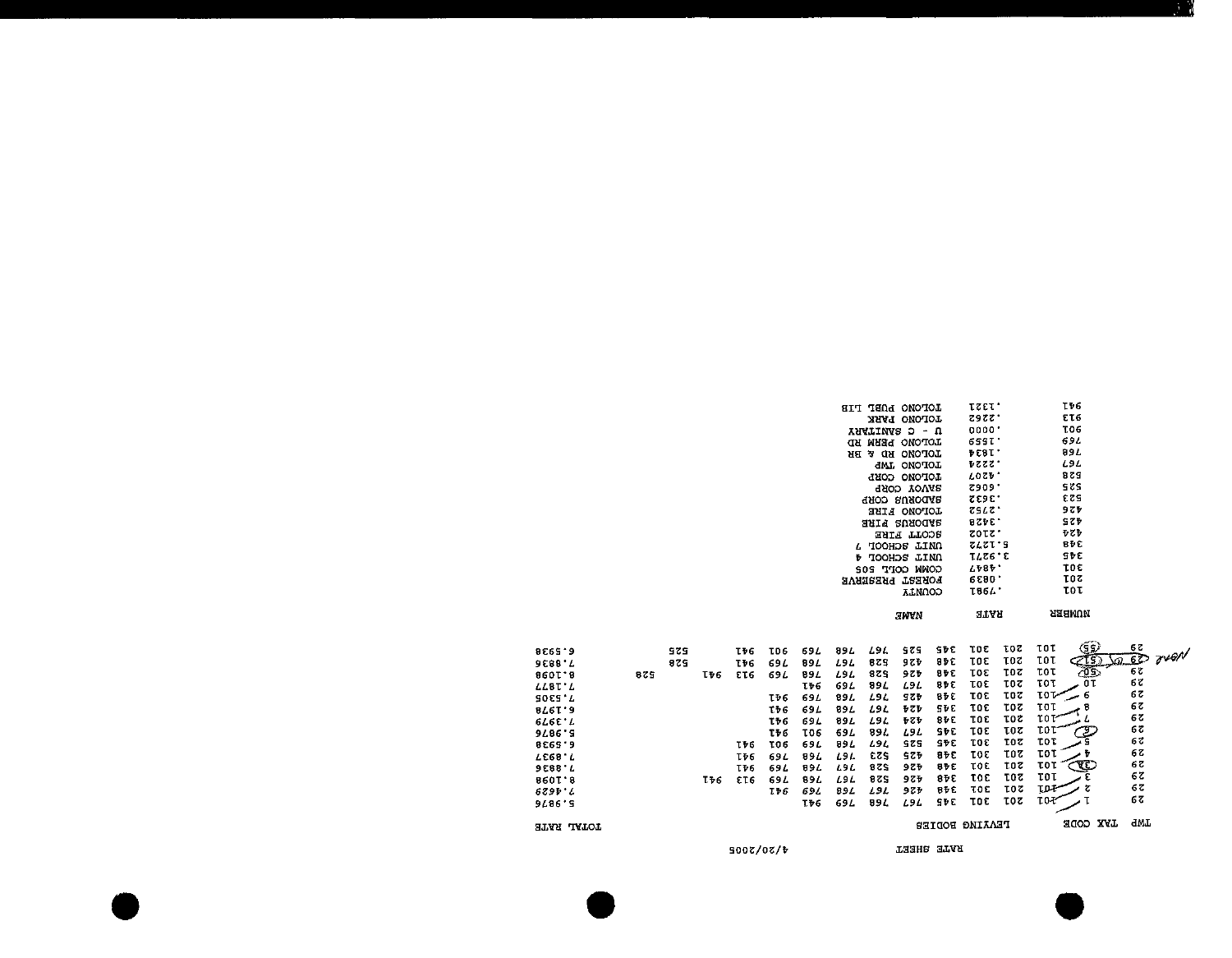$\sim$ 

| TWP                      | <b>TAX CODE</b>               |     | LEVYING BODIES |     |     |     |     |     |     |     |     | TOTAL RATE |
|--------------------------|-------------------------------|-----|----------------|-----|-----|-----|-----|-----|-----|-----|-----|------------|
| 30                       | $\scriptstyle\rm\odot$<br>101 | 201 | 301            | 345 | 773 | 774 | 775 |     |     |     |     | 5.8249     |
| 30                       | ₩<br>101                      | 201 | 301            | 351 | 419 | 773 | 774 | 775 |     |     |     | 6.5737     |
| 30                       | 101                           | 201 | 301            | 351 | 773 | 774 | 775 |     |     |     |     | 6.3736     |
| 30                       | 101<br>$5B \neq$              | 201 | 301            | 351 | 403 | 773 | 774 | 775 |     |     |     | 6.7897     |
| 30                       | <b>BRASH</b><br>101           | 201 | 301            | 351 | 406 | 773 | 774 | 775 | 921 |     |     | 7.0217     |
| 30                       | 101                           | 201 | 301            | 351 | 406 | 773 | 774 | 775 | 914 | 921 |     | 7.7680     |
| 30                       | 101                           | 201 | 301            | 351 | 406 | 773 | 774 | 775 | 901 | 921 |     | 7,0217     |
| 30                       | 101                           | 201 | 301            | 351 | 406 | 773 | 774 | 775 | 901 | 914 | 921 | 7.7680     |
| 30                       | (グ<br>$-101$                  | 201 | 301            | 351 | 415 | 773 | 774 | 775 | 914 |     |     | 7.3808     |
| 30                       | ∕101<br>9                     | 201 | 301            | 314 | 333 | 419 | 773 | 774 | 775 |     |     | 6.7989     |
| 30                       | 101<br>10                     | 201 | 301            | 351 | 415 | 773 | 774 | 775 |     |     |     | 6.6345     |
| 30                       | 11<br>101                     | 201 | 301            | 314 | 333 | 403 | 773 | 774 | 775 |     |     | 7.0149     |
| 30                       | œ<br>101                      | 201 | 301            | 351 | 403 | 773 | 774 | 775 | 921 |     |     | 7.0574     |
| 30                       | 101<br>$14 -$                 | 201 | 301            | 351 | 403 | 773 | 774 | 775 | 901 | 921 |     | 7.0574     |
| 30                       | 101<br>16                     | 201 | 301            | 351 | 405 | 773 | 774 | 775 | 901 | 921 |     | 7.0108     |
| 30                       | ŒУ<br>101                     | 201 | 301            | 314 | 333 | 406 | 773 | 774 | 775 |     |     | 6.9792     |
| 30                       | 101<br>$19 -$                 | 201 | 301            | 351 | 405 | 773 | 774 | 775 | 901 | 914 | 921 | 7.7571     |
| 30                       | 22 <sub>1</sub><br>101        | 201 | 301            | 351 | 773 | 774 | 775 | 921 |     |     |     | 6.6413     |
| 30                       | 23<br>101                     | 201 | 301            | 345 | 773 | 774 | 775 | 921 |     |     |     | 6.0926     |
| 30                       | ∕101<br>24                    | 201 | 301            | 351 | 773 | 774 | 775 | 901 | 921 |     |     | 6.6413     |
| 30                       | 25<br>101                     | 201 | 301            | 351 | 405 | 773 | 774 | 775 | 921 |     |     | 7.0108     |
| 30                       | 101<br>26                     | 201 | 301            | 345 | 405 | 773 | 774 | 775 | 901 | 921 |     | 6,4621     |
| 30                       | 27 <sub>5</sub><br>101        | 201 | 301            | 351 | 406 | 773 | 774 | 775 |     |     |     | 6.7540     |
|                          | 28<br>101                     | 201 | 301            | 351 | 403 | 773 | 774 | 775 | 901 | 914 | 921 | 7.8037     |
| $N$ one $\frac{30}{300}$ | 30)<br>101                    | 201 | 301            | 351 | 415 | 773 | 774 | 775 | 914 | 921 |     | 7,6485     |
| 30                       | ŌĪ<br>101                     | 201 | 301            | 351 | 406 | 773 | 774 | 775 | 914 |     |     | 7.5003     |
| 30                       | 101<br>తె                     | 201 | 301            | 351 | 403 | 773 | 774 | 775 | 914 | 921 |     | 7.8037     |

| <b>NUMBER</b> | <b>RATE</b> | NAME                        |
|---------------|-------------|-----------------------------|
| 101           | .7981       | <b>COUNTY</b>               |
| 201           | .0839       | <b>FOREST PRESERVE</b>      |
| 301           | .4847       | COMM COLL 505               |
| 314           | 2.8674      | SCHOOL DIST 169             |
| 333           | 1.8336      | SCHOOL 305<br>HIGH          |
| 345           | 3.9271      | <b>SCHOOL</b><br>UNIT<br>-4 |
| 351           | 4.4758      | UNIT SCHOOL 116             |
| 403           | .4161       | CARROLL FIRE                |
| 405           | .3695       | E PRAIRIE FIRE              |
| 406           | .3804       | FIRE<br><b>FDGE SCOTT</b>   |
| 415           | -2609       | FIRE<br>PHILO               |
| 419           | .2001       | <b>STAN FIRE</b><br>а лок   |
| 773           | .1789       | UREANA<br>TMP               |
| 774           | . 1836      | URBANA RD & BR              |
| 775           | .1636       | IIREANA<br>PERM RD          |
| 901           | .0000       | <b>U - C SANITARY</b>       |
| 914           | . 7463      | <b>PARK</b><br>URBANA       |
| 921           | .2677       | <b>MASS TRANSIT</b>         |

 $\sim 10^7$ 

 $\overline{z}$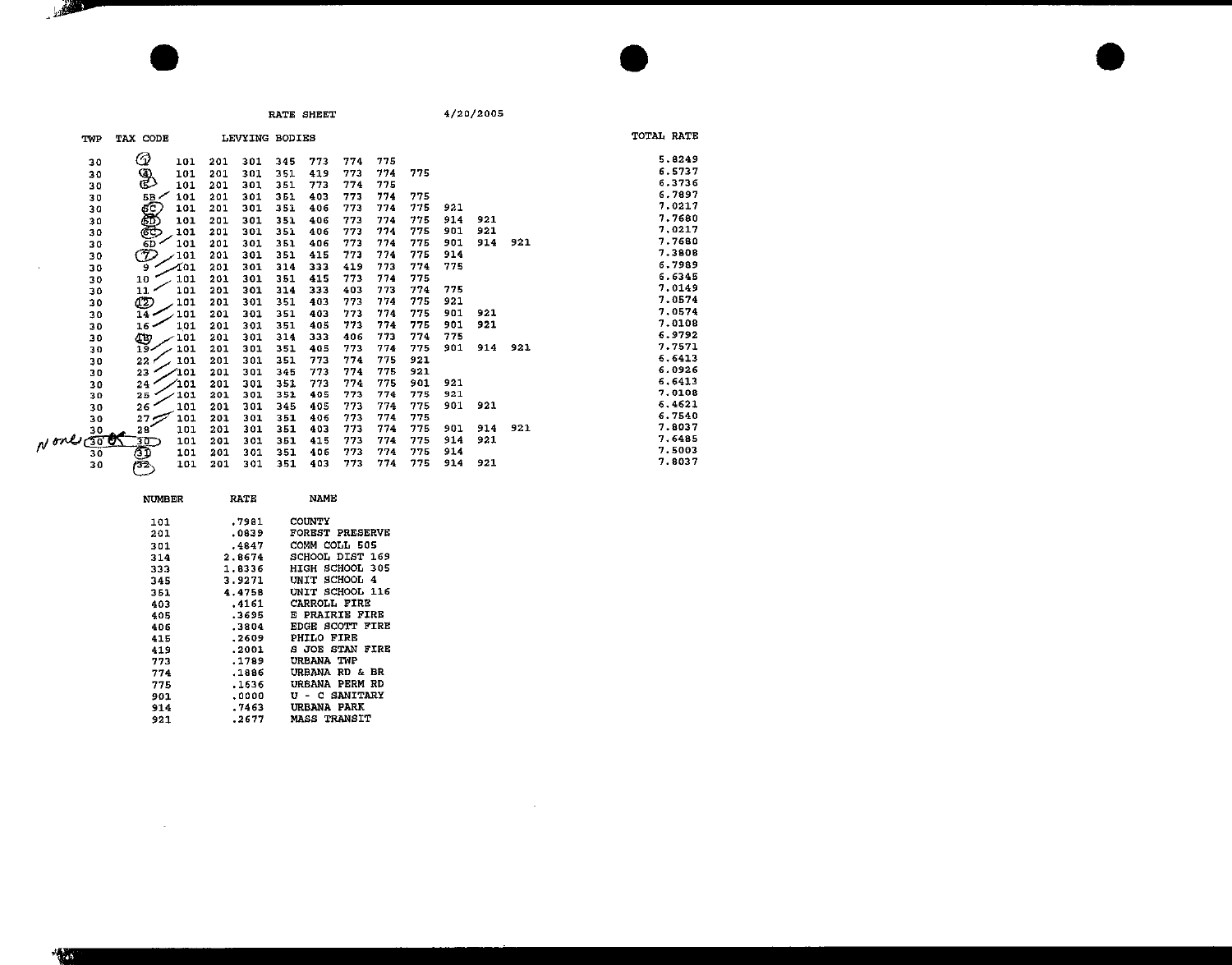|     |          |     |     |                |     | RATE SHEET |     |     |     |       | 4/20/2005 |            |
|-----|----------|-----|-----|----------------|-----|------------|-----|-----|-----|-------|-----------|------------|
| TWP | TAX CODE |     |     | LEVYING BODIES |     |            |     |     |     |       |           | TOTAL RATE |
| 41  |          | 101 | 201 | 301            | 345 | 504        | 619 | 921 | 931 |       |           | 7.0241     |
| 41  | 2        | 101 | 201 | 301            | 345 | 504        | 619 | 901 | 911 | 921   | 931       | 7.7023     |
| 41  | з        | 101 | 201 | 301            | 345 | 504        | 619 | 901 | 911 | - 931 |           | 7.4346     |
| 41  | 4        | 101 | 201 | 301            | 345 | 504        | 619 | 931 |     |       |           | 6.7564     |
| 41  | 5        | 101 | 201 | 301            | 345 | 504        | 619 | 901 | 931 |       |           | 6.7564     |
| 41  | 6        | 101 | 201 | 301            | 345 | 504        | 619 | 911 | 921 | 931   |           | 7.7023     |
| 41  | 60       | 101 | 201 | 301            | 345 | 504        | 619 | 901 | 911 | 921   | 931       | 7.7023     |
| 41  | 62       | 101 | 201 | 301            | 345 | 504        | 619 | 901 | 911 | 931   |           | 7.4346     |
| 41  | 63       | 101 | 201 | 301            | 345 | 504        | 619 | 911 | 921 | 931   |           | 7.7023     |

| <b>NUMBER</b> | <b>RATE</b> | NAME                  |
|---------------|-------------|-----------------------|
| 101           | .7981       | COUNTY                |
| 201           | .0839       | FOREST PRESERVE       |
| 301           | $-4847$     | COMM COLL 505         |
| 345           | 3.9271      | UNIT SCHOOL 4         |
| 504           | 1.3120      | CHAMPAIGN CORP        |
| 619           | .0380       | C OF C TWP            |
| 901           | .0000       | U - C SANITARY        |
| 911           | .6782       | <b>CHAMPAIGN PARK</b> |
| 921           | .2677       | <b>MASS TRANSIT</b>   |
| 931           | .1126       | <b>PUBLIC HEALTH</b>  |
|               |             |                       |

 $\mathcal{L}_{\text{max}}$  and  $\mathcal{L}_{\text{max}}$  . The second state  $\mathcal{L}_{\text{max}}$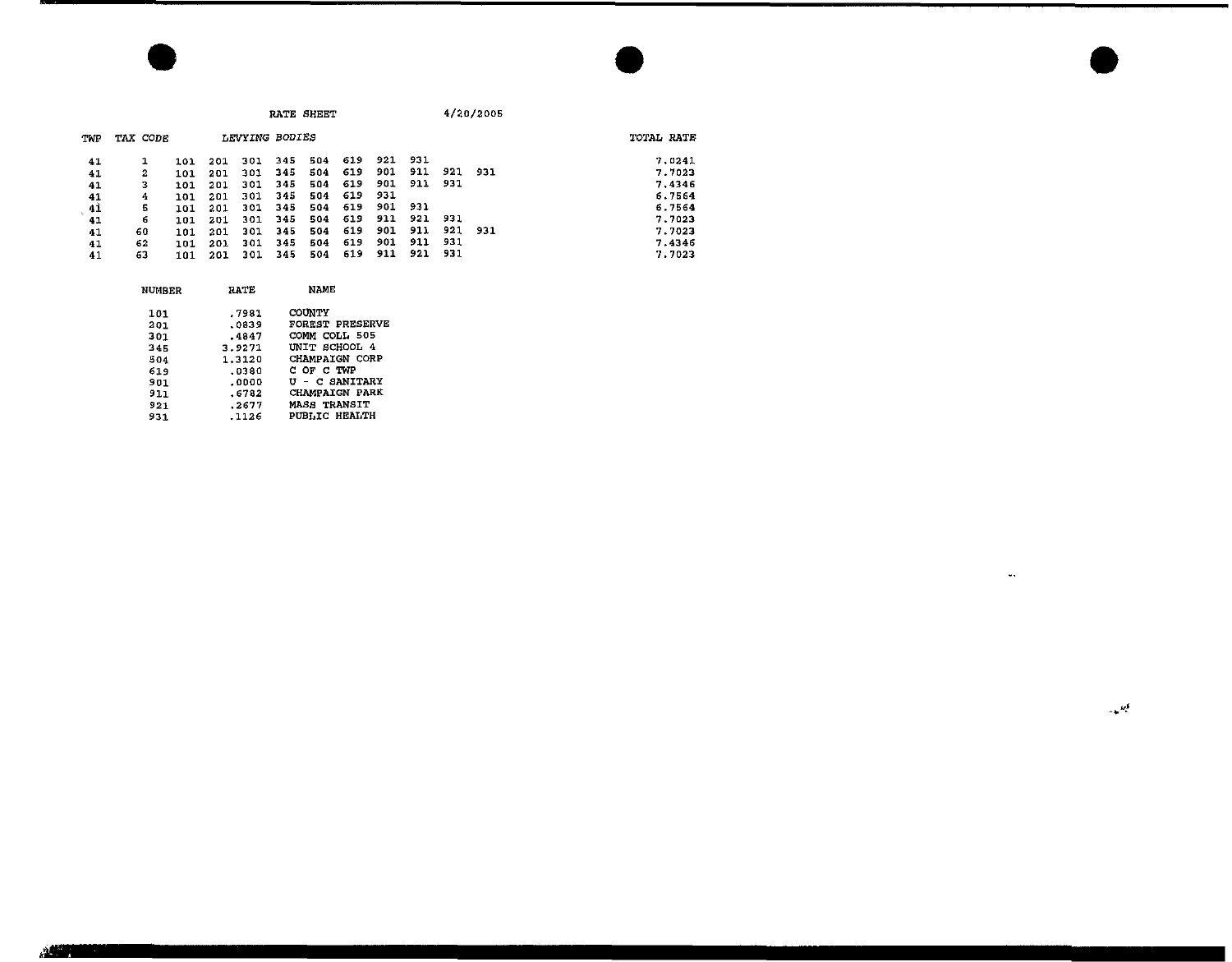|     |          |     |     |     | RATE SHEET     |     |     |     |      |     | 4/20/2005 |     |            |
|-----|----------|-----|-----|-----|----------------|-----|-----|-----|------|-----|-----------|-----|------------|
| TWP | TAX CODE |     |     |     | LEVYING BODIES |     |     |     |      |     |           |     | TOTAL RATE |
| 42  |          | 101 | 201 | 301 | -345           | 504 | 619 | 901 | 911  | 921 | 931       |     | 7.7023     |
| 42  | 50       | 101 | 201 | 301 | -345           | 504 | 619 | 901 | -911 | 921 | - 931     | 504 | 7.7023     |
| 42  | -51      | 101 | 201 | 301 | 345            | 504 | 619 | 901 | 911  | 921 | -931      | 504 | 7.7023     |
| 42  | 60       | 101 | 201 | 301 | 345            | 504 | 619 | 901 | 911  | 921 | 931       |     | 7.7023     |

 $\mathcal{L}(\mathcal{L}(\mathcal{L}(\mathcal{L}(\mathcal{L}(\mathcal{L}(\mathcal{L}(\mathcal{L}(\mathcal{L}(\mathcal{L}(\mathcal{L}(\mathcal{L}(\mathcal{L}(\mathcal{L}(\mathcal{L}(\mathcal{L}(\mathcal{L}(\mathcal{L}(\mathcal{L}(\mathcal{L}(\mathcal{L}(\mathcal{L}(\mathcal{L}(\mathcal{L}(\mathcal{L}(\mathcal{L}(\mathcal{L}(\mathcal{L}(\mathcal{L}(\mathcal{L}(\mathcal{L}(\mathcal{L}(\mathcal{L}(\mathcal{L}(\mathcal{L}(\mathcal{L}(\mathcal{$ 

| <b>NUMBER</b> | RATE   | NAME                   |  |
|---------------|--------|------------------------|--|
| 101           | .7981  | COUNTY                 |  |
| 201           | .0839  | <b>FOREST PRESERVE</b> |  |
| 301           | .4847  | COMM COLL 505          |  |
| 345           | 3.9271 | UNIT SCHOOL 4          |  |
| 504           | 1.3120 | <b>CHAMPAIGN CORP</b>  |  |
| 619           | .0380  | C OF C TMP             |  |
| 901           | . 0000 | U - C SANITARY         |  |
| 911           | .6782  | <b>CHAMPAIGN PARK</b>  |  |
| 921           | .2677  | <b>MASS TRANSIT</b>    |  |
| 931           | . 1126 | <b>PUBLIC HEALTH</b>   |  |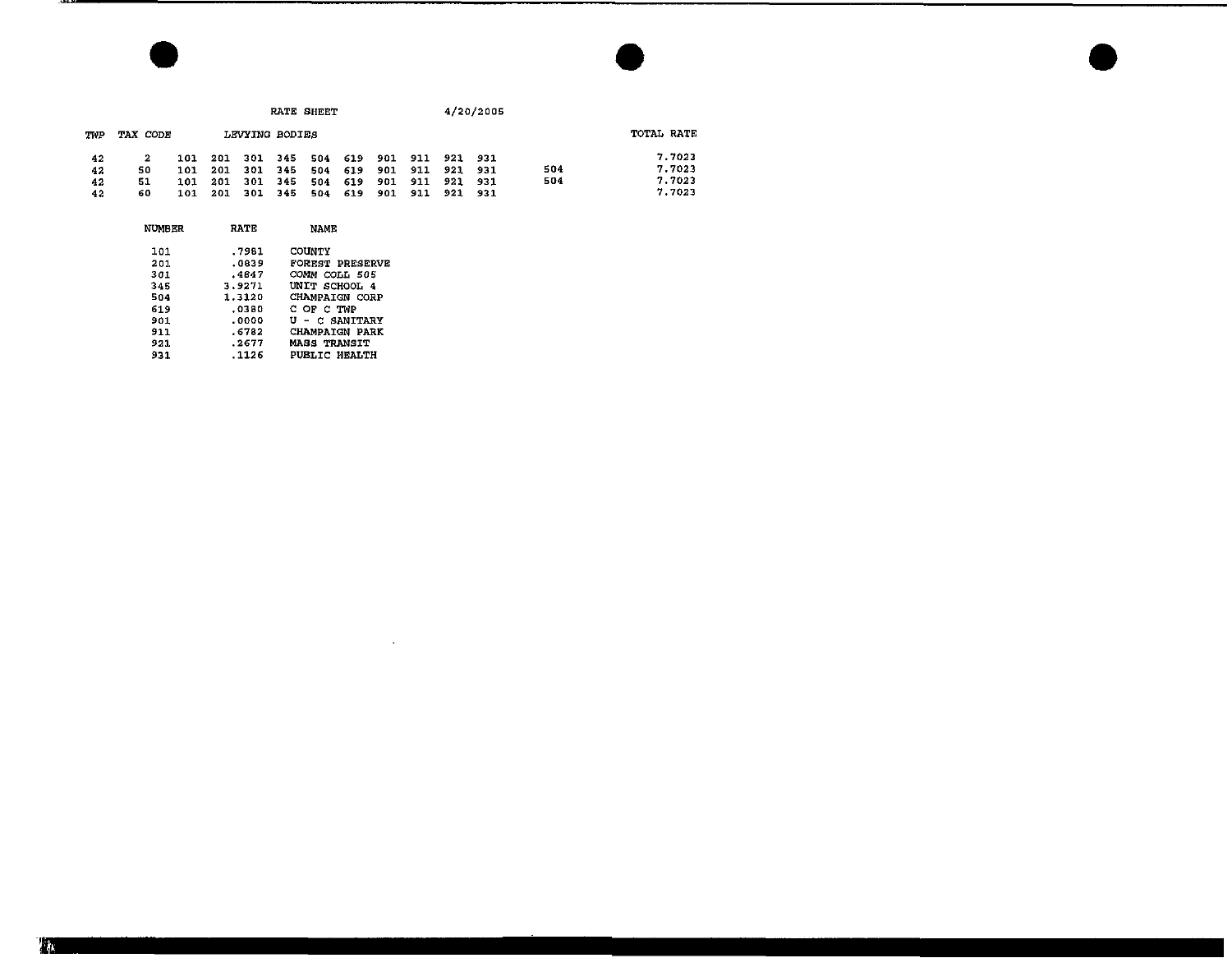|     |               |     |     |             |                | RATE SHEET |     |     |      |         | 4/20/2005 |     |            |
|-----|---------------|-----|-----|-------------|----------------|------------|-----|-----|------|---------|-----------|-----|------------|
| TWP | TAX CODE      |     |     |             | LEVYING BODIES |            |     |     |      |         |           |     | TOTAI RATE |
| 43  | 2             | 101 | 201 | 301         | 345            | 504        | 619 | 901 | -911 | 921 931 |           |     | 7.7023     |
| 43  | 51            | 101 | 201 | 301         | 345            | 504        | 619 | 901 | 911  | 921     | -931      | 504 | 7.7023     |
| 43  | 60            | 101 | 201 | 301         | 345            | 504        | 619 | 901 | 911  | 921     | 931       |     | 7.7023     |
|     | <b>NUMBER</b> |     |     | <b>FATE</b> |                | NAME       |     |     |      |         |           |     |            |

| 101 | .7981  | COUNTY                 |
|-----|--------|------------------------|
| 201 | .0839  | <b>FOREST PRESERVE</b> |
| 301 | .4847  | COMM COLL 505          |
| 345 | 3.9271 | UNIT SCHOOL 4          |
| 504 | 1.3120 | <b>CHAMPAIGN CORP</b>  |
| 619 | .0380  | C OF C TWP             |
| 901 | . 0000 | <b>U - C SANITARY</b>  |
| 911 | .6782  | CHAMPAIGN PARK         |
| 921 | .2677  | <b>MASS TRANSIT</b>    |
| 931 | . 1126 | PUBLIC HEALTH          |
|     |        |                        |

**RATE** 

NUMBER

「ぶ道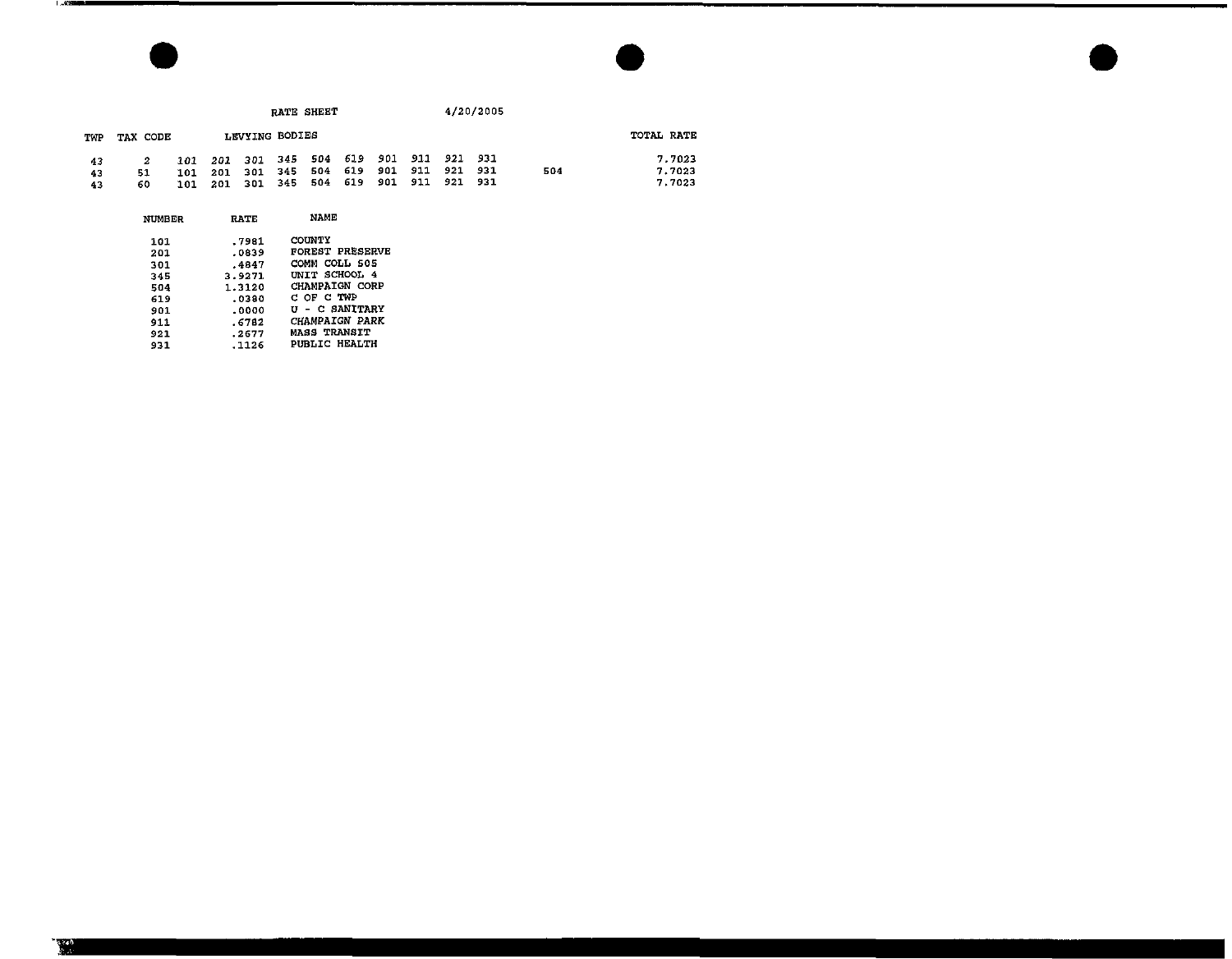|     |          |     |     |                |     | RATE SHEET |     |     |     |     | 4/20/2005 |            |
|-----|----------|-----|-----|----------------|-----|------------|-----|-----|-----|-----|-----------|------------|
| TWP | TAX CODE |     |     | LEVYING BODIES |     |            |     |     |     |     |           | TOTAL RATE |
| 44  | 1        | 101 | 201 | 301            | 344 | 504        | 619 | 911 | 921 | 931 |           | 8.5632     |
| 44  | 2        | 101 | 201 | 301            | 345 | 504        | 619 | 901 | 911 | 921 | 931       | 7.7023     |
| 44  | з        | 101 | 201 | 301            | 345 | 504        | 619 | 901 | 911 | 931 |           | 7.4346     |
| 44  | 4        | 101 | 201 | 301            | 345 | 504        | 619 | 911 | 931 |     |           | 7.4346     |
| 44  | 5.       | 101 | 201 | 301            | 344 | 504        | 619 | 911 | 931 |     |           | 8.2955     |
| 44  | 6        | 101 | 201 | 301            | 345 | 504        | 619 | 911 | 921 | 931 |           | 7.7023     |
| 44  | 60       | 101 | 201 | 301            | 345 | 504        | 619 | 901 | 911 | 921 | 931       | 7.7023     |
| 44  | 62       | 101 | 201 | 301            | 345 | 504        | 619 | 901 | 911 | 931 |           | 7.4346     |
| 44  | 64       | 101 | 201 | 301            | 345 | 504        | 619 | 911 | 931 |     |           | 7.4346     |

 $\mathcal{L}^{\mathcal{L}}(\mathcal{L}^{\mathcal{L}})$  and  $\mathcal{L}^{\mathcal{L}}(\mathcal{L}^{\mathcal{L}})$  . The contribution of  $\mathcal{L}^{\mathcal{L}}$ 

 $\label{eq:2.1} \mathcal{L}(\mathcal{L}^{\mathcal{L}}_{\mathcal{L}}(\mathcal{L}^{\mathcal{L}}_{\mathcal{L}})) = \mathcal{L}(\mathcal{L}^{\mathcal{L}}_{\mathcal{L}}(\mathcal{L}^{\mathcal{L}}_{\mathcal{L}})) = \mathcal{L}(\mathcal{L}^{\mathcal{L}}_{\mathcal{L}}(\mathcal{L}^{\mathcal{L}}_{\mathcal{L}}))$ 

| NUMBER | RATE   | NAME.                  |  |
|--------|--------|------------------------|--|
| 101    | .7981  | COUNTY                 |  |
| 201    | .0839  | <b>FOREST PRESERVE</b> |  |
| 301    | .4847  | COMM COLL 505          |  |
| 344    | 4.7880 | UNIT SCHOOL 3          |  |
| 345    | 3.9271 | UNIT SCHOOL 4          |  |
| 504    | 1.3120 | CHAMPAIGN CORP         |  |
| 619    | .0380  | COFCTWP                |  |
| 901    | .0000  | U - C SANITARY         |  |
| 911    | .6782  | <b>CHAMPAIGN PARK</b>  |  |
| 921    | .2677  | <b>MASS TRANSIT</b>    |  |
| 931    | .1126  | <b>PUBLIC HEALTH</b>   |  |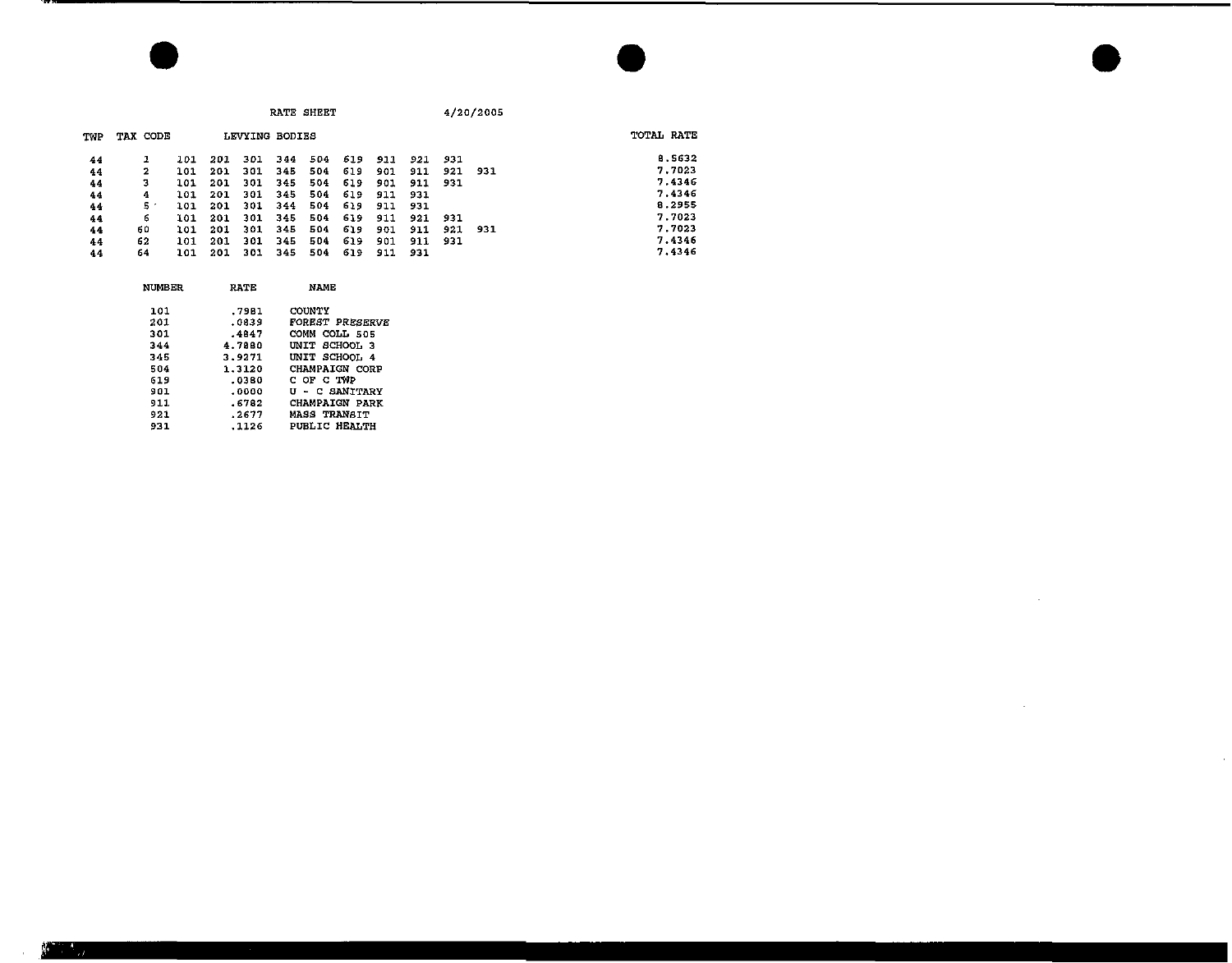|     |          |     |     |                |     | RATE SHEET |     |         |       |      | 4/20/2005 |            |        |
|-----|----------|-----|-----|----------------|-----|------------|-----|---------|-------|------|-----------|------------|--------|
| TWP | TAX CODE |     |     | LEVYING BODIES |     |            |     |         |       |      |           | TOTAL RATE |        |
| 45  |          | 101 | 201 | 301            | 345 | 504        | 619 | 911 931 |       |      |           |            | 7.4346 |
| 45  | 2        | 101 | 201 | 301            | 345 | 504        | 619 | 901     | 911   |      | 921 931   |            | 7.7023 |
| 45  | з        | 161 | 201 | 301            | 345 | 504        | 619 | 901     | 911   | -931 |           |            | 7.4346 |
| 45  | 4        | 101 | 201 | 301            | 345 | 504        | 619 | 901     | - 931 |      |           |            | 6.7564 |
| 45  | 5        | 101 | 201 | 301            | 345 | 504        | 619 | 931     |       |      |           |            | 6.7564 |
| 45  | 60       | 101 | 201 | 301            | 345 | 504        | 619 | 901     | 911   | 921  | 931       |            | 7.7023 |

. . . .

| NUMBER     | RATE             | NAME                                        |
|------------|------------------|---------------------------------------------|
| 161        | .7981<br>.0839   | <b>COUNTY</b><br><b>FOREST PRESERVE</b>     |
| 201<br>301 | .4847            | СОММ<br>COLL 505                            |
| 345<br>504 | 3.9271<br>1.3120 | UNIT SCHOOL 4<br>CHAMPAIGN CORP             |
| 619<br>901 | .0380<br>.0000   | C OF C TWP<br>U - C SANITARY                |
| 911        | .6782            | <b>CHAMPAIGN PARK</b>                       |
| 921<br>931 | .2677<br>.1126   | <b>MASS TRANSIT</b><br><b>PUBLIC HEALTH</b> |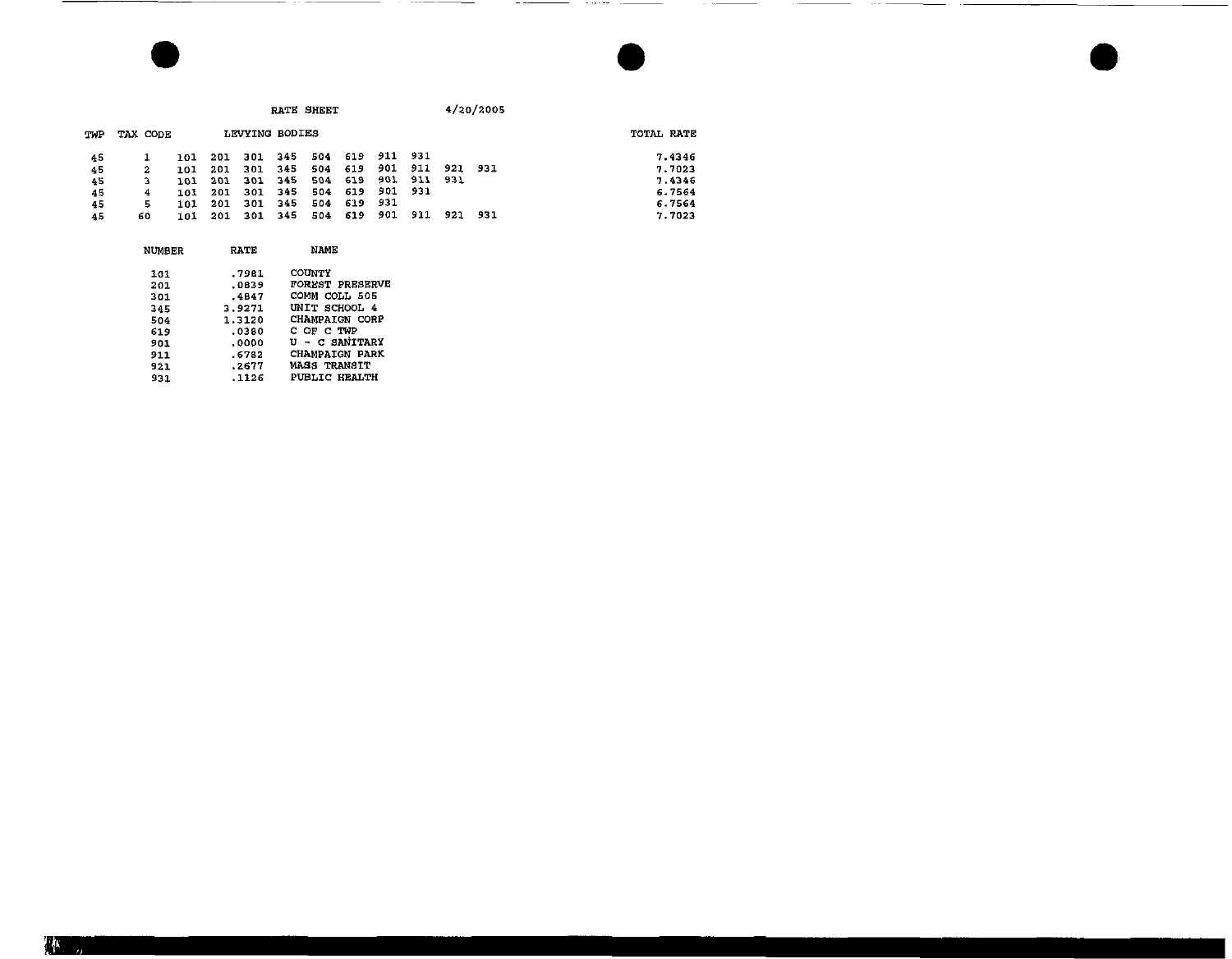|     |          |     |     |                |     | RATE SHEET |      |     |     |     | 4/20/2005 |     |            |  |
|-----|----------|-----|-----|----------------|-----|------------|------|-----|-----|-----|-----------|-----|------------|--|
| TWP | TAX CODE |     |     | LEVYING BODIES |     |            |      |     |     |     |           |     | TOTAL RATE |  |
| 46  | 2        | 101 | 201 | 301            | 345 | 504        | -619 | 901 | 911 | 921 | 931       |     | 7.7023     |  |
| 46  | з        | 101 | 201 | 301            | 345 | 504        | 619  | 911 | 931 |     |           |     | 7.4346     |  |
| 46  | 5        | 101 | 201 | 301            | 345 | 504        | 619  | 931 |     |     |           |     | 6.7564     |  |
| 46  | 6        | 101 | 201 | 301            | 345 | 504        | 619  | 911 | 921 | 931 |           |     | 7.7023     |  |
| 46  | 7        | 101 | 201 | 301            | 345 | 504        | 619  | 901 | 911 | 931 |           |     | 7.4346     |  |
| 46  | 51       | 101 | 201 | 301            | 345 | 504        | 619  | 901 | 911 | 921 | 931       | 504 | 7.7023     |  |
| 46  | 52       | 101 | 201 | 301            | 345 | 504        | 619  | 901 | 911 | 921 | 931       | 504 | 7.7023     |  |
| 46  | 60       | 101 | 201 | 301            | 345 | 504        | 619  | 901 | 911 | 921 | 931       |     | 7.7023     |  |
| 46  | 62       | 101 | 201 | 301            | 345 | 504        | 619  | 911 | 921 | 931 |           |     | 7.7023     |  |

| RATE   | NAME                 |
|--------|----------------------|
| .7981  | COUNTY               |
| .0839  | FOREST PRESERVE      |
| .4847  | COMM COLL 505        |
| 3.9271 | UNIT SCHOOL 4        |
| 1.3120 | CHAMPAIGN CORP       |
| .0380  | COFCTWP              |
| .0000  | U - C SANITARY       |
| .6782  | CHAMPAIGN PARK       |
| .2677  | <b>MASS TRANSIT</b>  |
| .1126  | <b>PUBLIC HEALTH</b> |
|        |                      |

 $\Delta \phi = 0.01$  and  $\Delta \phi = 0.01$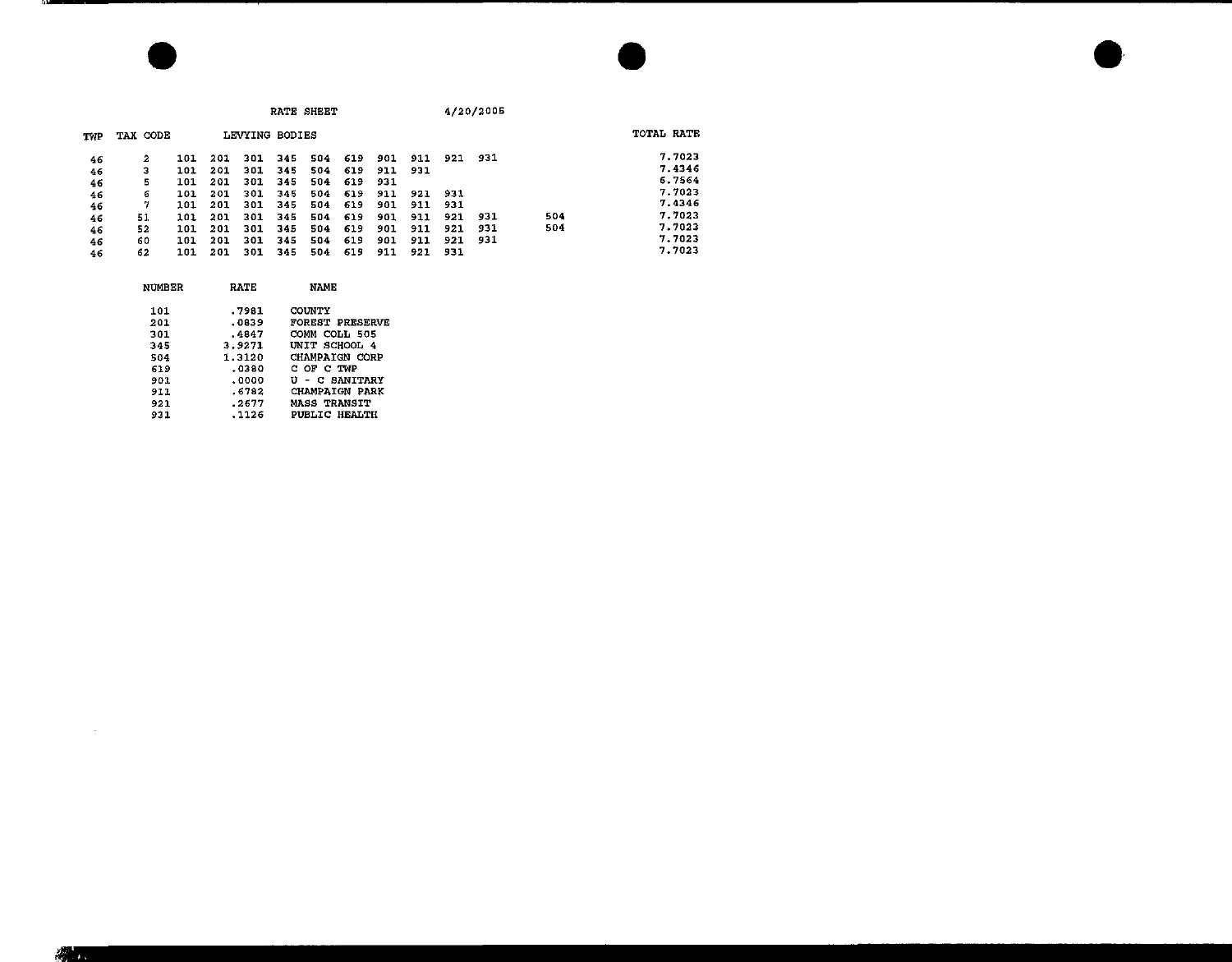| RATE SH |  |  |
|---------|--|--|

**TOTAL RATE TWP TAX CODE** LEVYING BODIES<br> **TAX CODE** LEVYING BODIES<br> **TAX 101 201 301 345 529 648 914 921 931<br>
<b>TAX 101 201 301 351 529 648 901 914 921 931**<br> **TAX 101 201 301 351 529 648 914 921 931**<br> **TAX 101 201 301 351 529 648 914** 7.9312  $91$ 8.2122 91 8.4799  $91$ 8.2122 91 8.4799  $91$  $M$  and  $\frac{91}{91}$ <br> $M$  and  $\frac{91}{91}$ <br> $M$  and  $\frac{91}{91}$ 7.9312  $\frac{6}{102}$  101 201 301 351 529<br>  $\frac{6}{102}$  101 201 301 345 529<br>  $\frac{6}{102}$  101 201 301 351 529 648 901 921 931 7.7336 7.6635 648 914 931 648 901 914 931 B.2122  $50$  101 201 301 351 529 648 901 914 921 931 529 8.4799  $\begin{array}{c}\n 31 \\
 52 \\
 \hline\n 101 \\
 201 \\
 301 \\
 351 \\
 529\n \end{array}$  $x_0$ 1 201 301 351 529 648 901 914 921 931 529 8.4799 901 914 921 931 529 8.4799  $91$ 648 101 201 301 351 529 901 914 921 931 529 8.4799  $91$  $C^{53}$ 648 CONNECT 914 931 529 8,2122  $91$ 101 201 301 351 529 648 101 201 301 351 529 914 921 931 529 8.4799 648  $91$ 901 914 931  $529$ 8.2122  $91$ 101 201 301 351 529 648 648 901 914 921 931 8.4799  $\mathfrak{g}_{\mathbf{1}}$ ້ 60 101 201 301 351 529 101 201 301 351 529 648 901 914 921 931 529 8.4799  $91$ 61 101 201 301 345 529 648 901 914 921 931 7.9312  $91$ 62 101 201 301 351 529 648 914 921 931 8.4799  $91$ 63

| NUMBER | RATE   | <b>NAME</b>            |
|--------|--------|------------------------|
| 101    | .7981  | COUNTY                 |
| 201    | .0839  | <b>FOREST PRESERVE</b> |
| 301    | .4847  | COMM COLL 505          |
| 345    | 3.9271 | UNIT SCHOOL 4          |
| 351    | 4.4758 | UNIT SCHOOL 116        |
| 529    | 1.3120 | URBANA CORP            |
| 648    | .1988  | CUNNINGHAM TWP         |
| 901    | .0000  | U - C SANITARY         |
| 914    | . 7463 | URBANA PARK            |
| 921    | .2677  | <b>MASS TRANSIT</b>    |
| 931    | .1126  | <b>PUBLIC HEALTH</b>   |
|        |        |                        |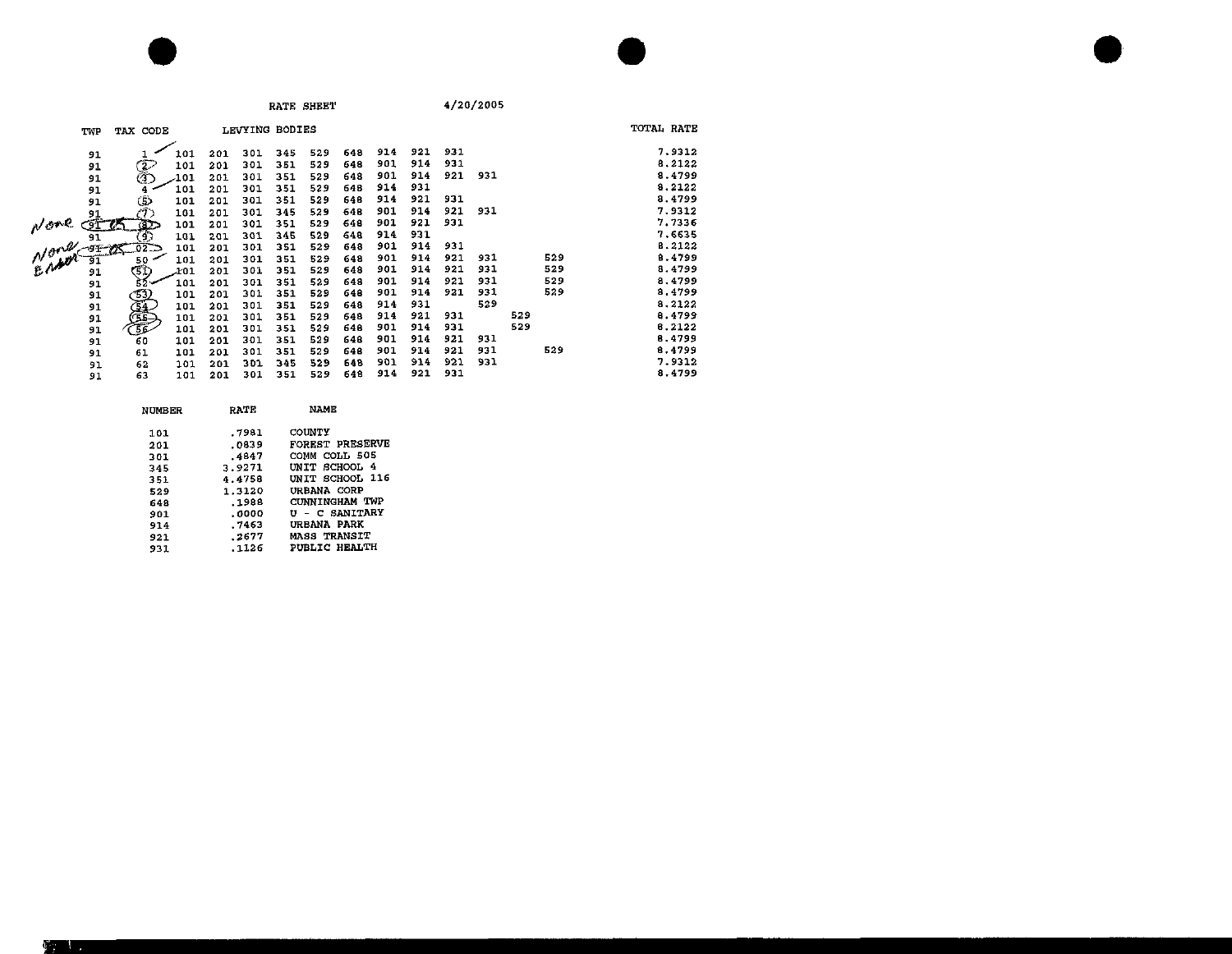|            |                                  | RATE SHEET |            |                |            |            |            |            | 4/20/2005  |            |            |                  |  |
|------------|----------------------------------|------------|------------|----------------|------------|------------|------------|------------|------------|------------|------------|------------------|--|
| <b>TWP</b> | TAX CODE                         |            |            | LEVYING BODIES |            |            |            |            |            |            |            | TOTAL RATE       |  |
| 92         | $\mathcal{A}01$                  | 201        | 301        | 351            | 529        | 648        | 901        | 914        | 921 931    |            |            | 8.4799           |  |
| 92<br>92   | $\lambda$ 01<br>50<br>101<br>51. | 201<br>201 | 301<br>301 | 351<br>351     | 525<br>529 | 548<br>64B | 901<br>901 | 914<br>914 | 921<br>921 | 931<br>931 | 529<br>529 | 8,4799<br>8.4799 |  |
| 92         | 101<br>60                        | 201        | 301        | 351            | 529        | 648        | 901        | 914        | 921        | 931        |            | 8.4799           |  |

 $\mathcal{L}(\mathcal{L}(\mathcal{L}))$  and  $\mathcal{L}(\mathcal{L}(\mathcal{L}))$  . The contribution of  $\mathcal{L}(\mathcal{L})$ 

| NUMBER | <b>RATE</b> | <b>NAME</b>            |
|--------|-------------|------------------------|
| 101    | .7981       | COUNTY                 |
| 201    | .0839       | <b>FOREST PRESERVE</b> |
| 301    | .4847       | COMM COLL 505          |
| 351    | 4.4758      | UNIT SCHOOL 116        |
| 529    | 1.3120      | URBANA CORP            |
| 648    | .1988       | CUNNINGHAM TWP         |
| 901    | .0000       | <b>U – C SANITARY</b>  |
| 914    | - 7463      | URBANA PARK            |
| 921    | .2677       | MASS TRANSIT           |
| 931    | .1126       | PUBLIC HEALTH          |